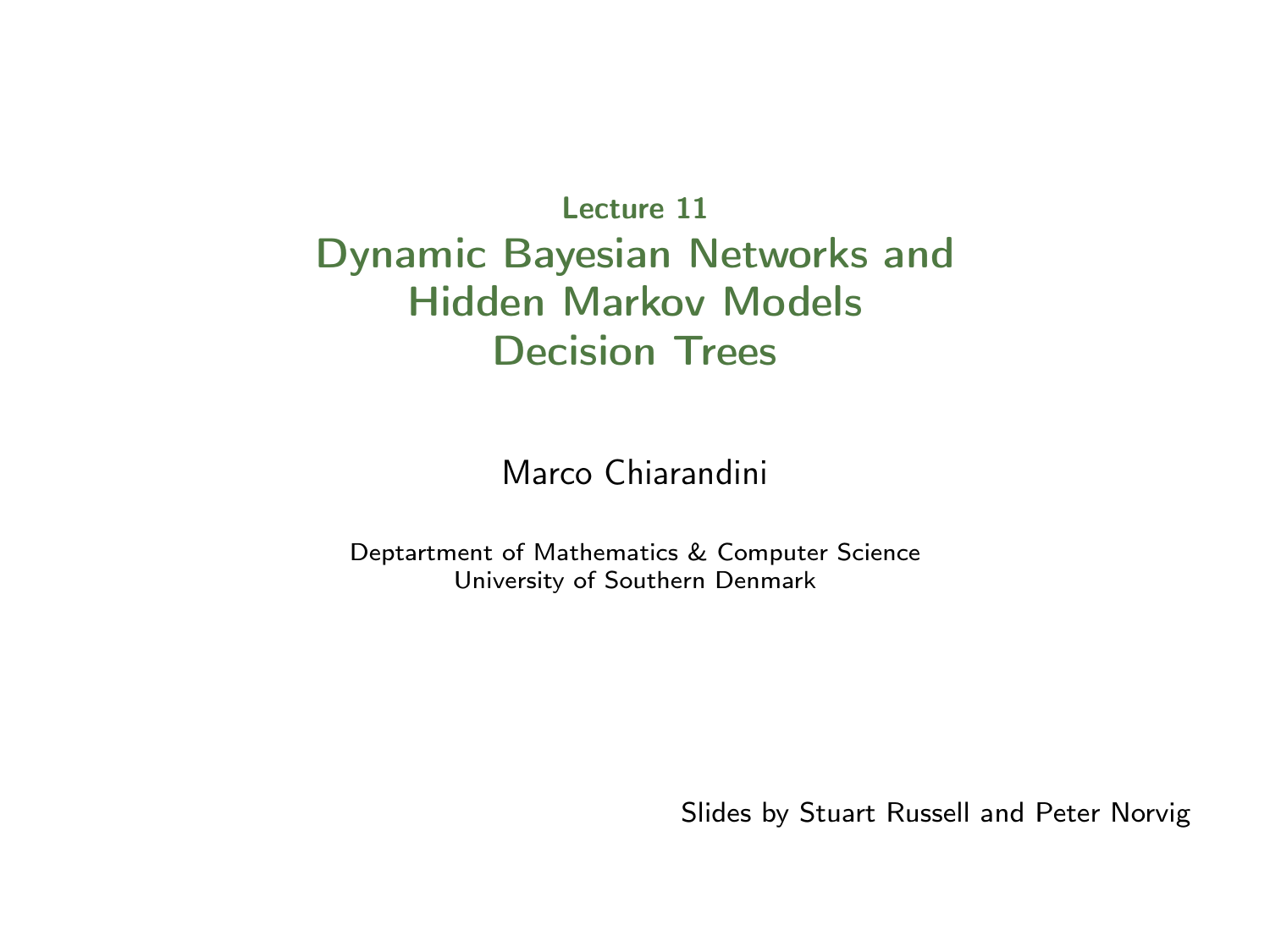# $\bigcap_{\text{Learning}}$  $\bigcap_{\text{Learning}}$  $\bigcap_{\text{Learning}}$   $\bigcap_{\text{Learning}}$

- ✔ Introduction
	- $\vee$  Artificial Intelligence
	- $\vee$  Intelligent Agents
- ✔ Search
	- ✔ Uninformed Search
	- ✔ Heuristic Search
- ✔ Adversarial Search
	- ✔ Minimax search
	- $\vee$  Alpha-beta pruning
- $\vee$  Knowledge representation and Reasoning
	- $\vee$  Propositional logic
	- $\vee$  First order logic
	- ✔ Inference
- ✔ Uncertain knowledge and Reasoning
	- $\vee$  Probability and Bayesian approach
	- $\vee$  Bayesian Networks
		- Hidden Markov Chains
		- Kalman Filters
	- **•** Learning
		- **Decision Trees**
		- Maximum Likelihood
		- EM Algorithm
		- Learning Bayesian Networks
		- Neural Networks
		- Support vector machines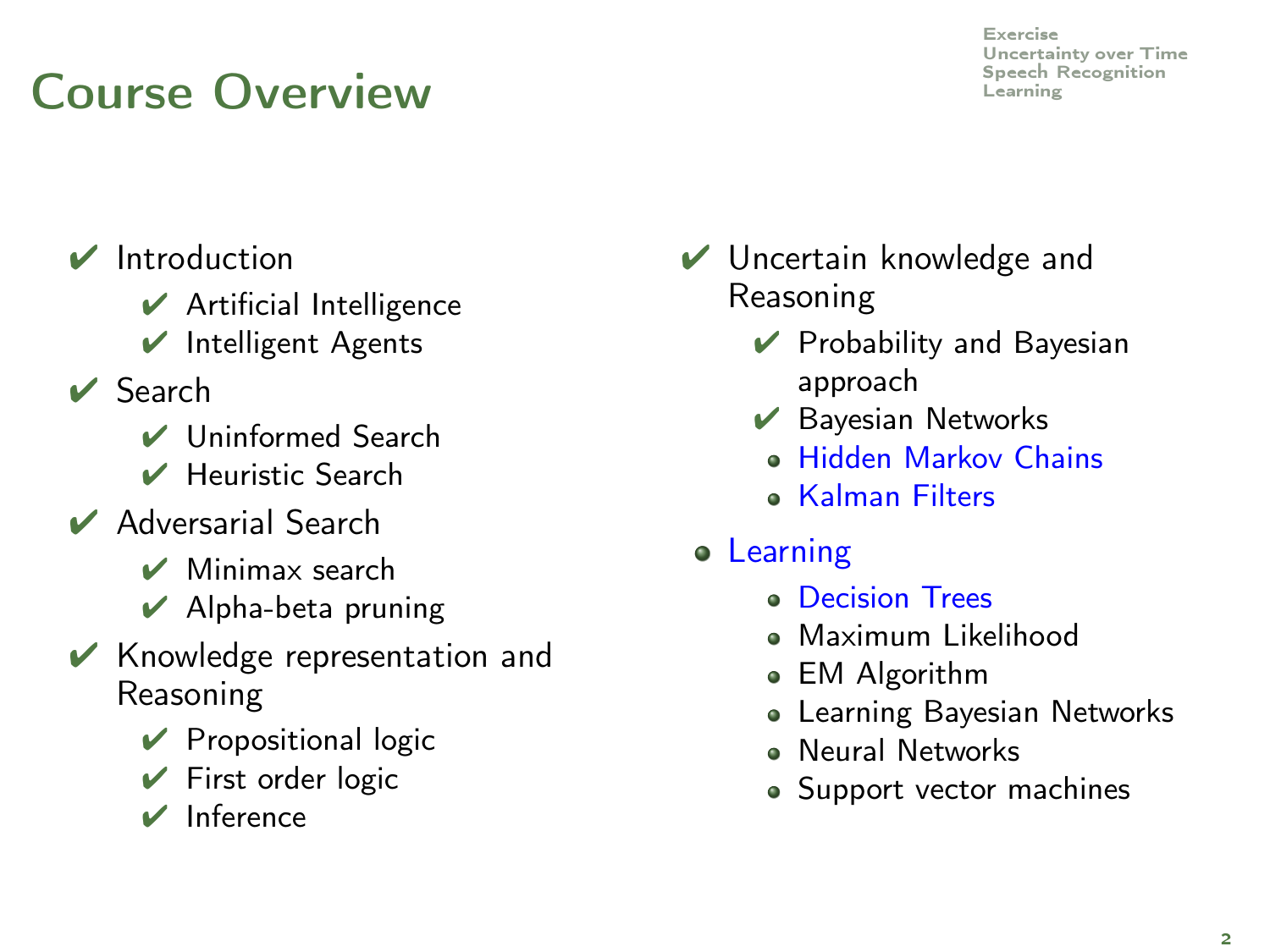#### [Uncertainty over Time](#page-26-0) Performance of approximation algorit[hms](#page-78-0)<sup>speech Recognition</sup>

• Absolute approximation:  $|P(X|e) - \hat{P}(X|e)| \leq \epsilon$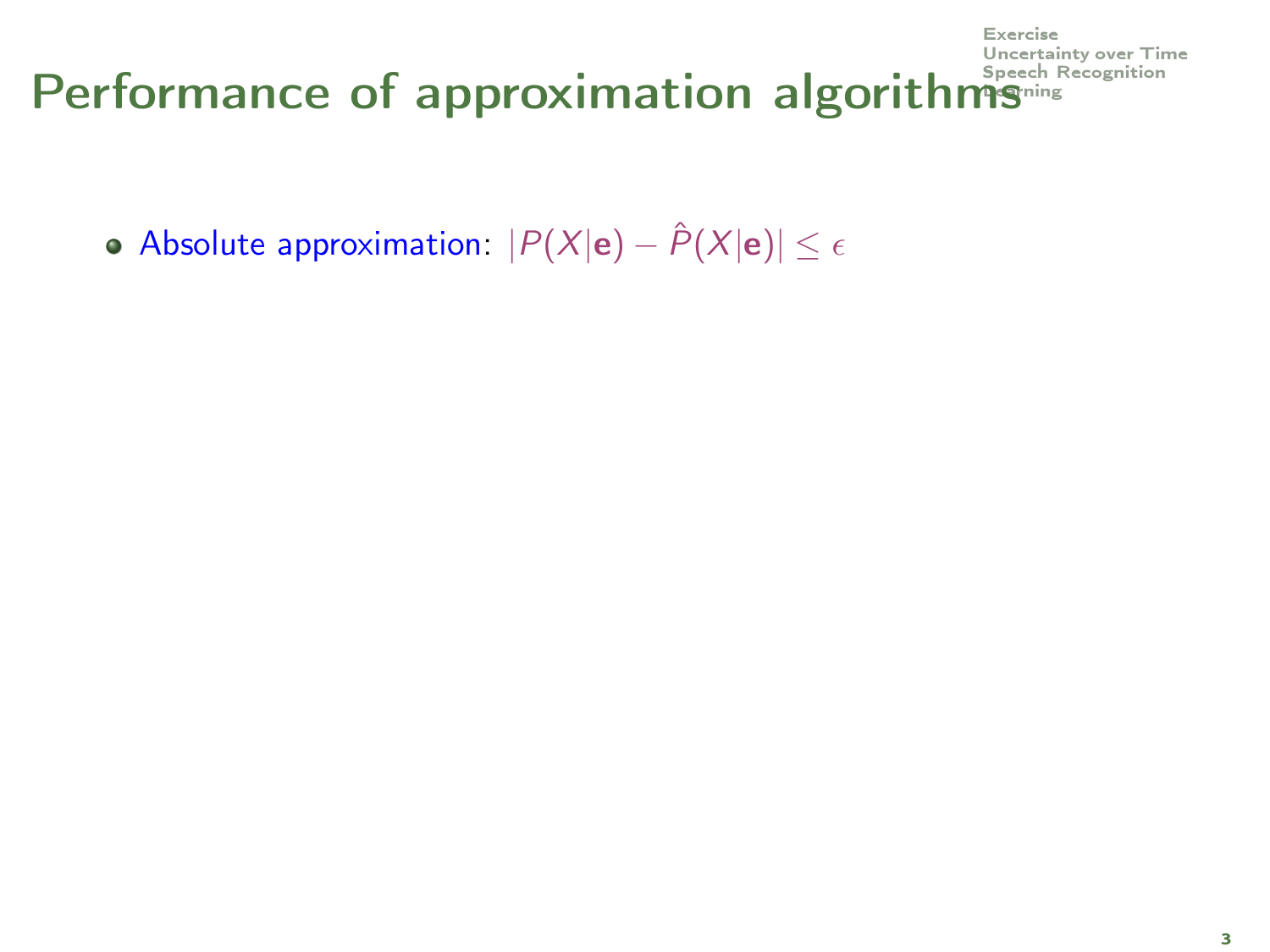#### [Uncertainty over Time](#page-26-0) Performance of approximation algorit[hms](#page-78-0)<sup>speech F</sup>

- Absolute approximation:  $|P(X|\mathbf{e}) \hat{P}(X|\mathbf{e})| < \epsilon$
- Relative approximation:  $\frac{|P(X|\mathbf{e}) \hat{P}(X|\mathbf{e})|}{P(X|\mathbf{e})} \le \epsilon$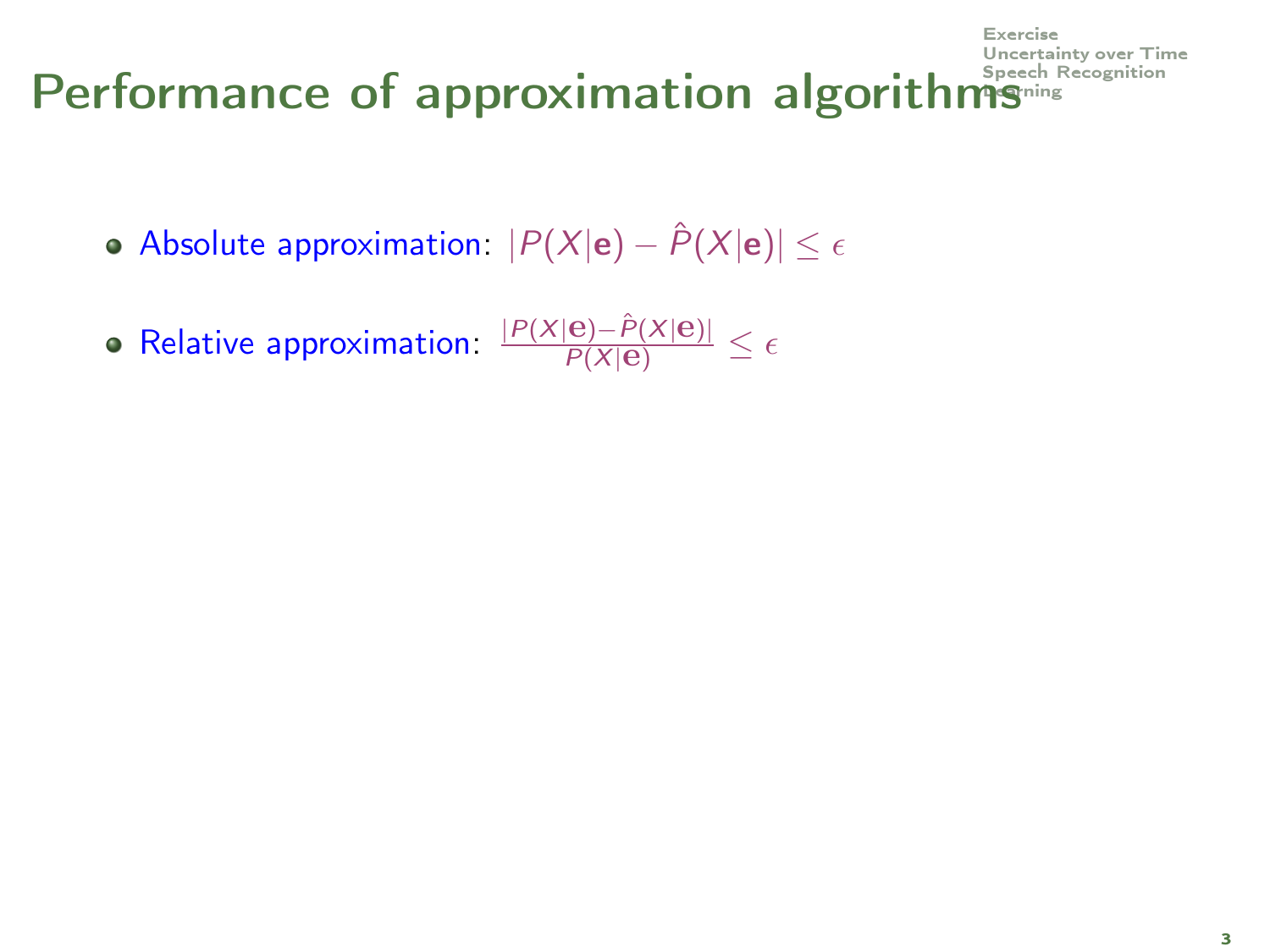#### [Uncertainty over Time](#page-26-0) Performance of approximation algorit[hms](#page-78-0)<sup>speech r</sup>

- Absolute approximation:  $|P(X|\mathbf{e}) \hat{P}(X|\mathbf{e})| < \epsilon$
- Relative approximation:  $\frac{|P(X|\mathbf{e}) \hat{P}(X|\mathbf{e})|}{P(X|\mathbf{e})} \le \epsilon$
- Relative  $\implies$  absolute since  $0 \le P \le 1$  (may be  $O(2^{-n})$ )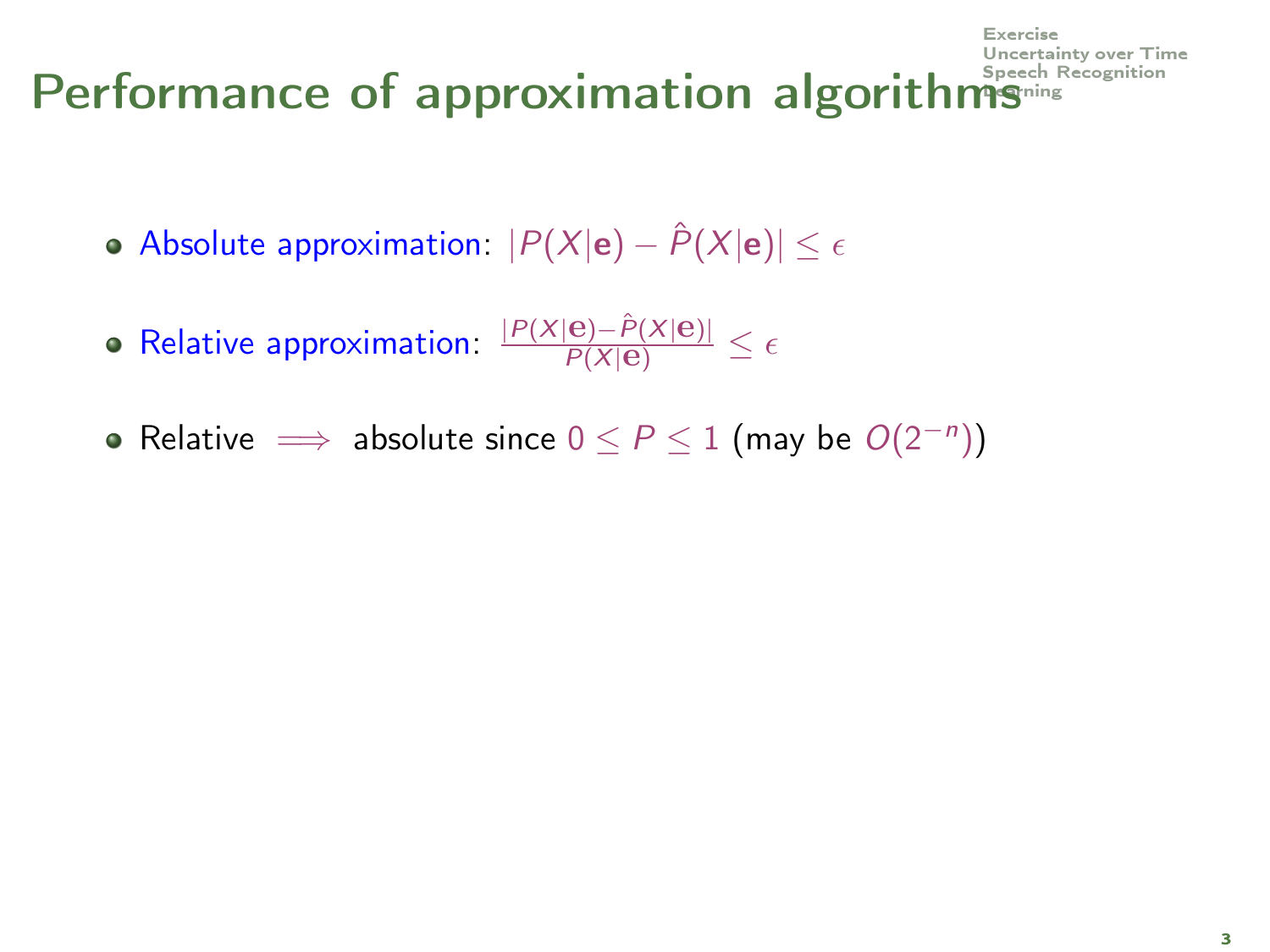#### [Uncertainty over Time](#page-26-0) Performance of approximation algorit[hms](#page-78-0)<sup>speech F</sup>

- Absolute approximation:  $|P(X|\mathbf{e}) \hat{P}(X|\mathbf{e})| < \epsilon$
- Relative approximation:  $\frac{|P(X|\mathbf{e}) \hat{P}(X|\mathbf{e})|}{P(X|\mathbf{e})} \le \epsilon$
- Relative  $\implies$  absolute since  $0 \le P \le 1$  (may be  $O(2^{-n})$ )
- Randomized algorithms may fail with probability at most  $\delta$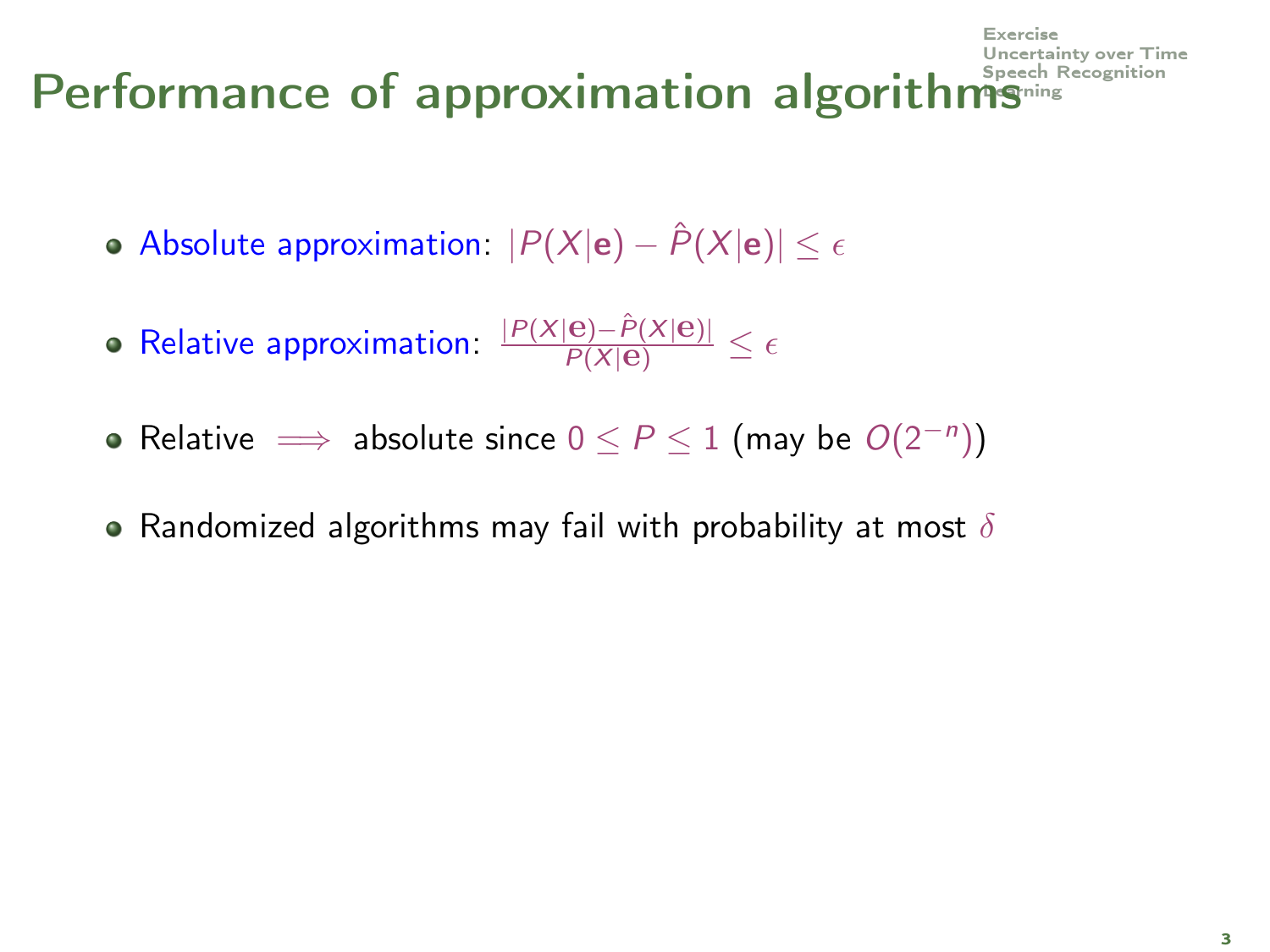#### [Uncertainty over Time](#page-26-0) Performance of approximation algorit[hms](#page-78-0)<sup>speech F</sup>

- Absolute approximation:  $|P(X|\mathbf{e}) \hat{P}(X|\mathbf{e})| < \epsilon$
- Relative approximation:  $\frac{|P(X|\mathbf{e}) \hat{P}(X|\mathbf{e})|}{P(X|\mathbf{e})} \le \epsilon$
- Relative  $\implies$  absolute since  $0 \le P \le 1$  (may be  $O(2^{-n})$ )
- Randomized algorithms may fail with probability at most  $\delta$
- Polytime approximation:  $\mathsf{poly}(n, \epsilon^{-1}, \log \delta^{-1})$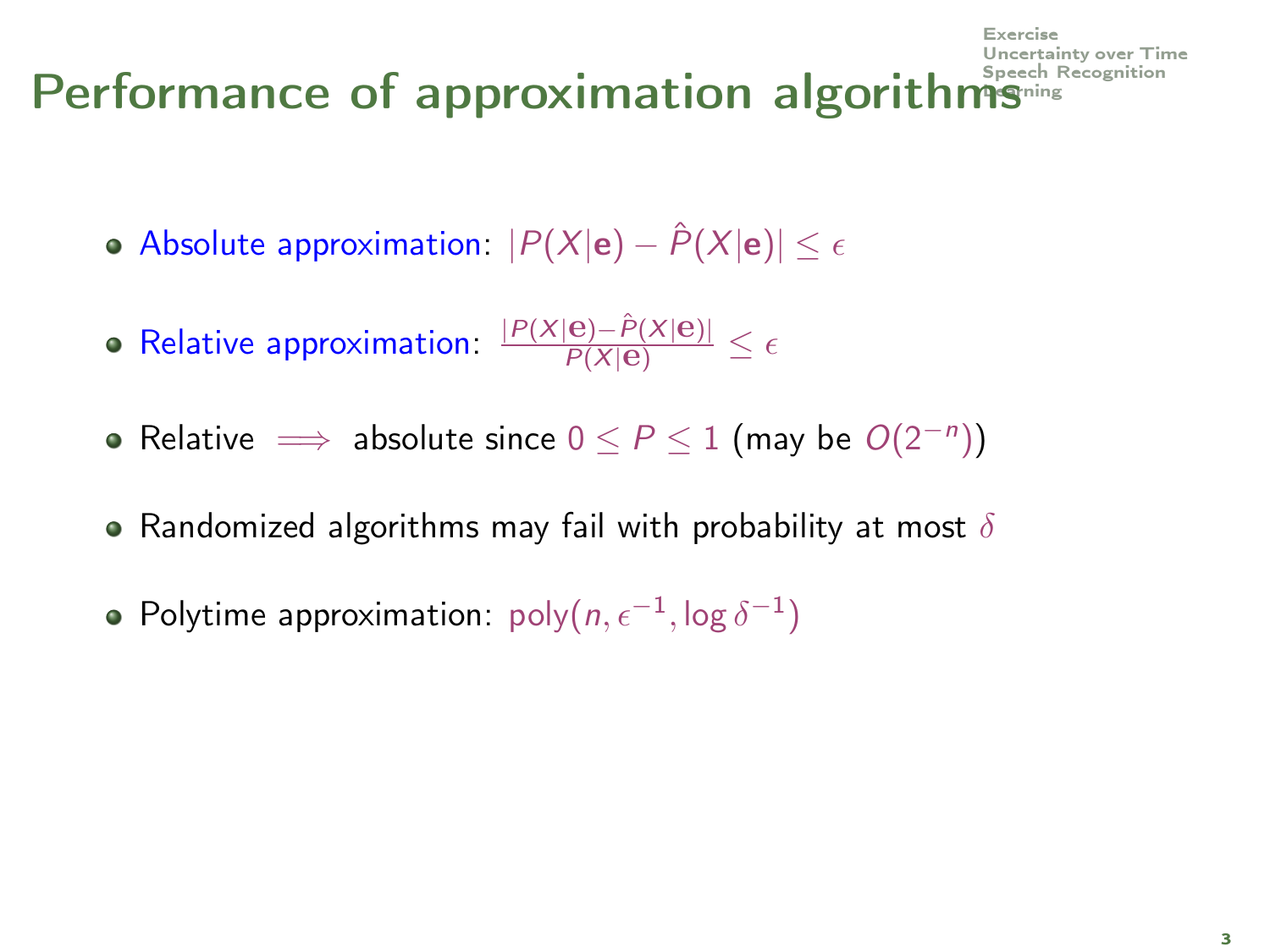#### [Uncertainty over Time](#page-26-0) Performance of approximation algorit[hms](#page-78-0)<sup>speech 1</sup>

- Absolute approximation:  $|P(X|\mathbf{e}) \hat{P}(X|\mathbf{e})| < \epsilon$
- Relative approximation:  $\frac{|P(X|\mathbf{e}) \hat{P}(X|\mathbf{e})|}{P(X|\mathbf{e})} \le \epsilon$
- Relative  $\implies$  absolute since  $0 \le P \le 1$  (may be  $O(2^{-n})$ )
- Randomized algorithms may fail with probability at most  $\delta$
- Polytime approximation:  $\mathsf{poly}(n, \epsilon^{-1}, \log \delta^{-1})$
- Theorem (Dagum and Luby, 1993): both absolute and relative approximation for either deterministic or randomized algorithms are NP-hard for any  $\epsilon, \delta < 0.5$ (Absolute approximation polytime with no evidence—Chernoff bounds)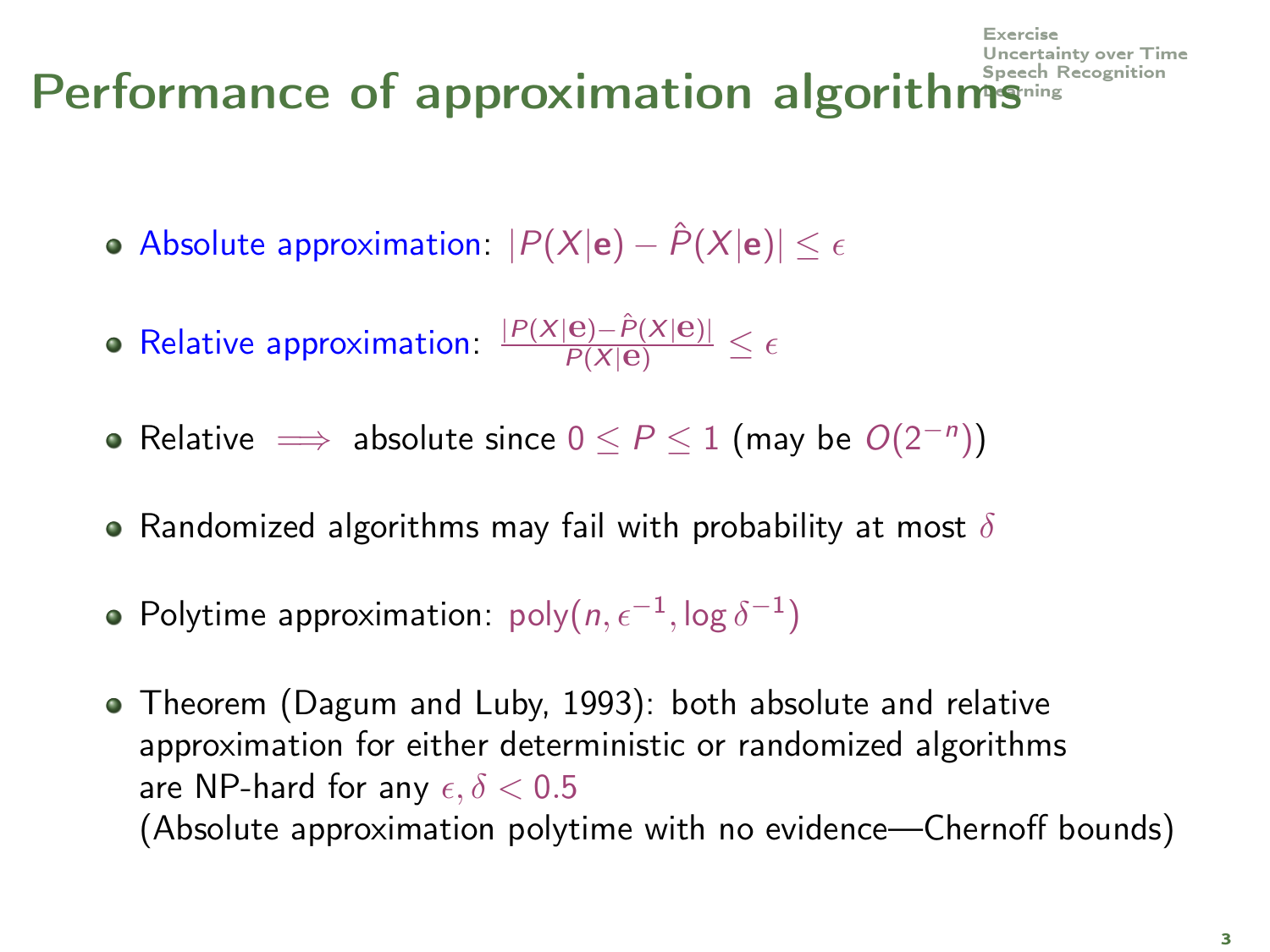[Exercise](#page-9-0) [Uncertainty over Time](#page-26-0)

### Summary **Example 8 Summary** [Learning](#page-78-0)

Exact inference by variable elimination:

- polytime on polytrees, NP-hard on general graphs
- $-$  space  $=$  time, very sensitive to topology

Approximate inference by Likelihood Weighting (LW), Markov Chain Monte Carlo Method (MCMC):

- PriorSampling and RejectionSampling unusable as evidence grow
	- LW does poorly when there is lots of (late-in-the-order) evidence
	- LW, MCMC generally insensitive to topology
	- Convergence can be very slow with probabilities close to 1 or 0
	- Can handle arbitrary combinations of discrete and continuous variables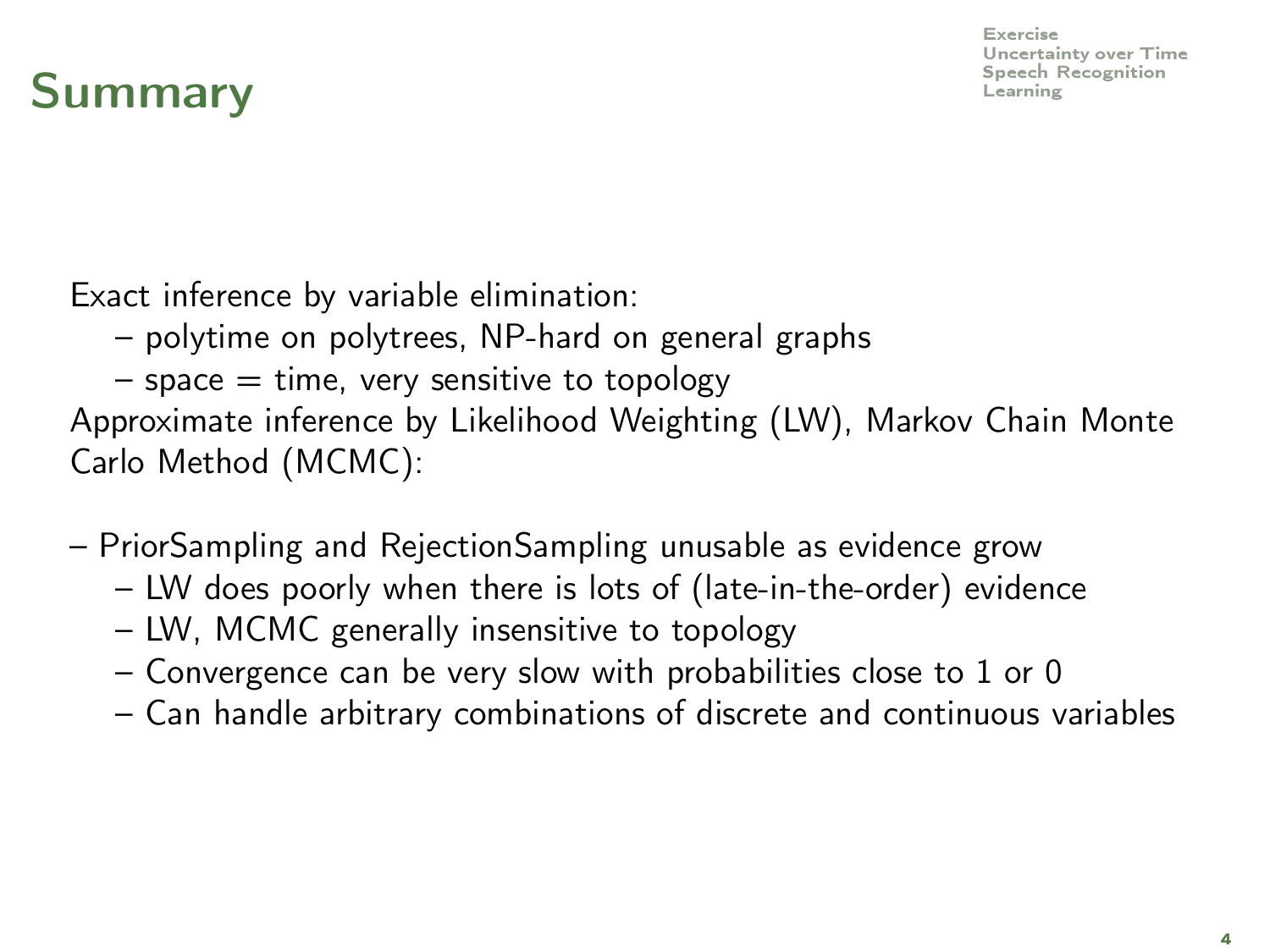#### **Outline** [Speech Recognition](#page-66-0) Contract Recognition Contract Recognition Contract Recognition Contract Recognition

[Exercise](#page-9-0)

<span id="page-9-0"></span>[Uncertainty over Time](#page-26-0)

#### 1. [Exercise](#page-9-0)

- 2. [Uncertainty over Time](#page-26-0)
- 3. [Speech Recognition](#page-66-0)
- 4. [Learning](#page-78-0)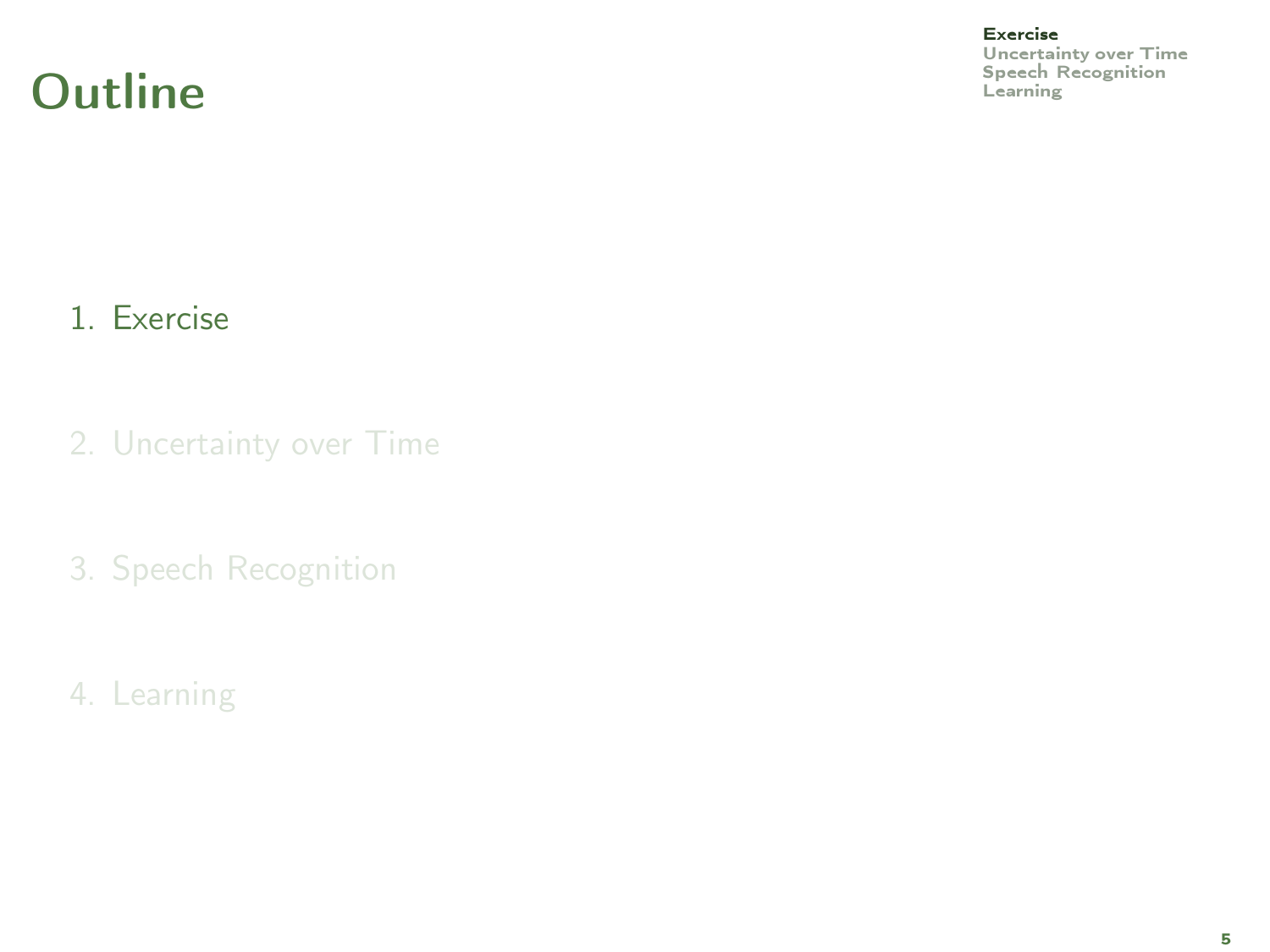### Wumpus World **Examples**

| 1,4            | 2,4            | 3,4 | 4,4 |
|----------------|----------------|-----|-----|
| 1,3            | 2,3            | 3,3 | 4,3 |
| 1,2<br>B<br>OK | 2,2            | 3,2 | 4,2 |
| 1,1<br>OK      | 2,1<br>B<br>OK | 3,1 | 4,1 |

 $P_{ii}$  = true iff [i, j] contains a pit  $B_{ii}$  = true iff  $[i, j]$  is breezy Include only  $B_{1,1}, B_{1,2}, B_{2,1}$  in the probability model

#### [Exercise](#page-9-0)

[Uncertainty over Time](#page-26-0)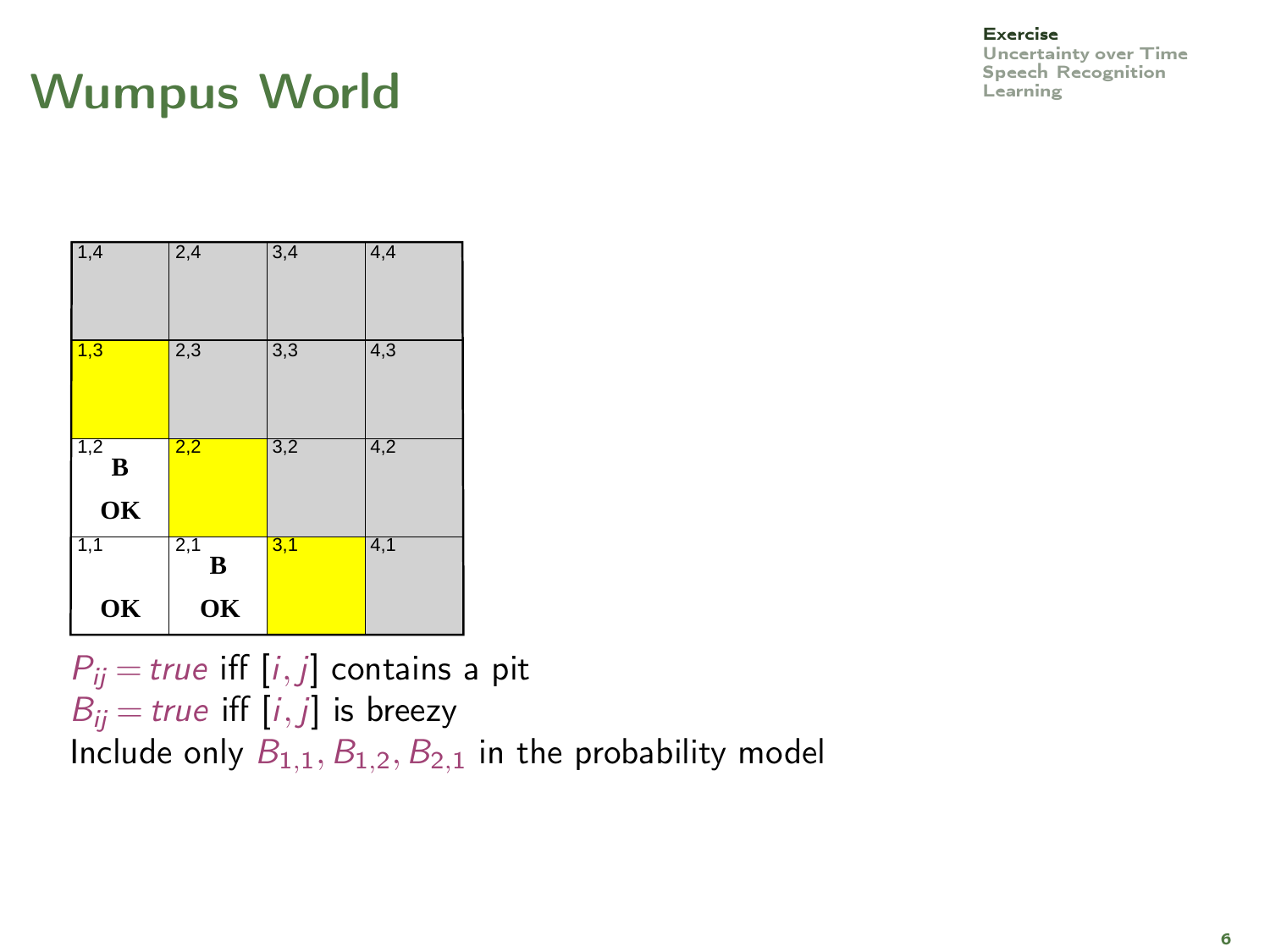# Specifying the probability model  $\overline{\phantom{a}}$

#### [Exercise](#page-9-0) [Uncertainty over Time](#page-26-0)

The full joint distribution is  $P(P_{1,1},...,P_{4,4},B_{1,1},B_{1,2},B_{2,1})$ Apply product rule:  $P(B_{1,1}, B_{1,2}, B_{2,1} | P_{1,1}, \ldots, P_{4,4}) P(P_{1,1}, \ldots, P_{4,4})$ (Do it this way to get  $P(Effect|Cause)$ .)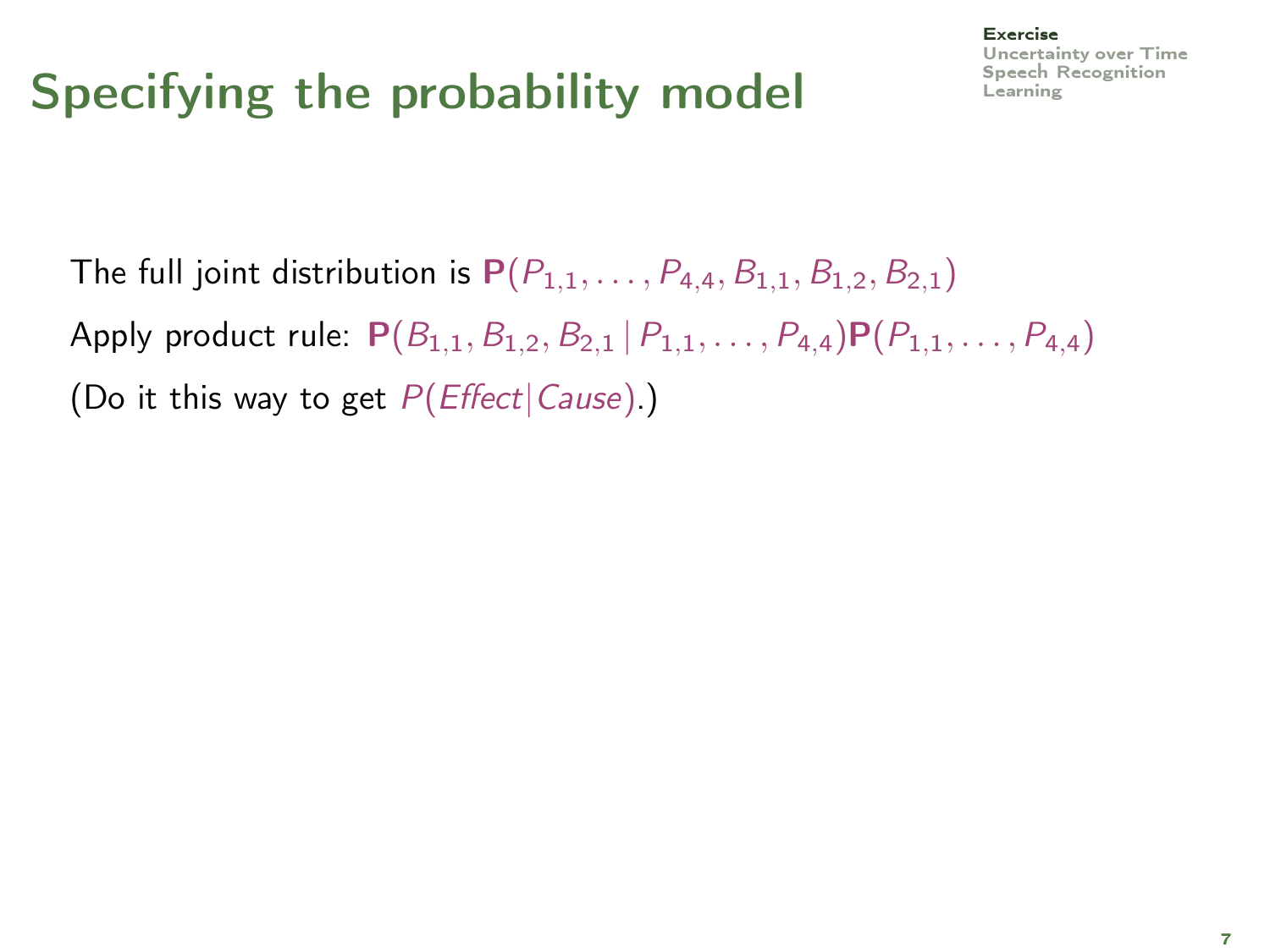# Specifying the probability model  $\overline{\phantom{a}}$

#### [Exercise](#page-9-0) [Uncertainty over Time](#page-26-0)

The full joint distribution is  $P(P_{1,1}, \ldots, P_{4,4}, B_{1,1}, B_{1,2}, B_{2,1})$ Apply product rule:  $P(B_{1,1}, B_{1,2}, B_{2,1} | P_{1,1}, \ldots, P_{4,4}) P(P_{1,1}, \ldots, P_{4,4})$ (Do it this way to get  $P(Effect|Cause)$ .)

First term: 1 if pits are adjacent to breezes, 0 otherwise

Second term: pits are placed randomly, probability 0.2 per square:

$$
\mathbf{P}(P_{1,1},\ldots,P_{4,4})=\prod_{i,j=1,1}^{4,4}\mathbf{P}(P_{i,j})=0.2^{n}\times0.8^{16-n}
$$

for *n* pits.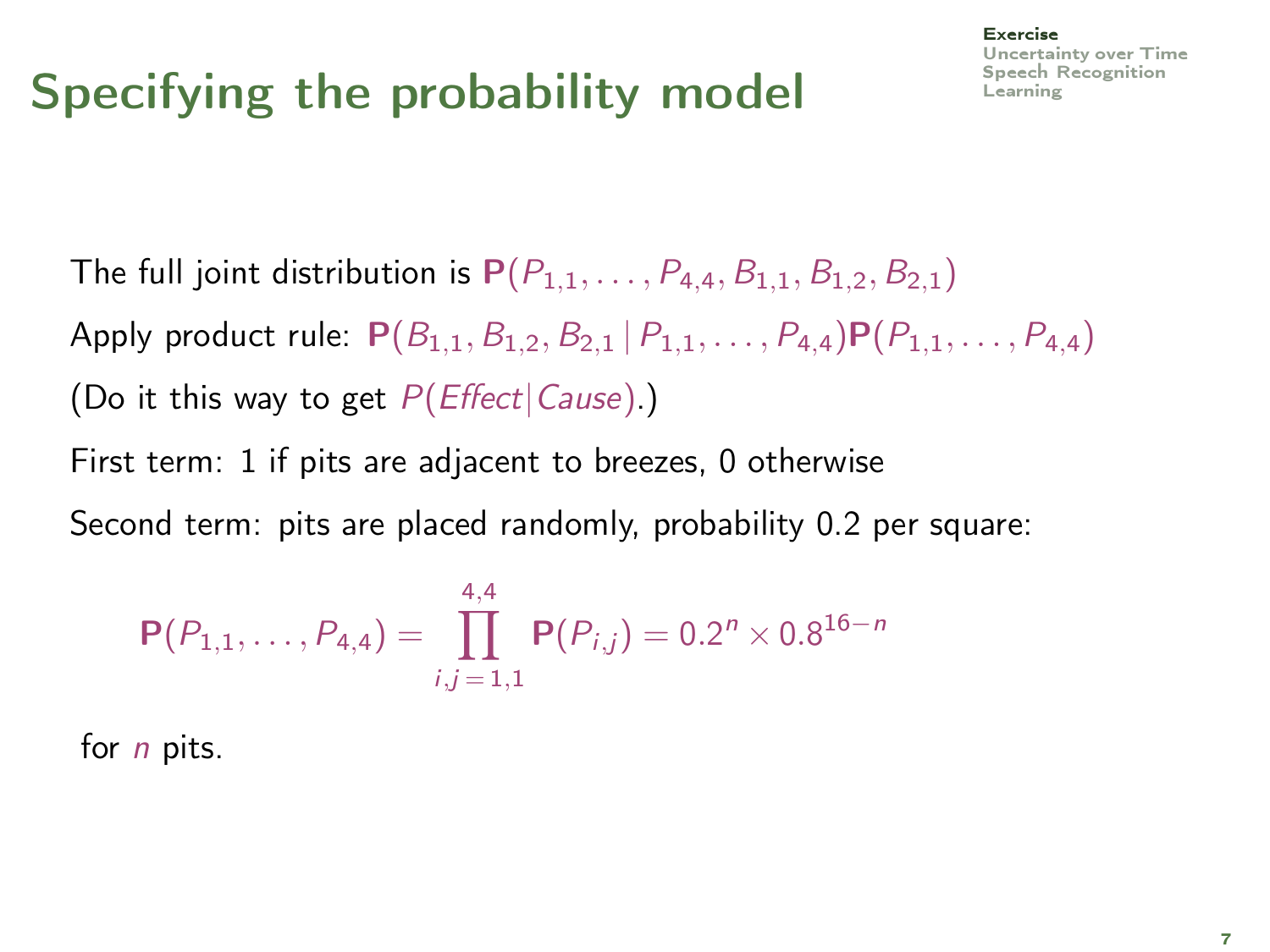# $\sum_{\text{observations}}$  Observations and query  $\sum_{\text{Learning}}$  $\sum_{\text{Learning}}$  $\sum_{\text{Learning}}$

#### [Exercise](#page-9-0)

[Uncertainty over Time](#page-26-0)

#### We know the following facts:

 $b = \neg b_{1,1} \wedge b_{1,2} \wedge b_{2,1}$ known =  $\neg p_{1,1} \wedge \neg p_{1,2} \wedge \neg p_{2,1}$ 

Query is  $P(P_{1,3}|known, b)$ 

Define Unknown =  $P_{ii}$ s other than  $P_{1,3}$  and Known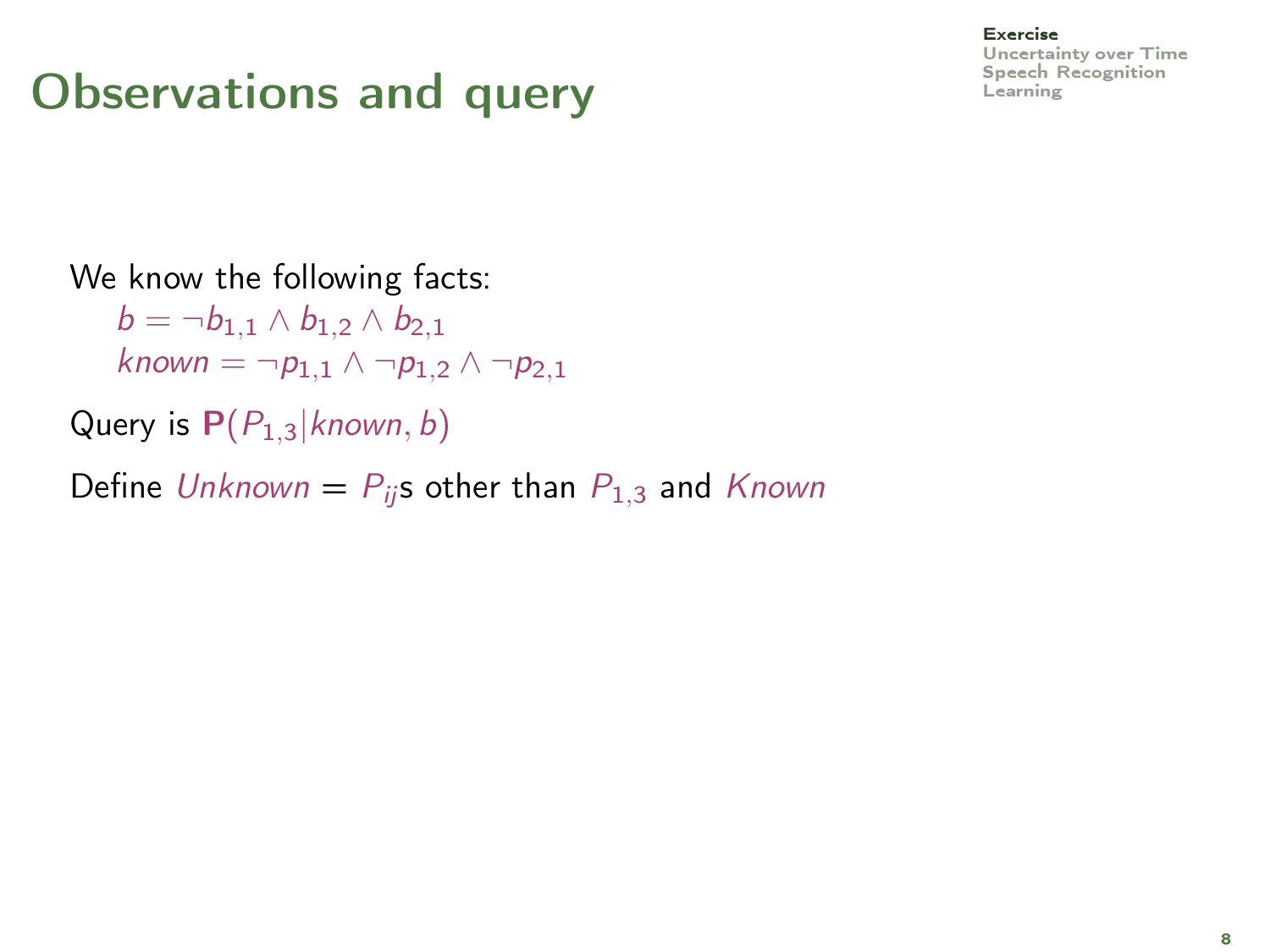# $\sum_{\text{observations}}$  Observations and query  $\sum_{\text{Learning}}$  $\sum_{\text{Learning}}$  $\sum_{\text{Learning}}$

#### [Exercise](#page-9-0)

[Uncertainty over Time](#page-26-0)

#### We know the following facts:

 $b = \neg b_{1,1} \wedge b_{1,2} \wedge b_{2,1}$ known  $= \neg p_{1,1} \wedge \neg p_{1,2} \wedge \neg p_{2,1}$ 

Query is  $P(P_{1,3}|known, b)$ 

Define Unknown =  $P_{ii}$ s other than  $P_{1,3}$  and Known

For inference by enumeration, we have

 $P(P_{1,3}|$ known, b) =  $\alpha$   $\sum$   $P(P_{1,3},$  unknown, known, b) unknown

Grows exponentially with number of squares!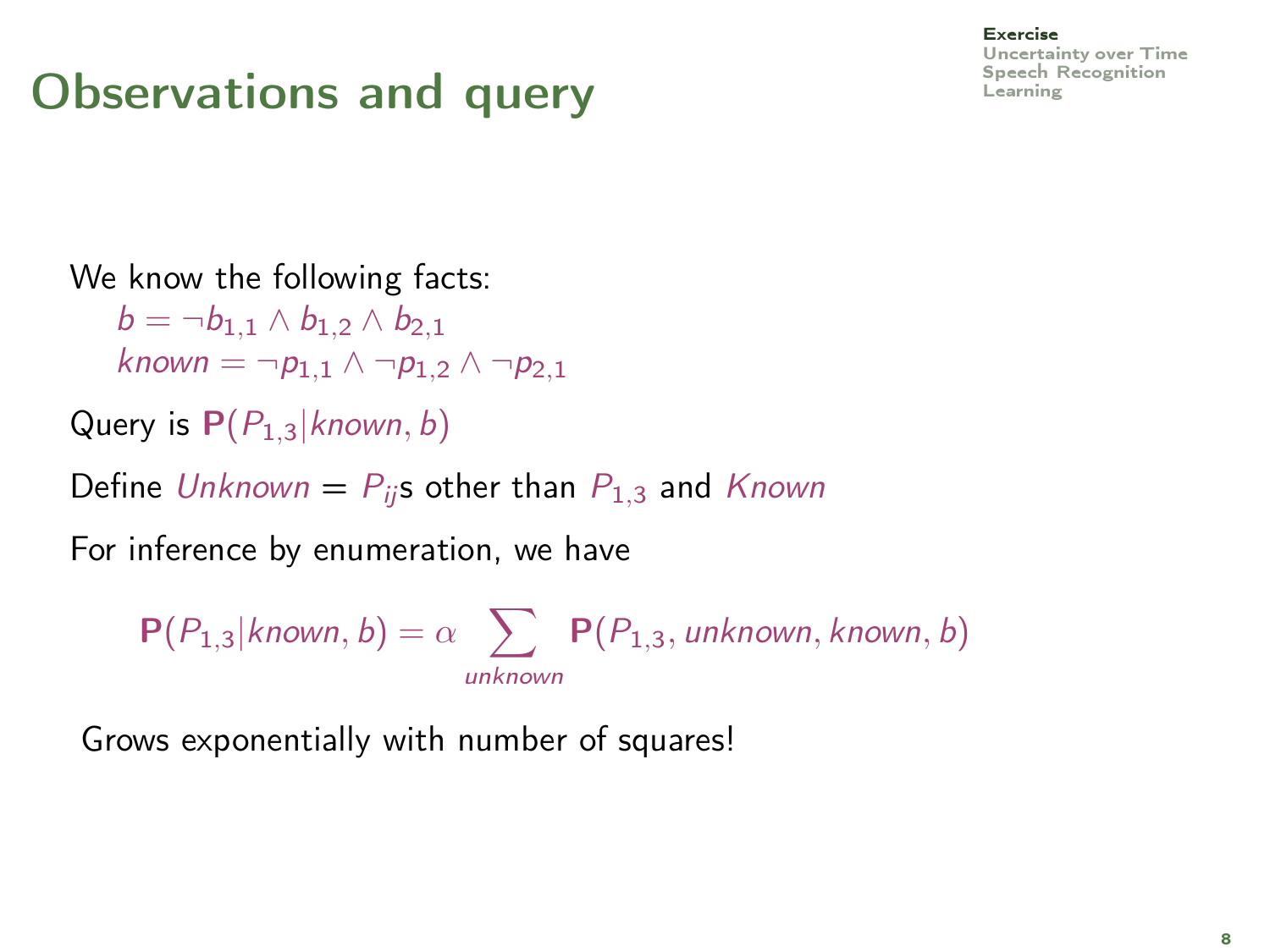# Using conditional independence

[Exercise](#page-9-0) [Uncertainty over Time](#page-26-0)

Basic insight: observations are conditionally independent of other hidden squares given neighbouring hidden squares

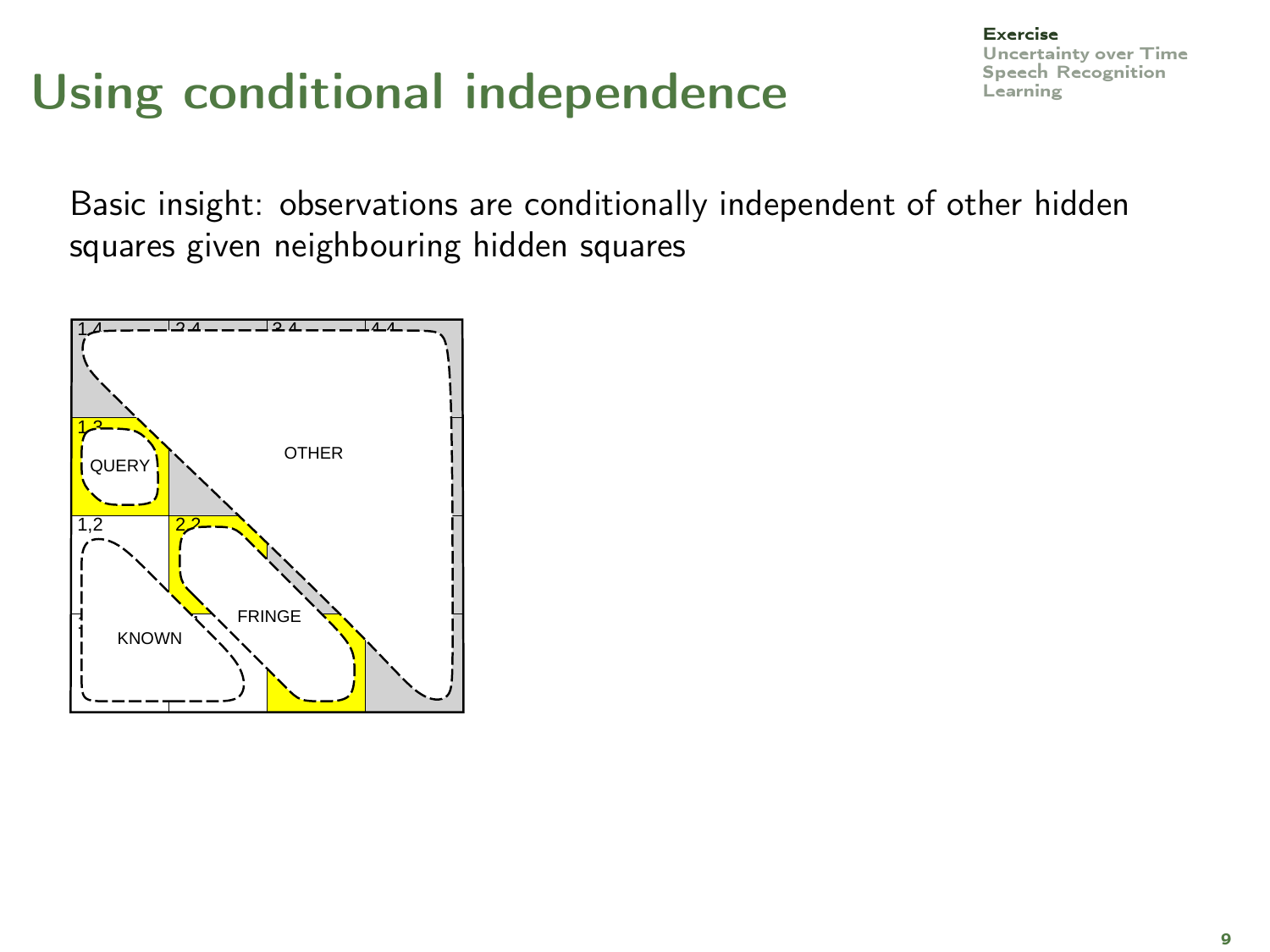# Using conditional independence  $\mathbf{L}_{\text{learning}}$

[Exercise](#page-9-0) [Uncertainty over Time](#page-26-0)

Basic insight: observations are conditionally independent of other hidden squares given neighbouring hidden squares



Define  $Unknown = Fringe \cup Other$  $P(b|P_{1,3},$  Known, Unknown) =  $P(b|P_{1,3},$  Known, Fringe) Manipulate query into a form where we can use this!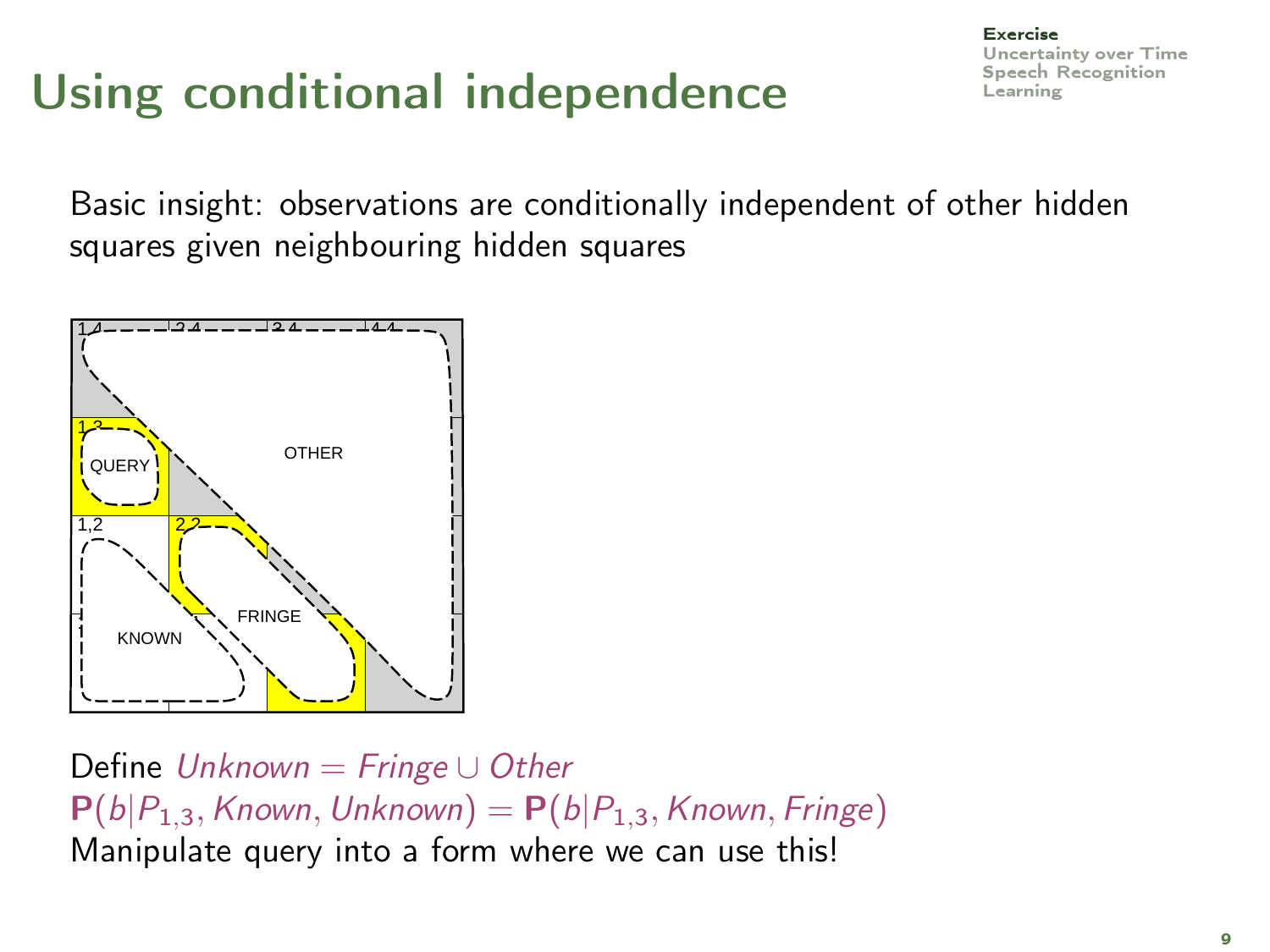[Exercise](#page-9-0) [Uncertainty over Time](#page-26-0)

 $P(P_{1,3}|$ known, b) =  $\alpha$   $\sum$   $P(P_{1,3},$  unknown, known, b) unknown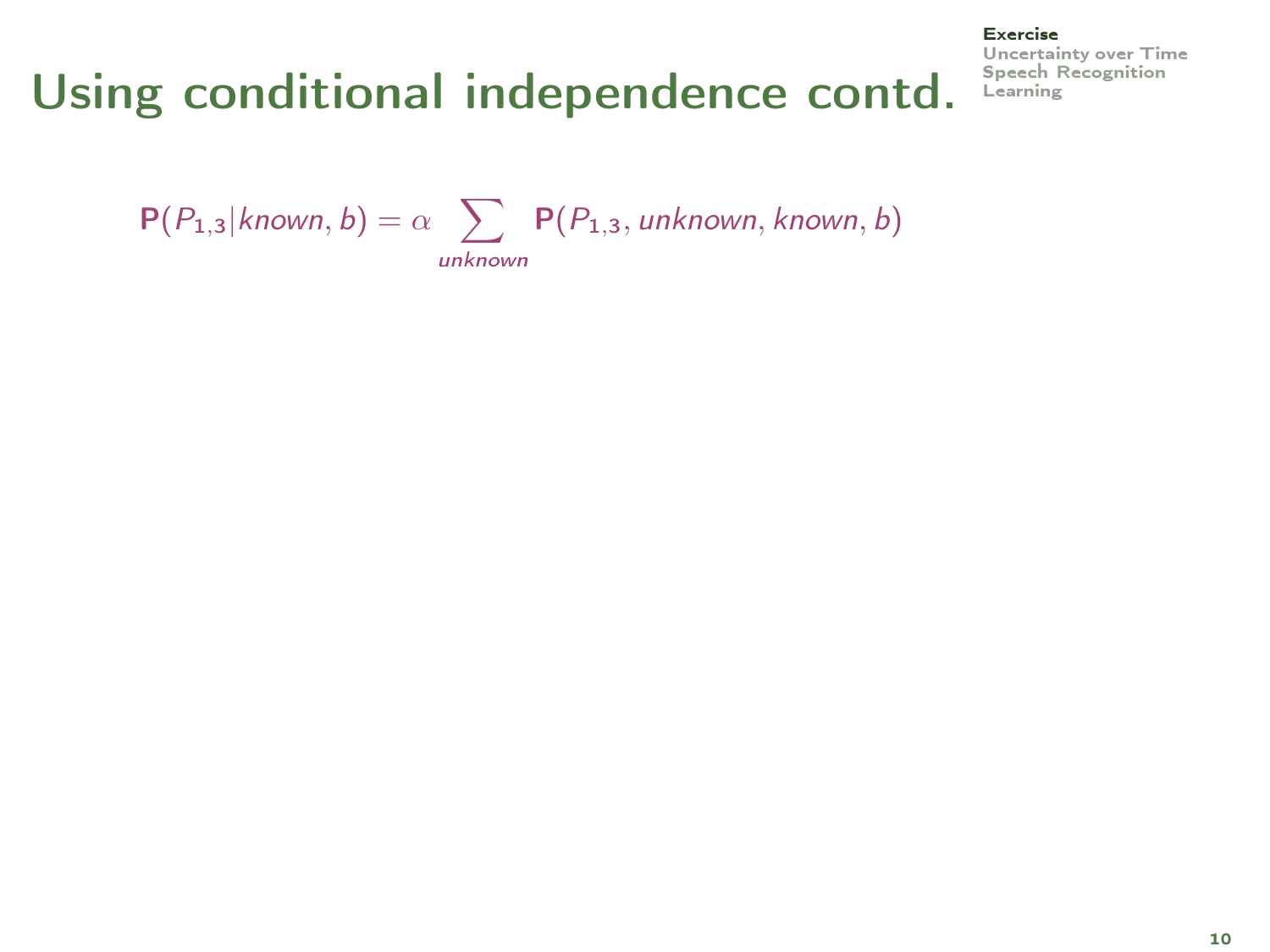#### [Exercise](#page-9-0)

[Uncertainty over Time](#page-26-0)

 $P(P_{1,3}|$ known, b) =  $\alpha$   $\sum$   $P(P_{1,3},$  unknown, known, b) unknown  $= \alpha \sum P(b|P_{1,3}, \textit{known}, \textit{unknown}) P(P_{1,3}, \textit{known}, \textit{unknown})$ unknown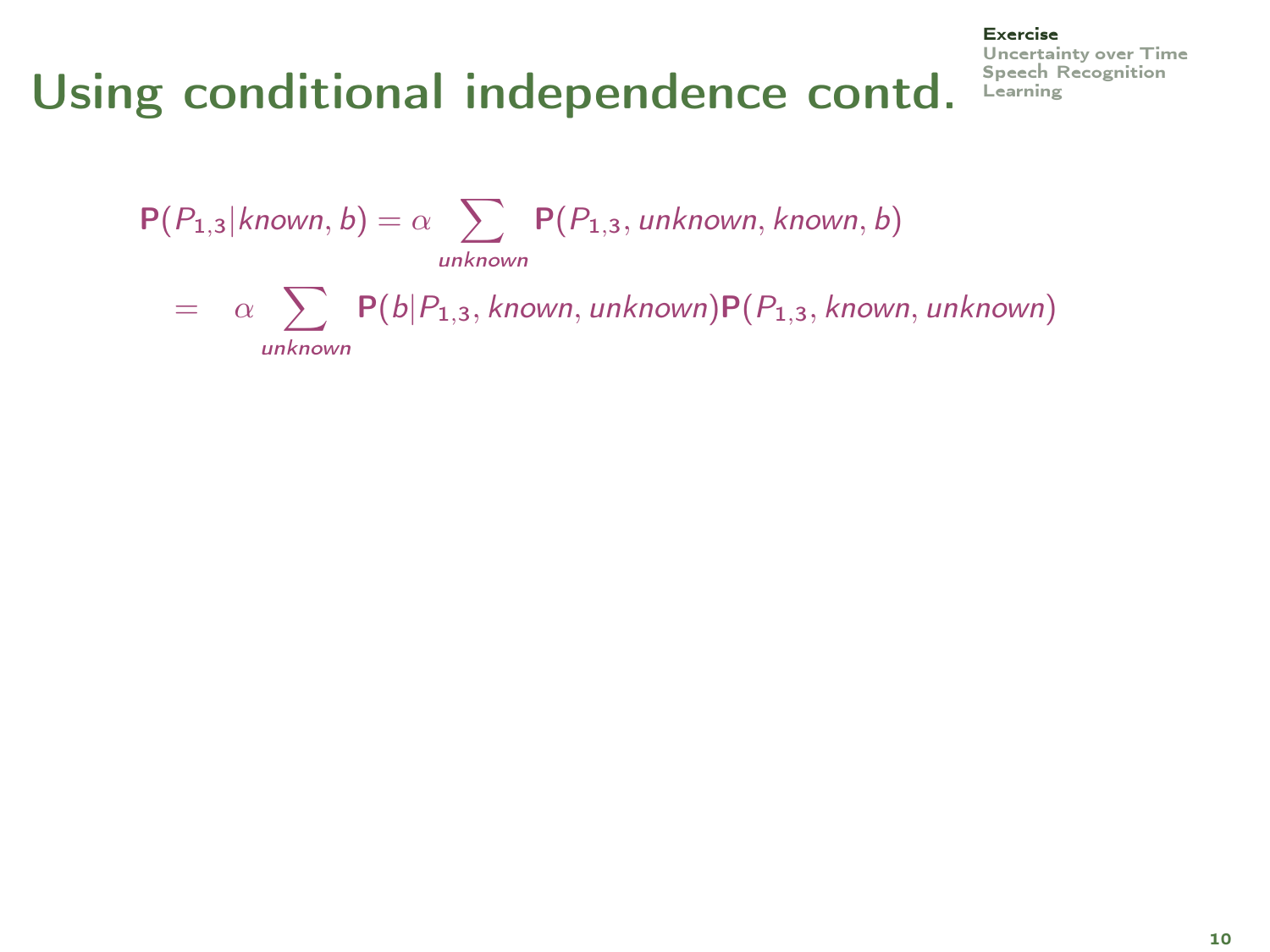fringe other

#### [Exercise](#page-9-0)

[Uncertainty over Time](#page-26-0)

 $P(P_{1,3}|$ known, b) =  $\alpha$   $\sum$   $P(P_{1,3},$  unknown, known, b) unknown  $= \alpha \sum P(b|P_{1,3}, \textit{known}, \textit{unknown}) P(P_{1,3}, \textit{known}, \textit{unknown})$ unknown  $\begin{array}{lll} = & \alpha \sum \sum \mathsf{P}(b|known,P_{1,3},fringe,other)\mathsf{P}(P_{1,3},known,fringe,other) \end{array}$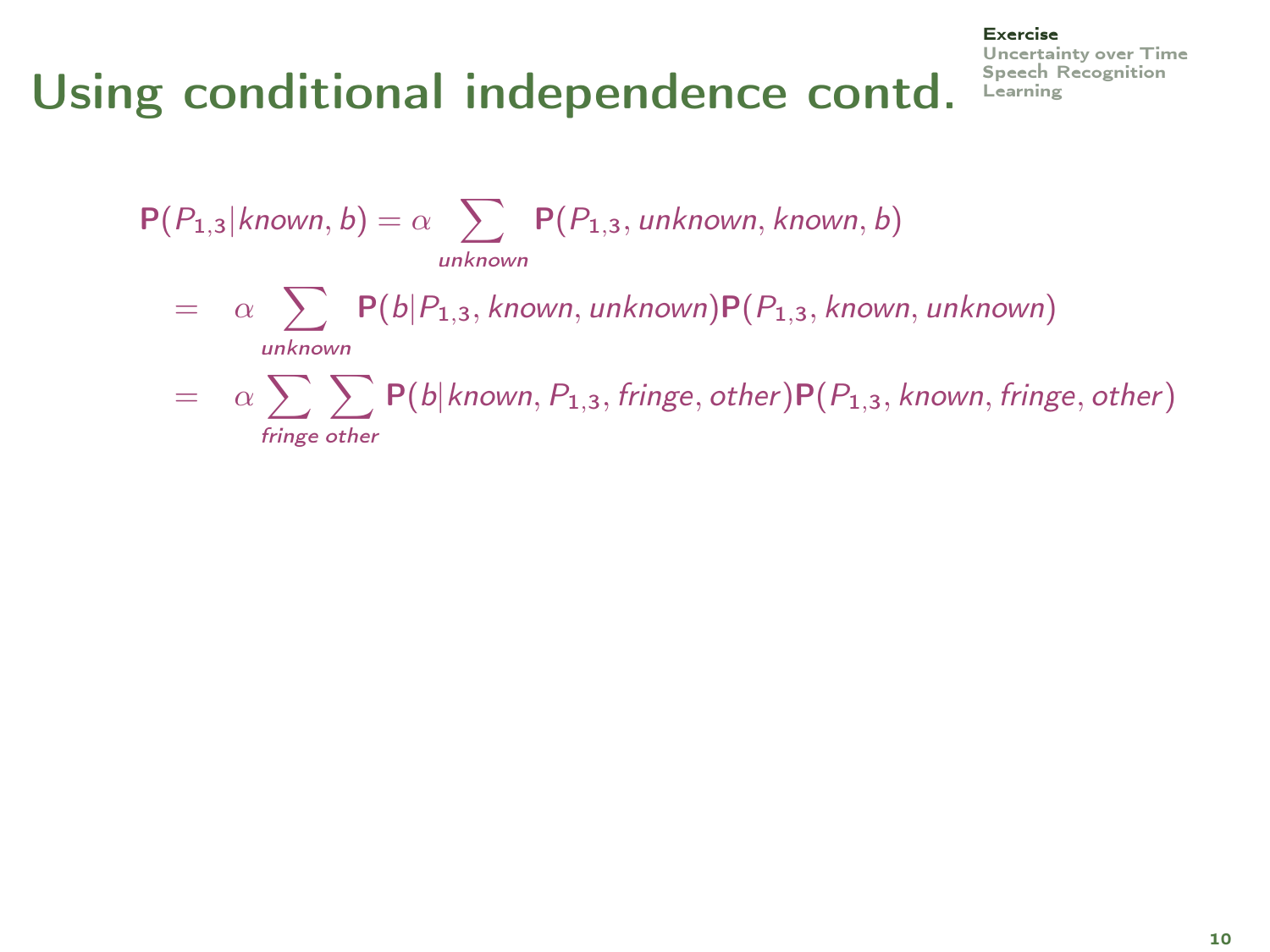#### [Exercise](#page-9-0)

[Uncertainty over Time](#page-26-0)

 $P(P_{1,3}|$ known, b) =  $\alpha$   $\sum$   $P(P_{1,3},$  unknown, known, b) unknown  $= \alpha \sum P(b|P_{1,3}, \textit{known}, \textit{unknown}) P(P_{1,3}, \textit{known}, \textit{unknown})$ unknown  $\begin{array}{lll} = & \alpha \sum \sum \mathsf{P}(b|known,P_{1,3},fringe,other)\mathsf{P}(P_{1,3},known,fringe,other) \end{array}$ fringe other  $=$  a  $\sum \sum P(b|known, P_{1,3}, fringe) P(P_{1,3}, known, fringe, other)$ fringe other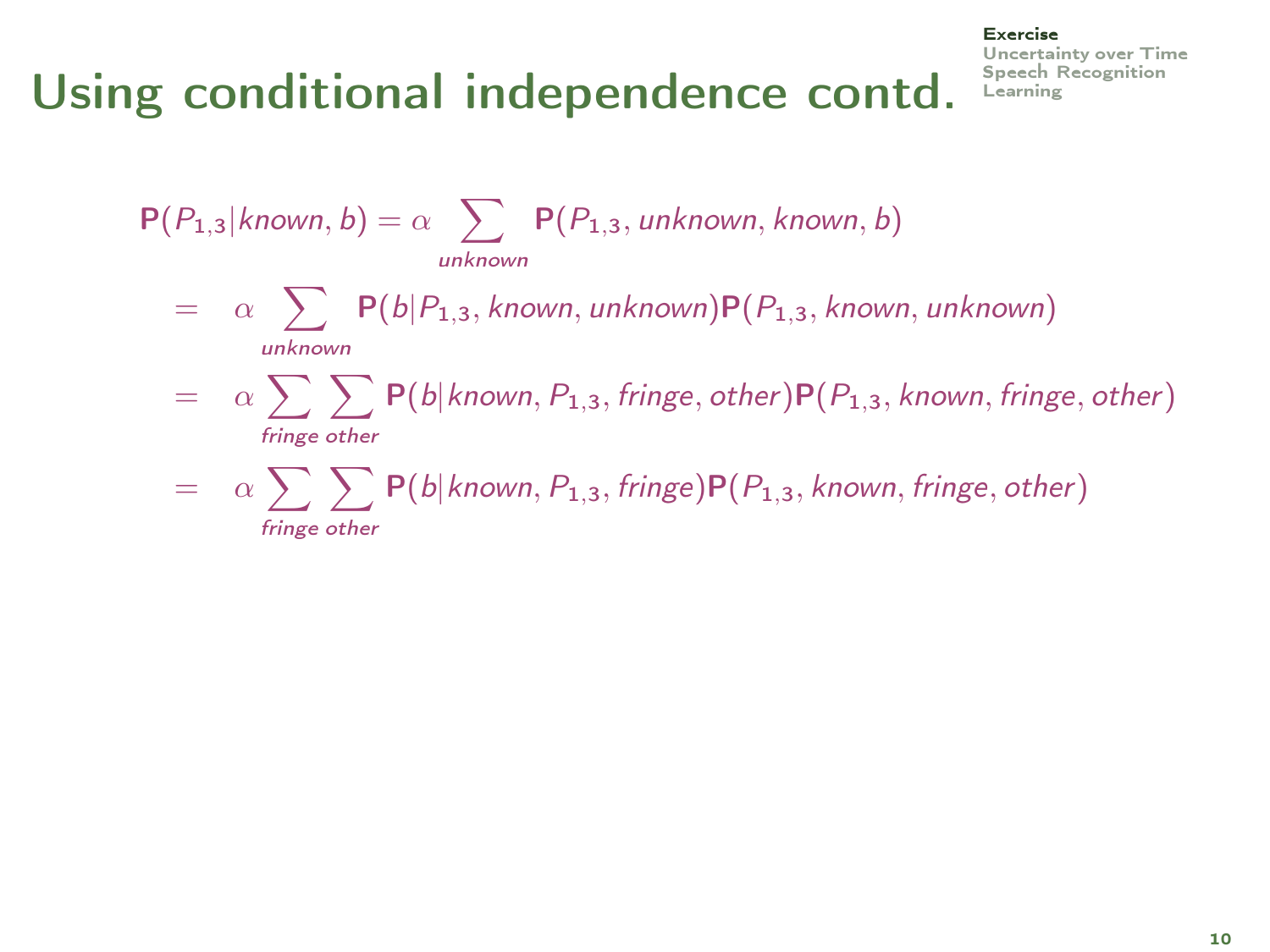# Using conditional independence contd. Speech F

#### [Exercise](#page-9-0)

[Uncertainty over Time](#page-26-0)

$$
P(P_{1,3}|known, b) = \alpha \sum_{unknown} P(P_{1,3}, unknown, known, b)
$$
  
=  $\alpha \sum_{unknown} P(b|P_{1,3}, known, unknown)P(P_{1,3}, known, unknown)$   
=  $\alpha \sum_{fringe\ other} \sum_{frame\ other} P(b|known, P_{1,3}, fringe, other)P(P_{1,3}, known, fringe, other)$   
=  $\alpha \sum_{fringe\ other} \sum_{fringe\ other} P(b|known, P_{1,3}, fringe)P(P_{1,3}, known, fringe, other)$   
=  $\alpha \sum_{fringe} P(b|known, P_{1,3}, fringe) \sum_{other} P(P_{1,3}, known, fringe, other)$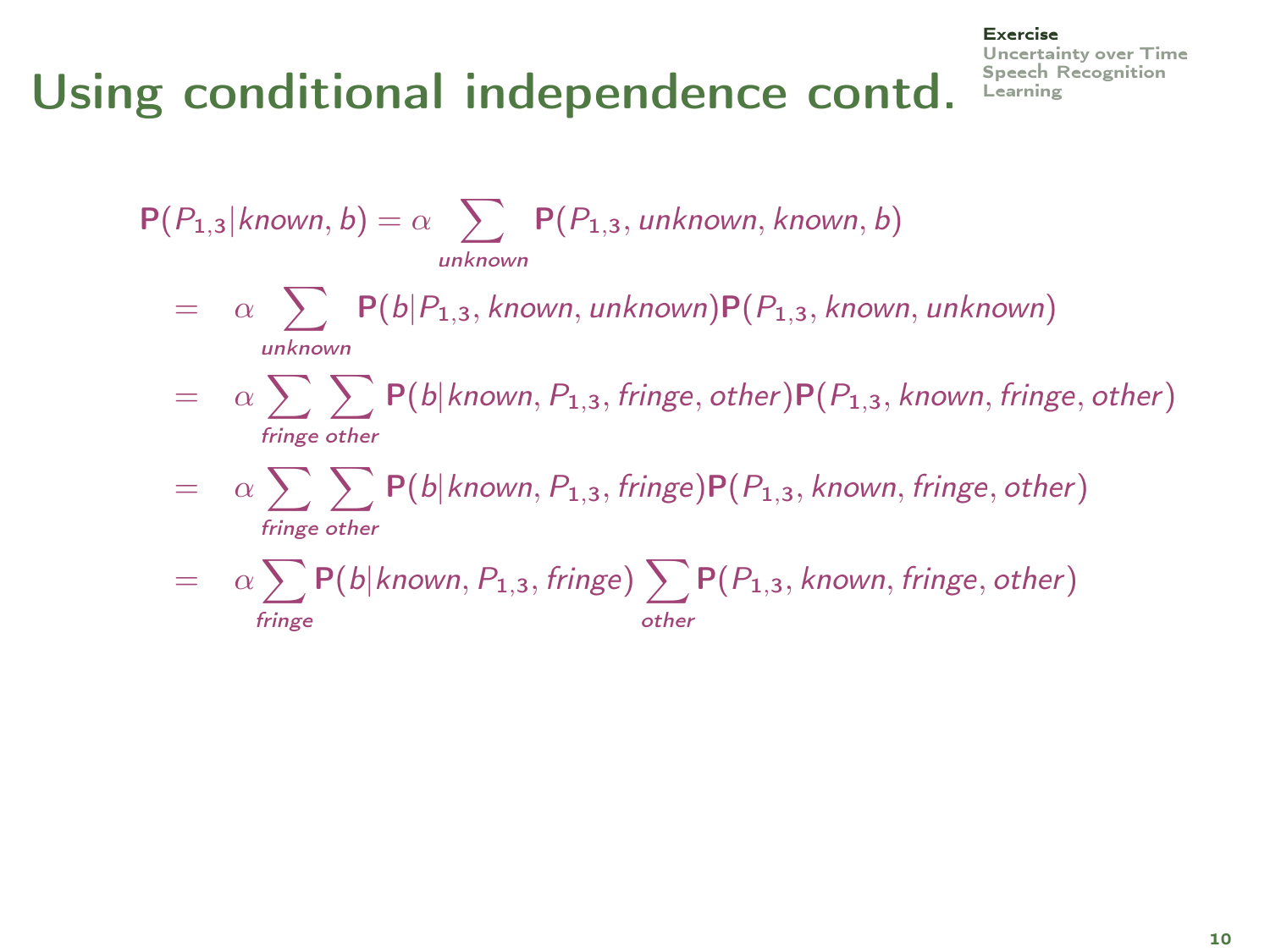#### [Exercise](#page-9-0)

[Uncertainty over Time](#page-26-0)

 $P(P_{1,3}|$ known, b) =  $\alpha$   $\sum$   $P(P_{1,3},$  unknown, known, b) unknown  $= \alpha \sum P(b|P_{1,3}, \textit{known}, \textit{unknown}) P(P_{1,3}, \textit{known}, \textit{unknown})$ unknown  $\begin{array}{lll} = & \alpha \sum \sum \mathsf{P}(b|known,P_{1,3},fringe,other)\mathsf{P}(P_{1,3},known,fringe,other) \end{array}$ fringe other  $=$  a  $\sum \sum P(b|known, P_{1,3}, fringe) P(P_{1,3}, known, fringe, other)$ fringe other  $=$  a  $\sum P(b|$ known,  $P_{1,3},$  fringe)  $\sum P(P_{1,3},$  known, fringe, other) fringe other  $=$  a  $\sum P(b|$ known,  $P_{1,3},$  fringe)  $\sum P(P_{1,3})P($ known) $P(fringe)P(other)$ fringe other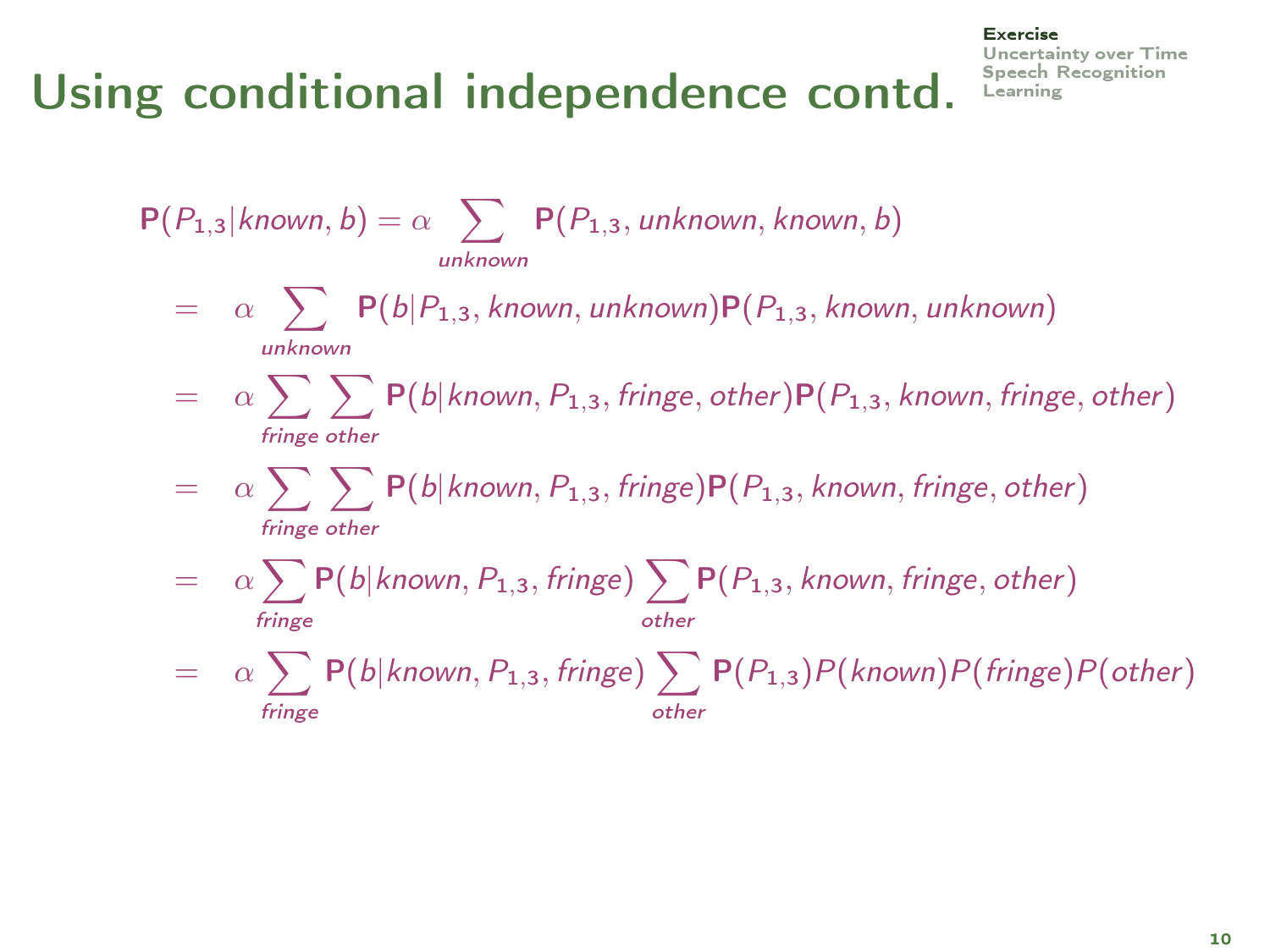#### [Exercise](#page-9-0)

[Uncertainty over Time](#page-26-0)

 $P(P_{1,3}|$ known, b) =  $\alpha$   $\sum$   $P(P_{1,3},$  unknown, known, b) unknown  $= \alpha \sum P(b|P_{1,3}, \textit{known}, \textit{unknown}) P(P_{1,3}, \textit{known}, \textit{unknown})$ unknown  $\begin{array}{lll} = & \alpha \sum \sum \mathsf{P}(b|known,P_{1,3},fringe,other)\mathsf{P}(P_{1,3},known,fringe,other) \end{array}$ fringe other  $=$  a  $\sum \sum P(b|known, P_{1,3}, fringe) P(P_{1,3}, known, fringe, other)$ fringe other  $=$  a  $\sum P(b|$ known,  $P_{1,3},$  fringe)  $\sum P(P_{1,3},$  known, fringe, other) fringe other  $=$  a  $\sum P(b|$ known,  $P_{1,3},$  fringe)  $\sum P(P_{1,3})P($ known) $P(fringe)P(other)$ fringe other  $=$   $\alpha \, P(\text{\emph{known}}) \mathsf{P}(P_{1,3}) \, \sum \, \mathsf{P}(\text{\emph{b}}|\text{\emph{known}},P_{1,3},\text{\emph{fringe}}) \mathsf{P}(\text{\emph{fringe}}) \, \sum \, P(\text{\emph{other}})$ fringe other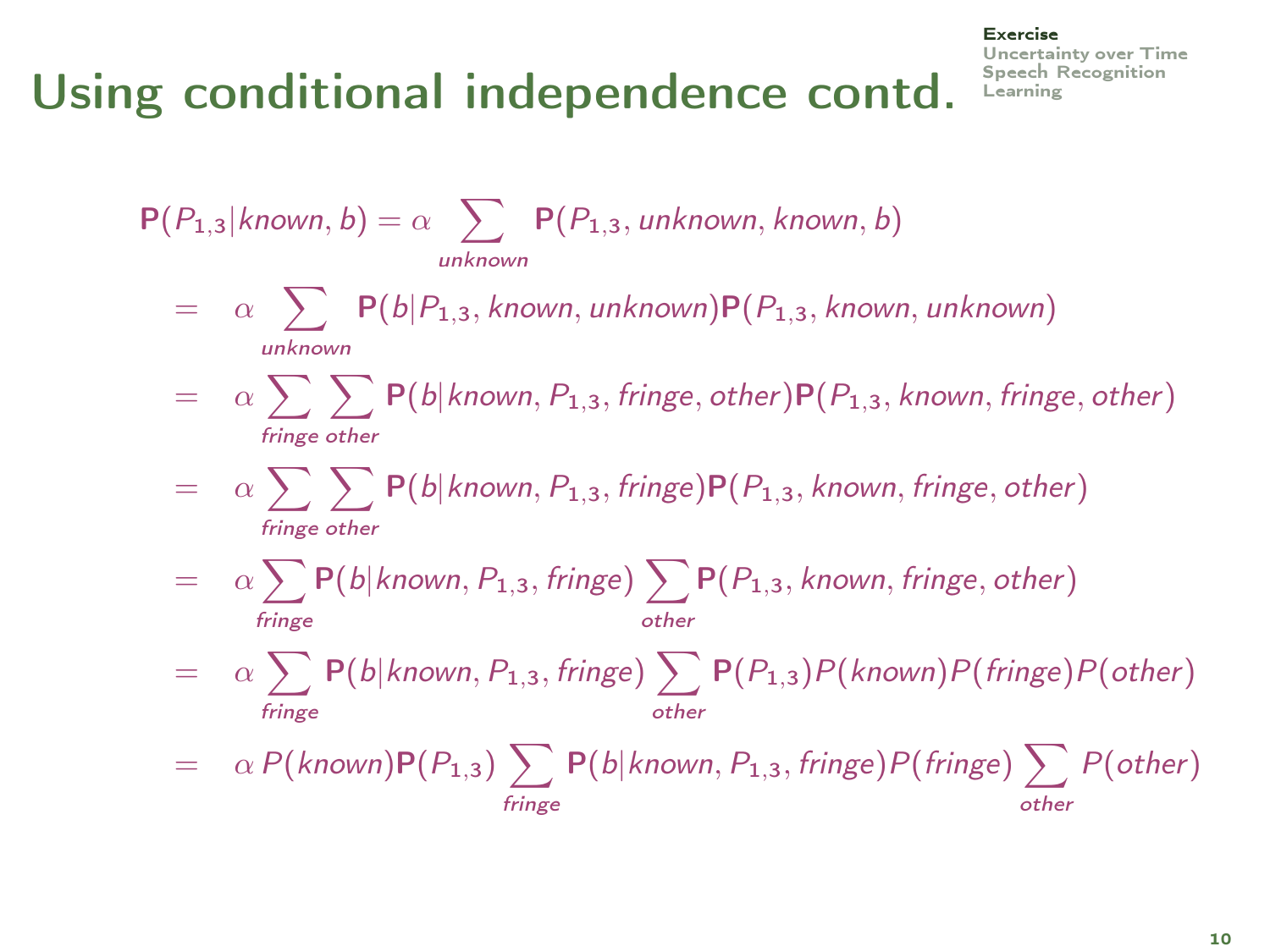#### [Exercise](#page-9-0) [Uncertainty over Time](#page-26-0)

 $P(P_{1,3}|$ known, b) =  $\alpha$   $\sum$   $P(P_{1,3},$  unknown, known, b) unknown  $= \alpha \sum P(b|P_{1,3}, \textit{known}, \textit{unknown}) P(P_{1,3}, \textit{known}, \textit{unknown})$ unknown  $\begin{array}{lll} = & \alpha \sum \sum \mathsf{P}(b|known,P_{1,3},fringe,other)\mathsf{P}(P_{1,3},known,fringe,other) \end{array}$ fringe other  $=$  a  $\sum \sum P(b|known, P_{1,3}, fringe) P(P_{1,3}, known, fringe, other)$ fringe other  $=$  a  $\sum P(b|$ known,  $P_{1,3},$  fringe)  $\sum P(P_{1,3},$  known, fringe, other) fringe other  $=$  a  $\sum P(b|$ known,  $P_{1,3},$  fringe)  $\sum P(P_{1,3})P($ known) $P(fringe)P(other)$ fringe other  $=$   $\alpha \, P(\text{\emph{known}}) \mathsf{P}(P_{1,3}) \, \sum \, \mathsf{P}(\text{\emph{b}}|\text{\emph{known}},P_{1,3},\text{\emph{fringe}}) \mathsf{P}(\text{\emph{fringe}}) \, \sum \, P(\text{\emph{other}})$ fringe other  $= \alpha' P(P_{1,3}) \sum P(b|known, P_{1,3}, fringe) P(fringe)$ fringe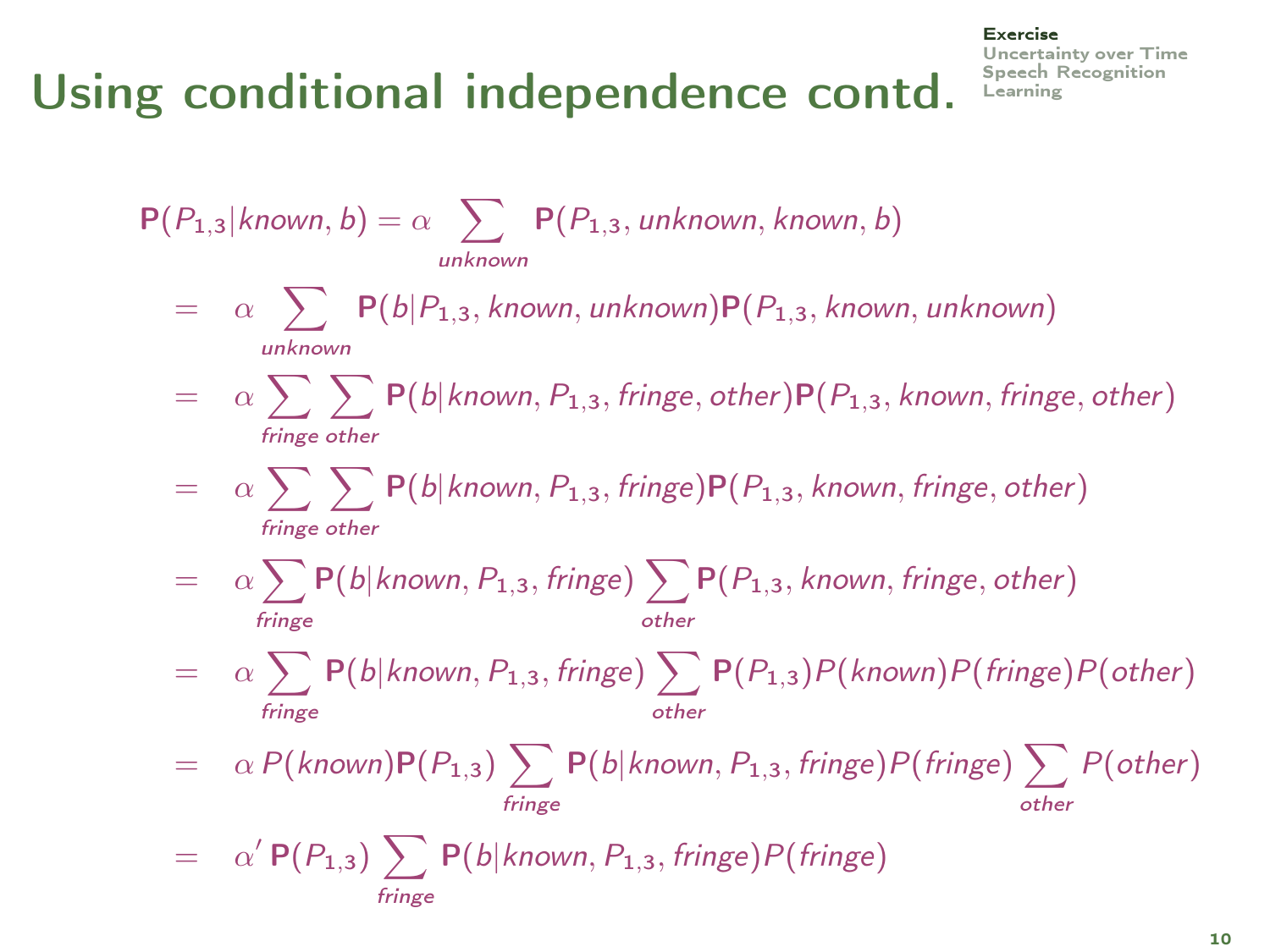#### [Exercise](#page-9-0) [Uncertainty over Time](#page-26-0)





#### $0.2 \times 0.2 = 0.04$   $0.2 \times 0.8 = 0.16$   $0.8 \times 0.2 = 0.16$







 $P(P_{1,3}|known, b) = \alpha' \langle 0.2(0.04 + 0.16 + 0.16), 0.8(0.04 + 0.16) \rangle$  $\approx \langle 0.31, 0.69 \rangle$ 

 $P(P_{2,2}|known, b) \approx \langle 0.86, 0.14 \rangle$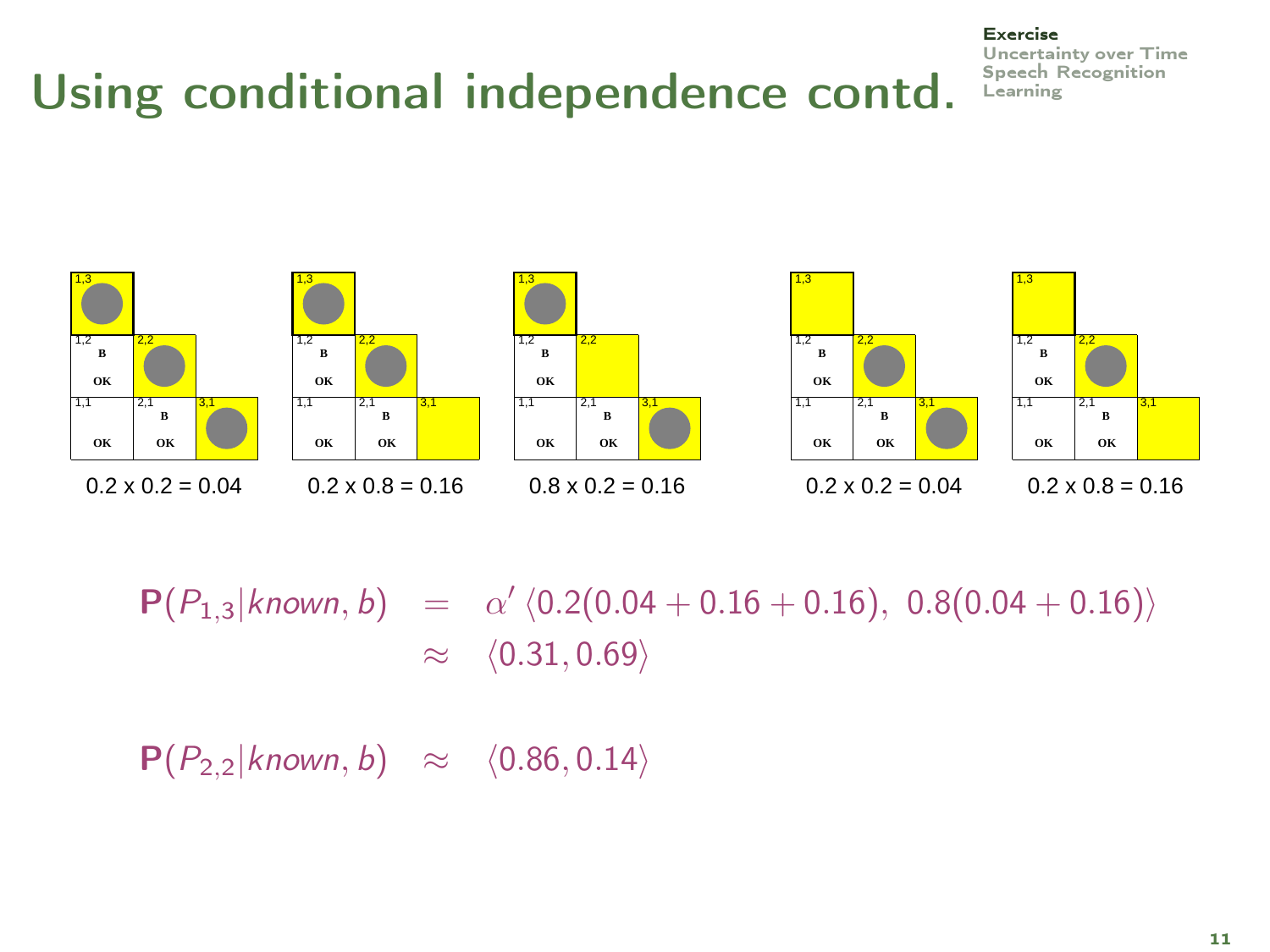**Outline** [Speech Recognition](#page-66-0) Contract Recognition Contract Recognition Contract Recognition Contract Recognition

[Exercise](#page-9-0)

<span id="page-26-0"></span>**[Uncertainty over Time](#page-26-0)**<br>Speech Recognition

#### 1. [Exercise](#page-9-0)

- 2. [Uncertainty over Time](#page-26-0)
- 3. [Speech Recognition](#page-66-0)
- 4. [Learning](#page-78-0)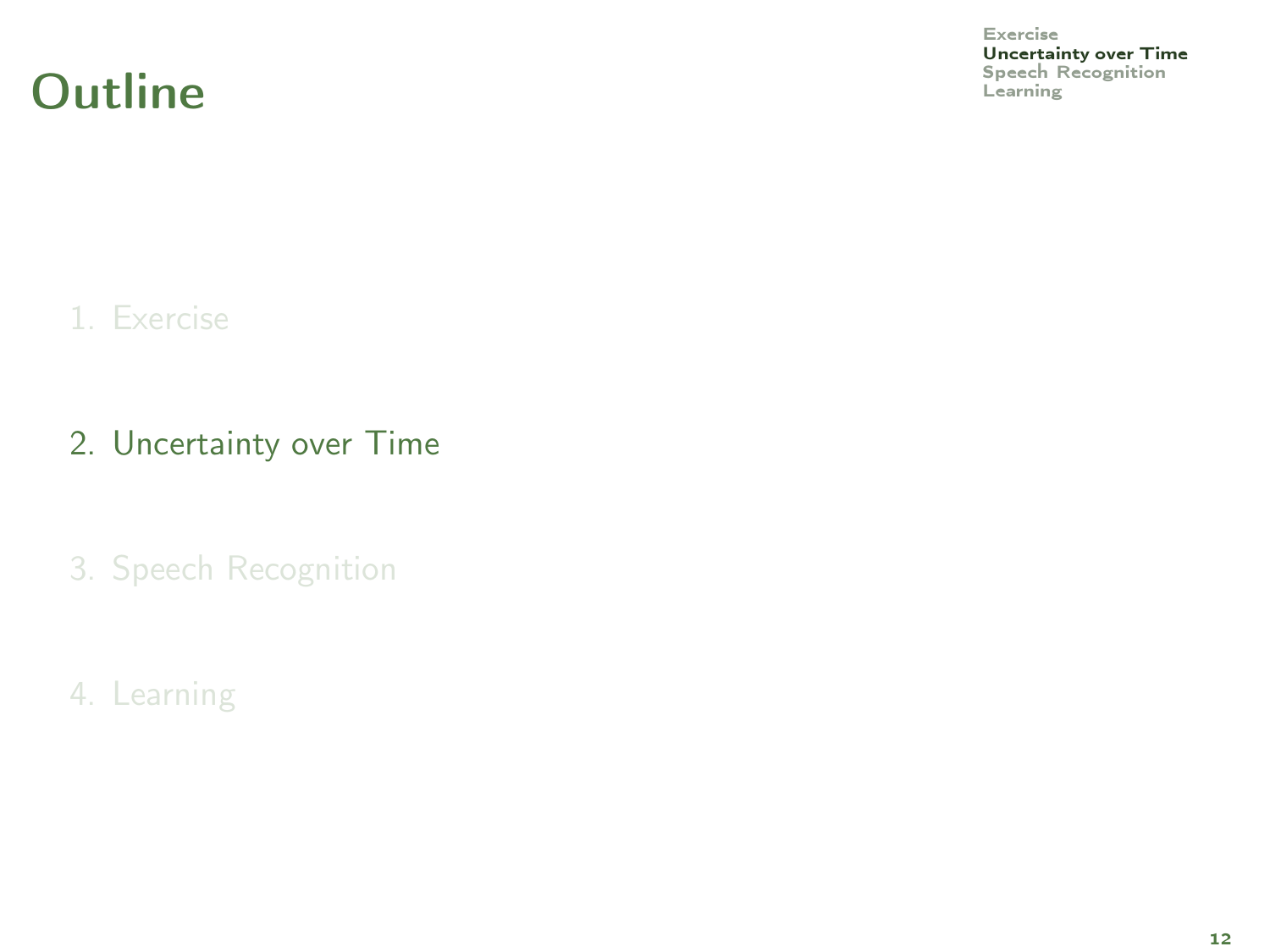[Exercise](#page-9-0)

[Uncertainty over Time](#page-26-0)

### $\Omega$ utline [Learning](#page-78-0)  $\Omega$

- $\diamondsuit$  Time and uncertainty
- $\diamondsuit$  Inference: filtering, prediction, smoothing
- $\Diamond$  Hidden Markov models
- $\Diamond$  Kalman filters (a brief mention)
- $\diamondsuit$  Dynamic Bayesian networks (an even briefer mention)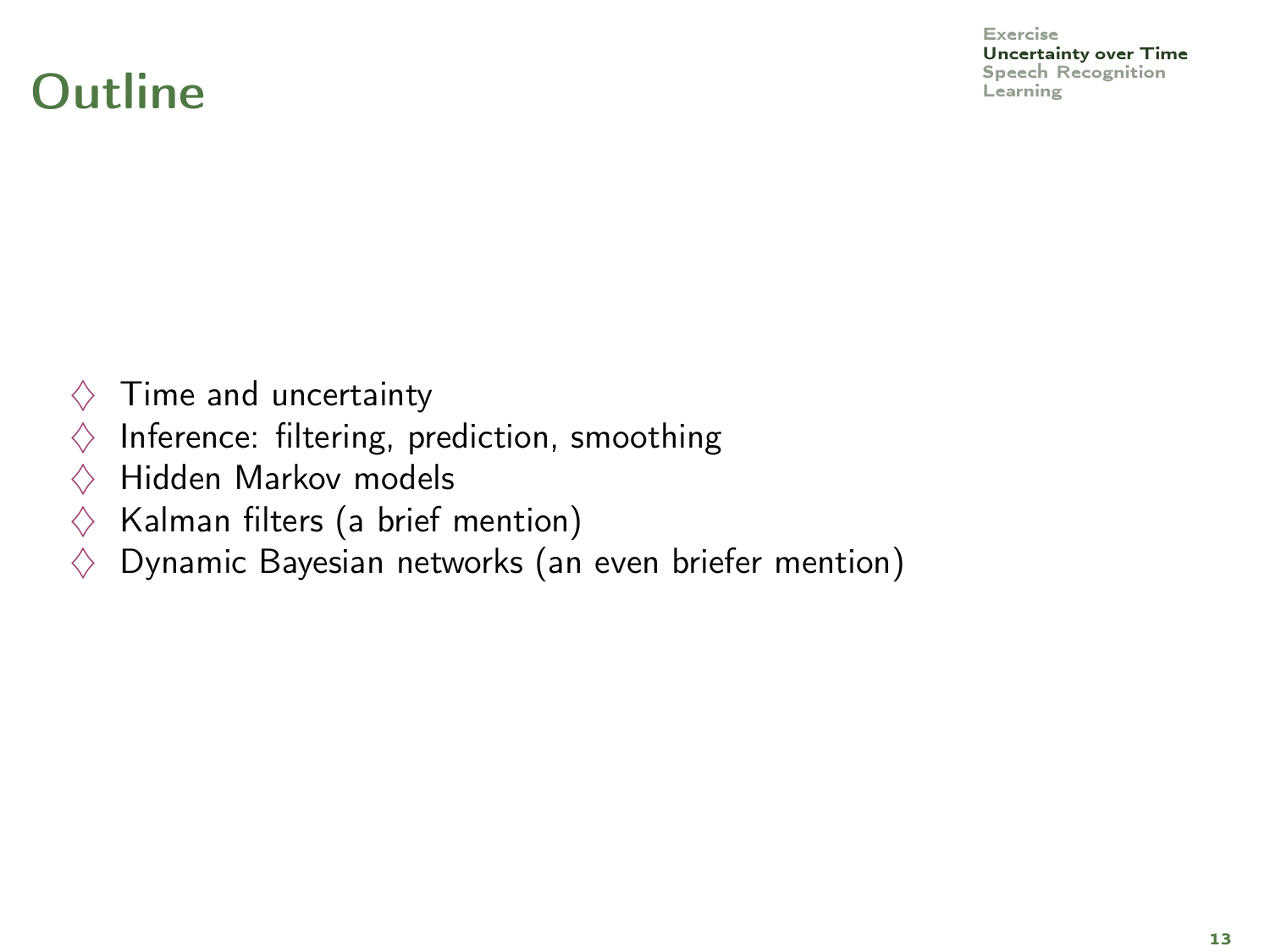#### Time and uncertainty **Exercise [Speech Recognition](#page-66-0)**

[Exercise](#page-9-0) [Uncertainty over Time](#page-26-0)

• The world changes; we need to track and predict it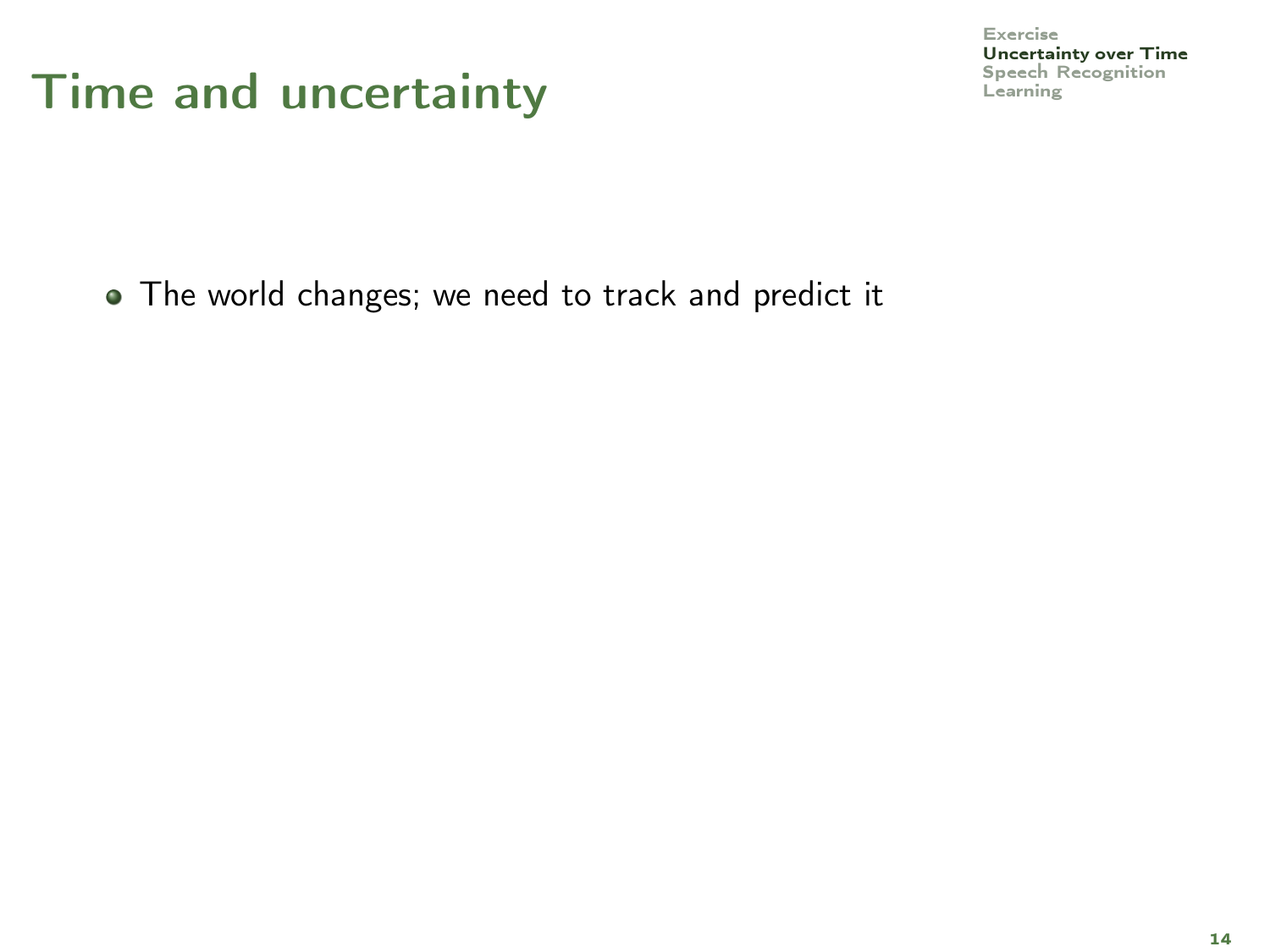- The world changes; we need to track and predict it
- Diabetes management vs vehicle diagnosis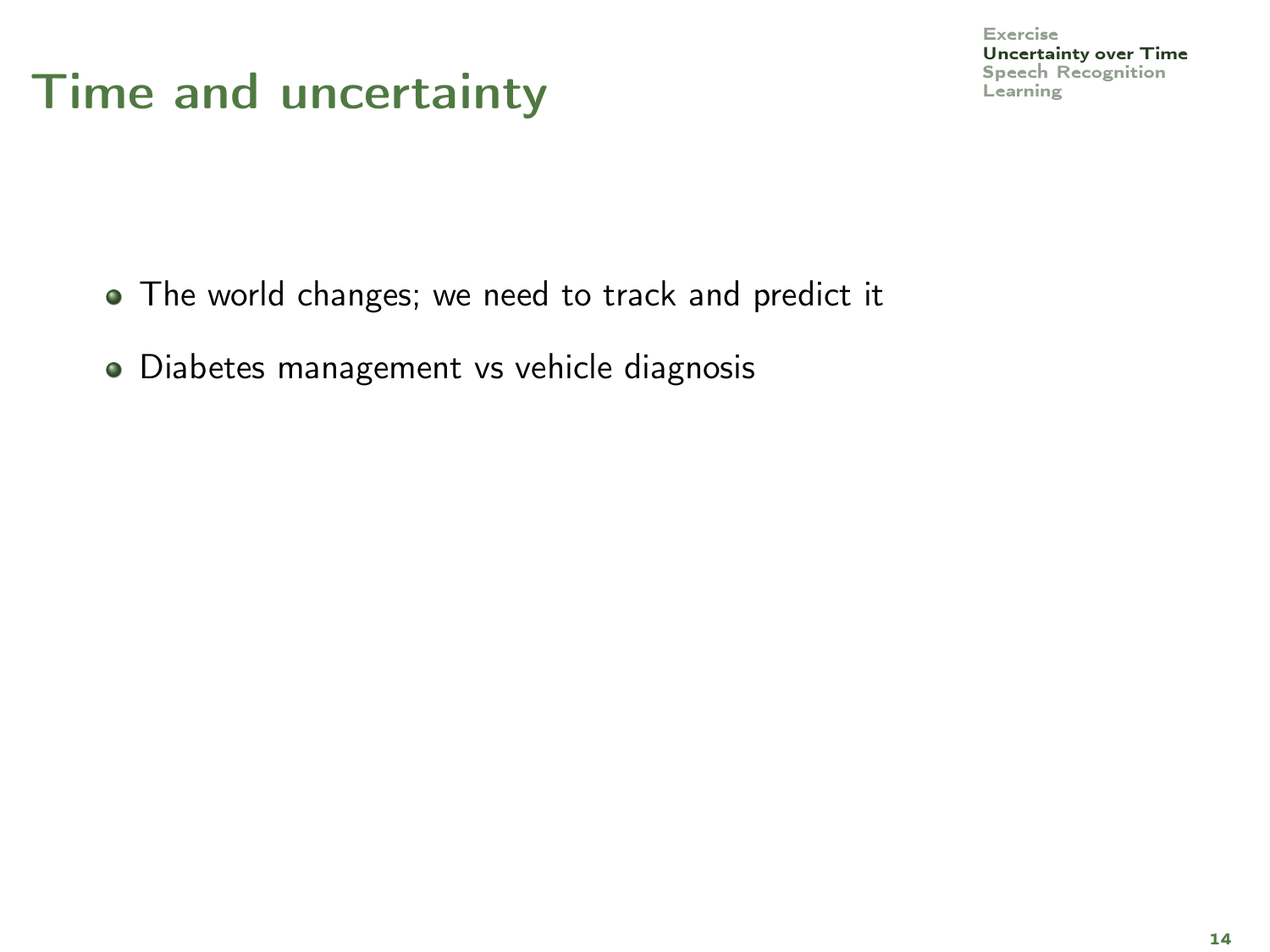- The world changes; we need to track and predict it
- Diabetes management vs vehicle diagnosis
- Basic idea: copy state and evidence variables for each time step  $X_t$  = set of unobservable state variables at time t e.g.,  $\mathcal{B}$ lood $\mathcal{S}$ ugar $_t$ , Stomach $\mathcal{C}$ ontent $s_t$ , etc.  $E_t$  = set of observable evidence variables at time t  $\mathsf{e.g.},\,Measured BloodSugar_t,\,PulseRate_t,\,FoodEaten_t$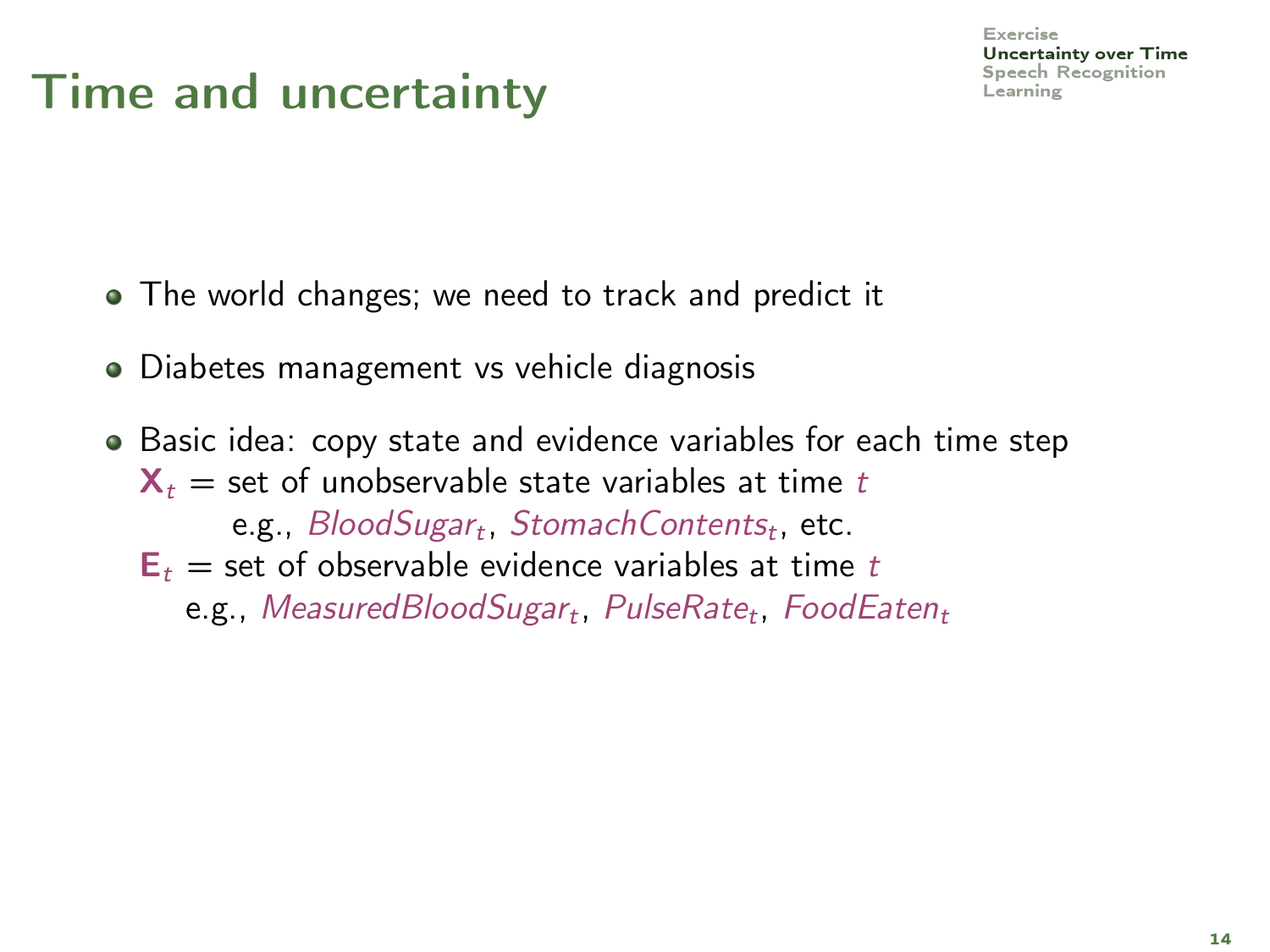- The world changes; we need to track and predict it
- Diabetes management vs vehicle diagnosis
- Basic idea: copy state and evidence variables for each time step  $X_t$  = set of unobservable state variables at time t e.g.,  $\mathcal{B}$ lood $\mathcal{S}$ ugar $_t$ , Stomach $\mathcal{C}$ ontent $s_t$ , etc.  $E_t$  = set of observable evidence variables at time t  $\mathsf{e.g.},\,Measured BloodSugar_t,\,PulseRate_t,\,FoodEaten_t$
- This assumes **discrete time**; step size depends on problem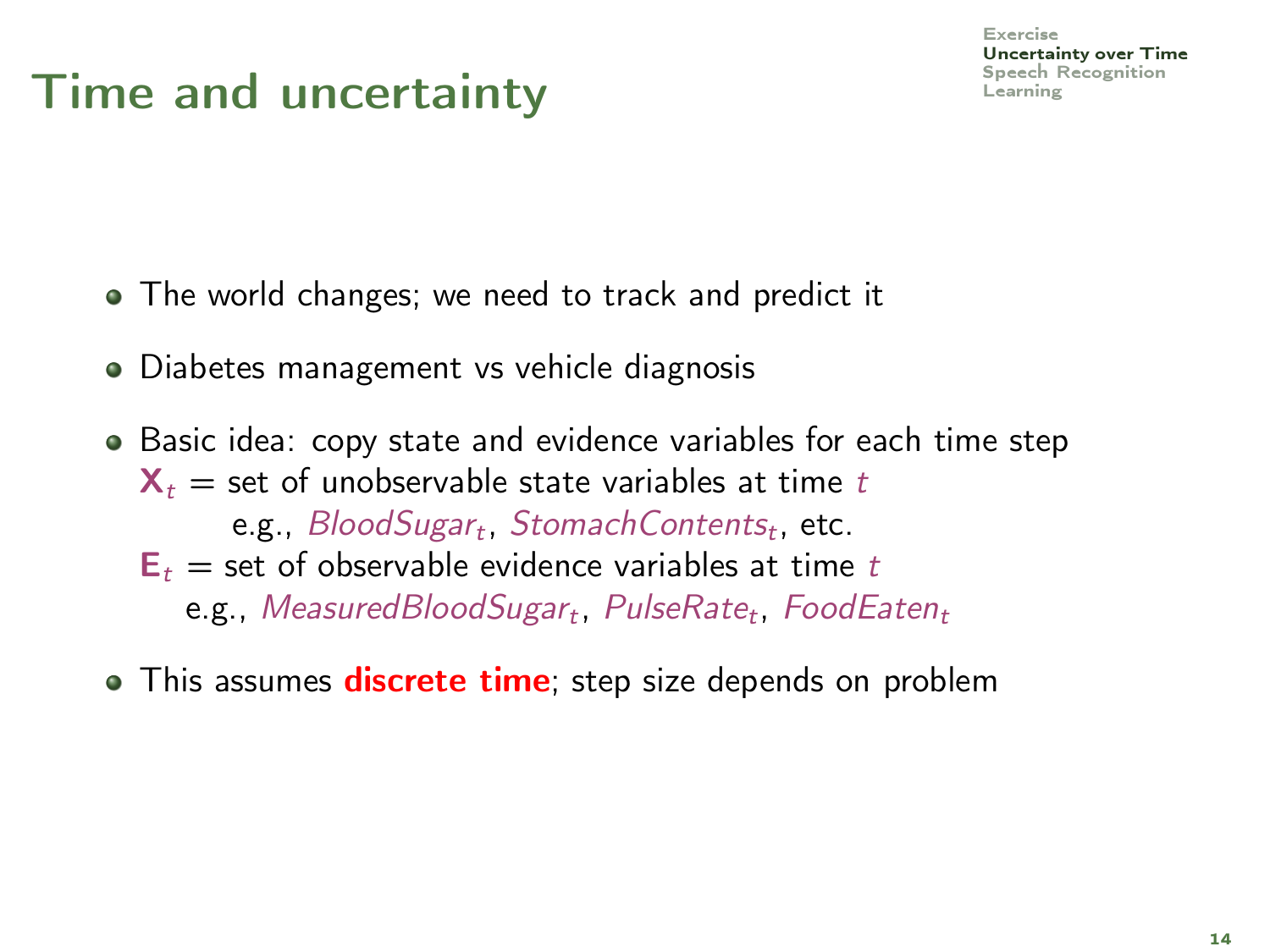- The world changes; we need to track and predict it
- Diabetes management vs vehicle diagnosis
- Basic idea: copy state and evidence variables for each time step  $X_t$  = set of unobservable state variables at time t e.g.,  $\mathcal{B}$ lood $\mathcal{S}$ ugar $_t$ , Stomach $\mathcal{C}$ ontent $s_t$ , etc.  $E_t$  = set of observable evidence variables at time t  $\mathsf{e.g.},\,Measured BloodSugar_t,\,PulseRate_t,\,FoodEaten_t$
- This assumes **discrete time**; step size depends on problem
- Notation:  $X_{a:b} = X_{a}$ ,  $X_{a+1}$ , ...,  $X_{b-1}$ ,  $X_b$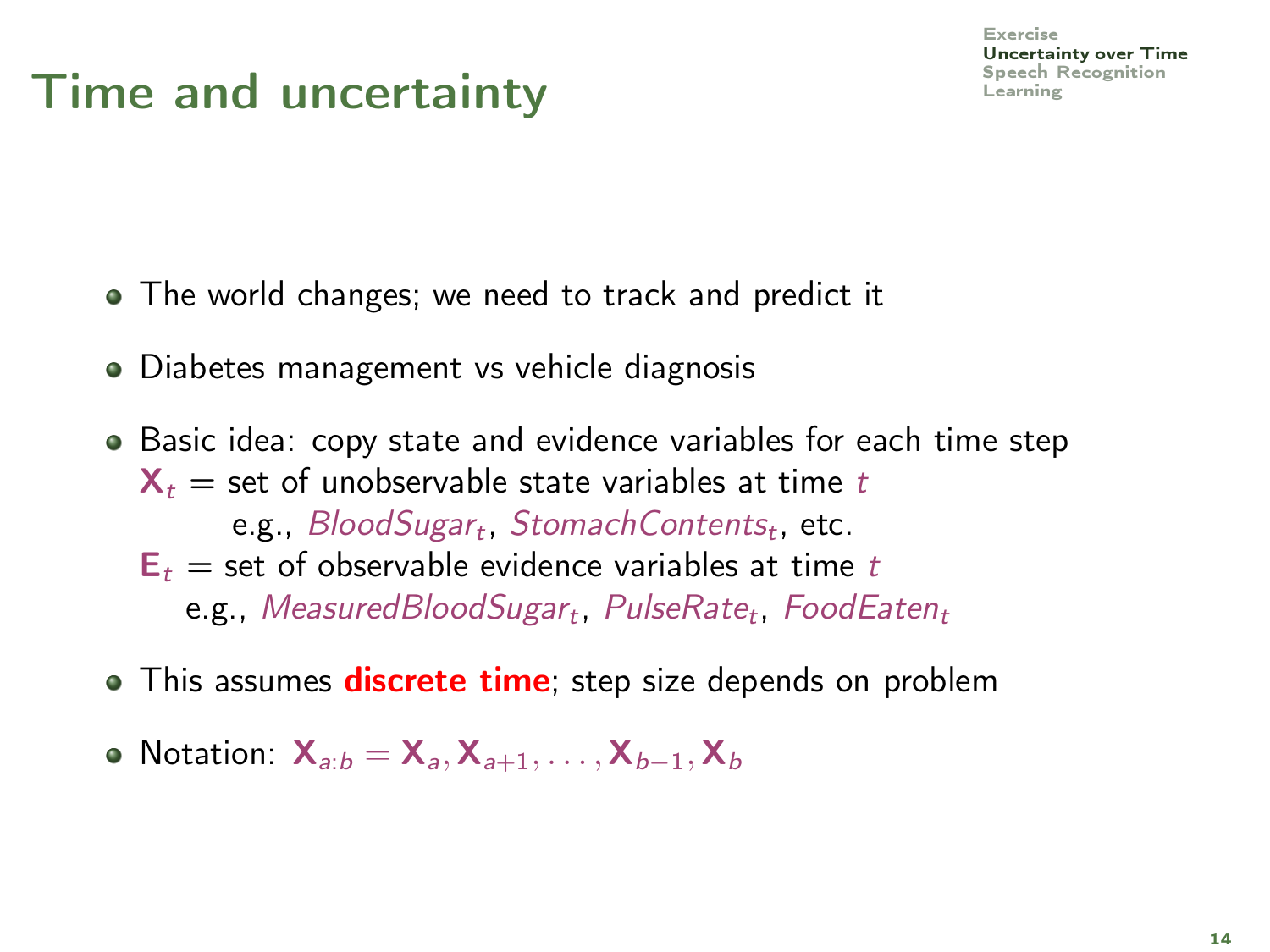# Markov processes (Markov chains)

Construct a Bayes net from these variables: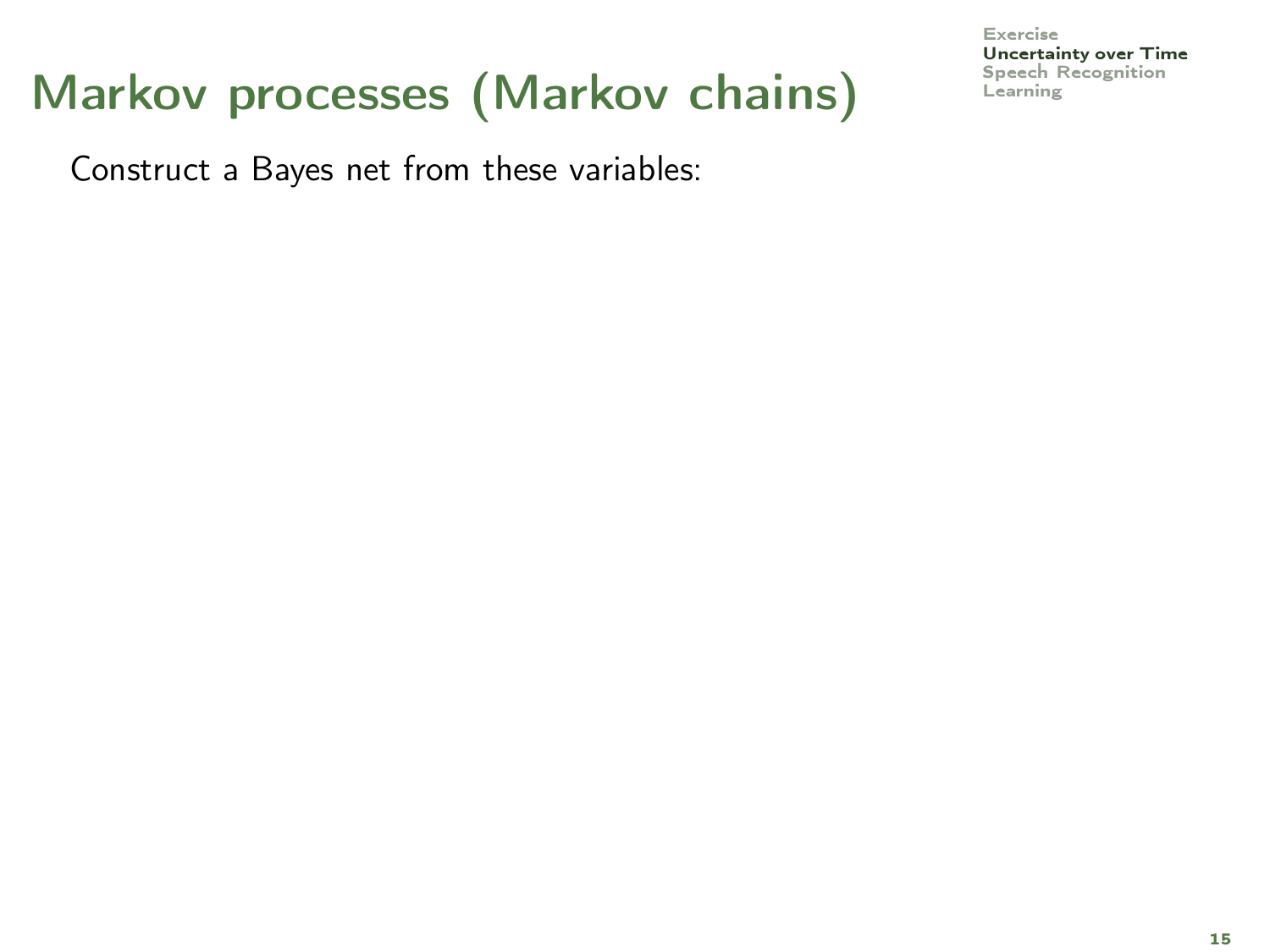# Markov processes (Markov chains)

Construct a Bayes net from these variables:

- unbounded number of conditional probability table
- unbounded number of parents

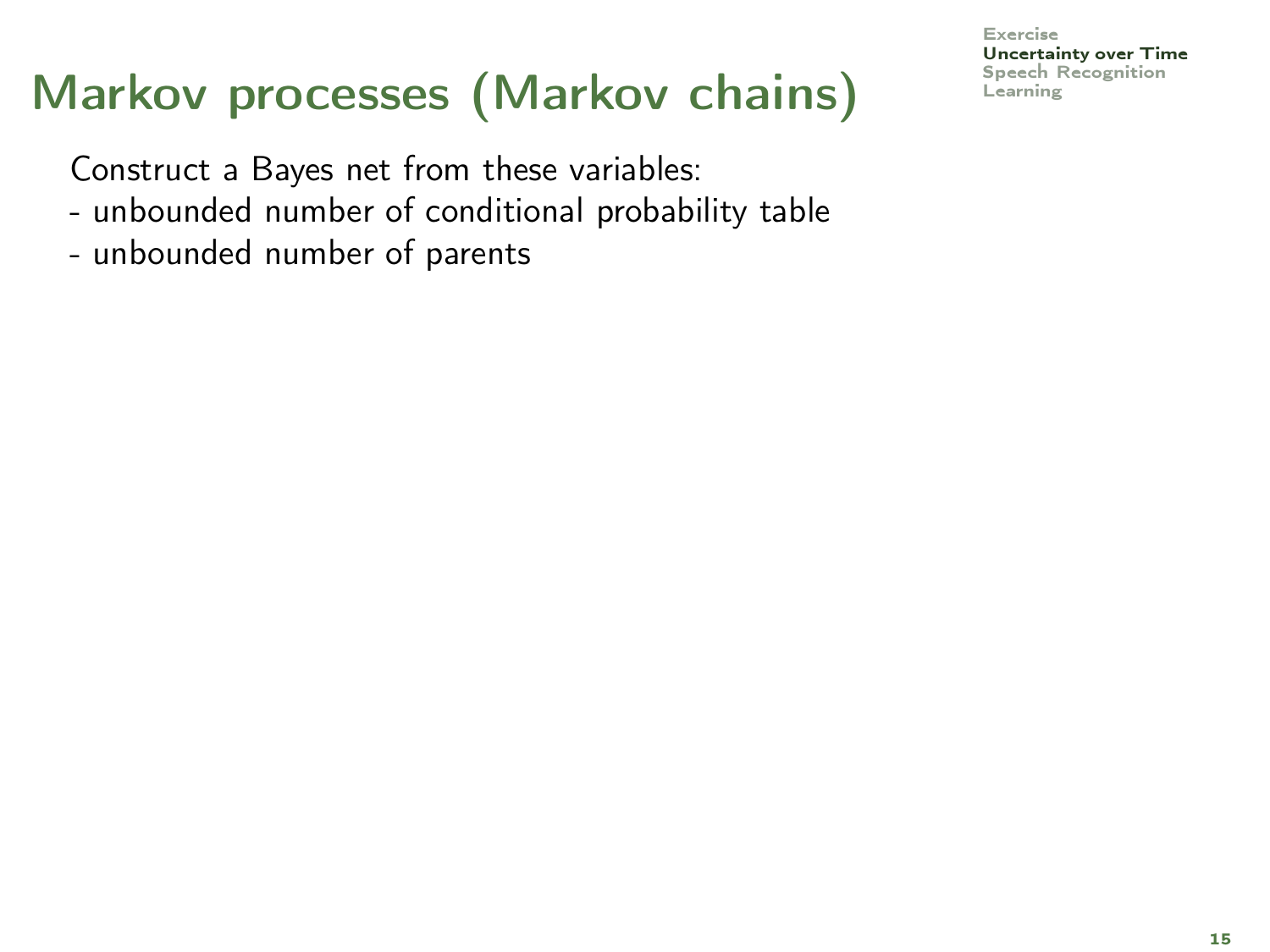#### [Exercise](#page-9-0) [Uncertainty over Time](#page-26-0)

# Markov processes (Markov chains) [Learning](#page-78-0)

Construct a Bayes net from these variables:

- unbounded number of conditional probability table
- unbounded number of parents

Markov assumption:  $X_t$  depends on **bounded** subset of  $X_{0:t-1}$ First-order Markov process:  $P(X_t|X_{0:t-1}) = P(X_t|X_{t-1})$ Second-order Markov process:  $P(\mathsf{X}_t|\mathsf{X}_{0:t-1}) = P(\mathsf{X}_t|\mathsf{X}_{t-2},\mathsf{X}_{t-1})$ 

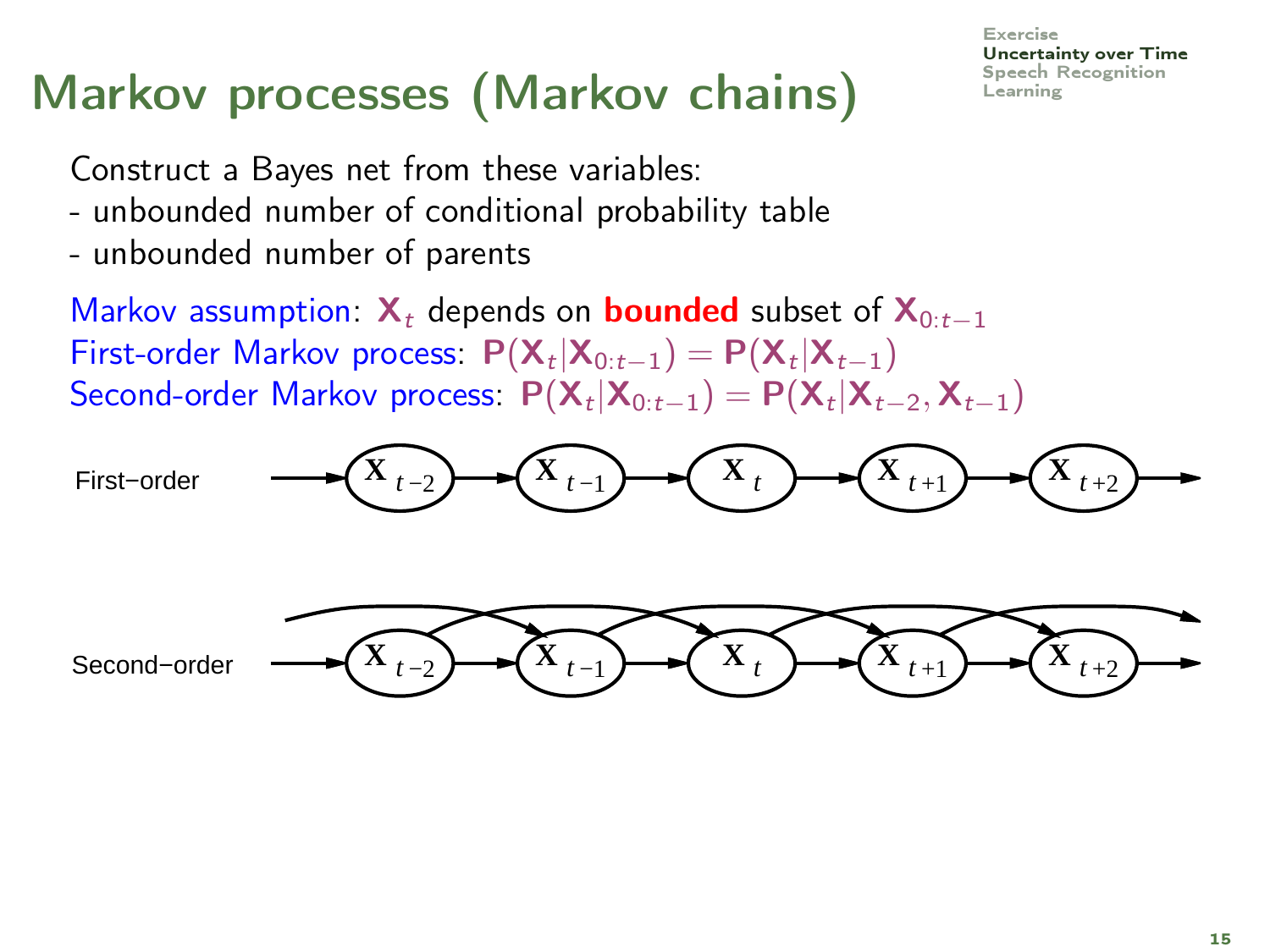# Markov processes (Markov chains)

Construct a Bayes net from these variables:

- unbounded number of conditional probability table
- unbounded number of parents

Markov assumption:  $X_t$  depends on **bounded** subset of  $X_{0:t-1}$ First-order Markov process:  $P(X_t|X_{0:t-1}) = P(X_t|X_{t-1})$ Second-order Markov process:  $P(\mathsf{X}_t|\mathsf{X}_{0:t-1}) = P(\mathsf{X}_t|\mathsf{X}_{t-2},\mathsf{X}_{t-1})$ 



Sensor Markov assumption:  $P(\mathsf{E}_t|\mathsf{X}_{0:t}, \mathsf{E}_{0:t-1}) = P(\mathsf{E}_t|\mathsf{X}_t)$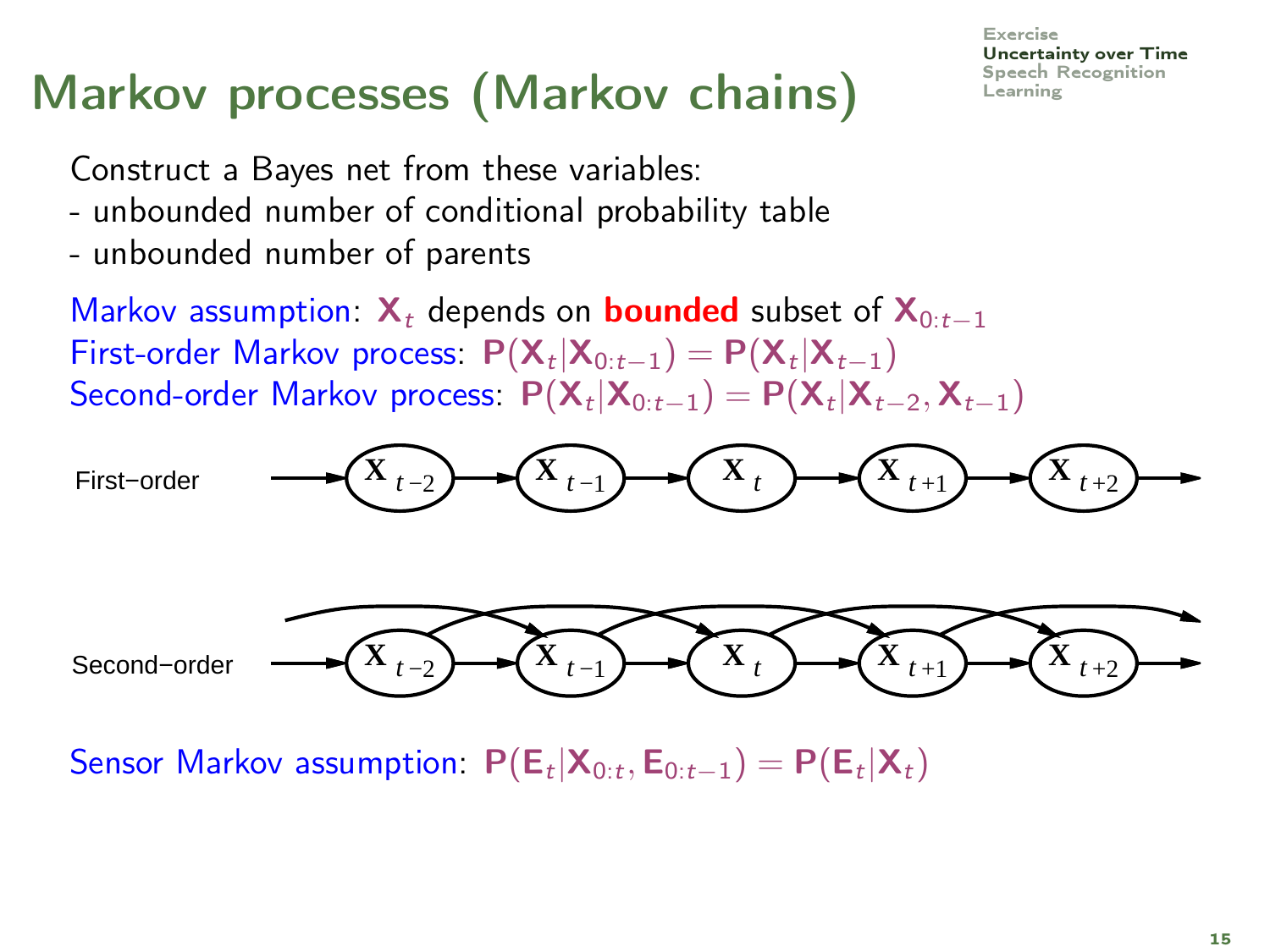# Markov processes (Markov chains)

Construct a Bayes net from these variables:

- unbounded number of conditional probability table
- unbounded number of parents

Markov assumption:  $X_t$  depends on **bounded** subset of  $X_{0:t-1}$ First-order Markov process:  $P(X_t|X_{0:t-1}) = P(X_t|X_{t-1})$ Second-order Markov process:  $P(\mathsf{X}_t|\mathsf{X}_{0:t-1}) = P(\mathsf{X}_t|\mathsf{X}_{t-2},\mathsf{X}_{t-1})$ 



Sensor Markov assumption:  $P(\mathsf{E}_t|\mathsf{X}_{0:t}, \mathsf{E}_{0:t-1}) = P(\mathsf{E}_t|\mathsf{X}_t)$  $\rightsquigarrow$ Stationary process:

- transition model  $\mathsf{P}(\mathsf{X}_t|\mathsf{X}_{t-1})$  and
- sensor model  $\mathsf{P}(\mathsf{E}_t|\mathsf{X}_t)$  fixed for all  $t$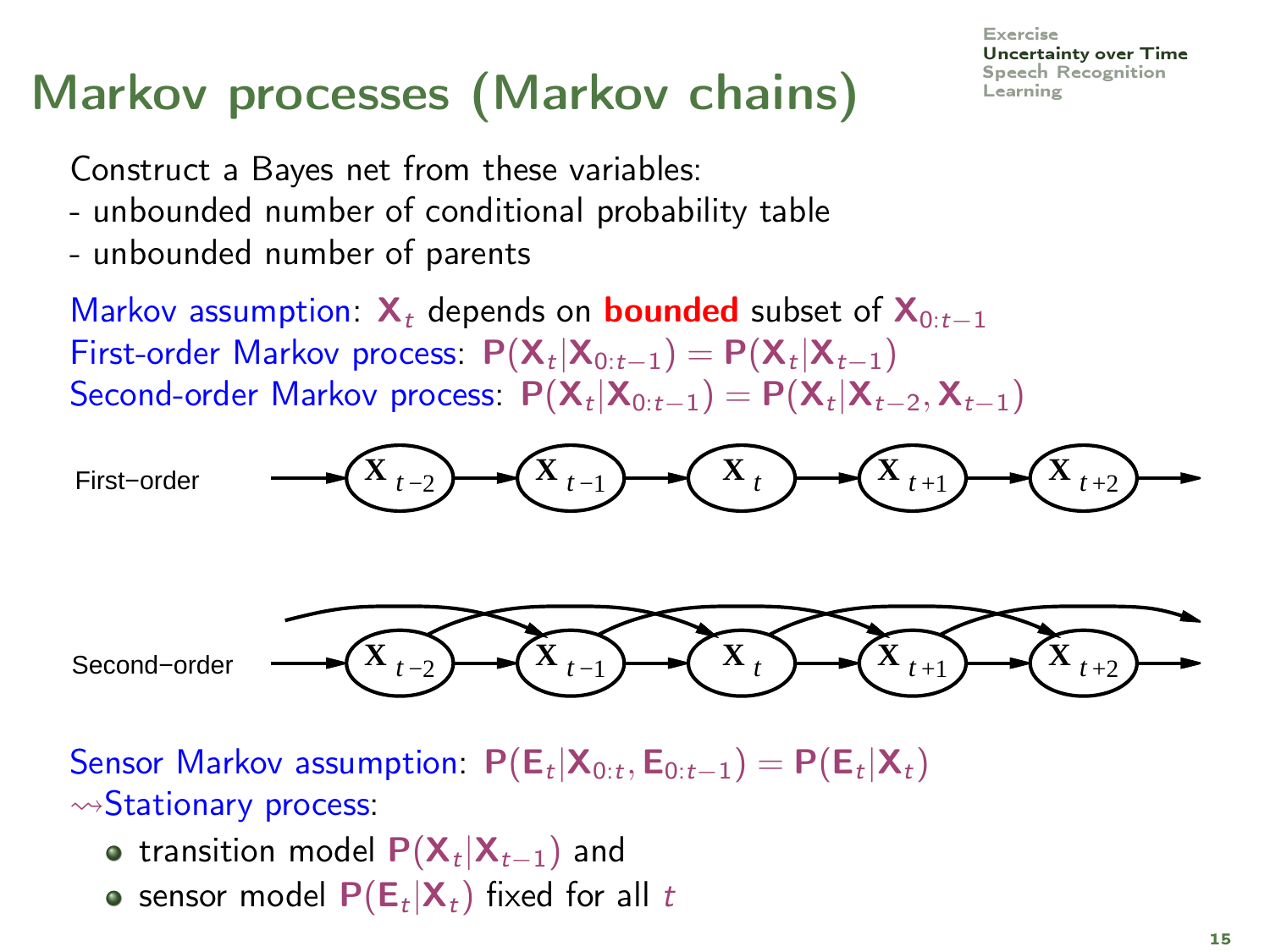**[Uncertainty over Time](#page-26-0)**<br>Speech Recognition

#### Example **Example**

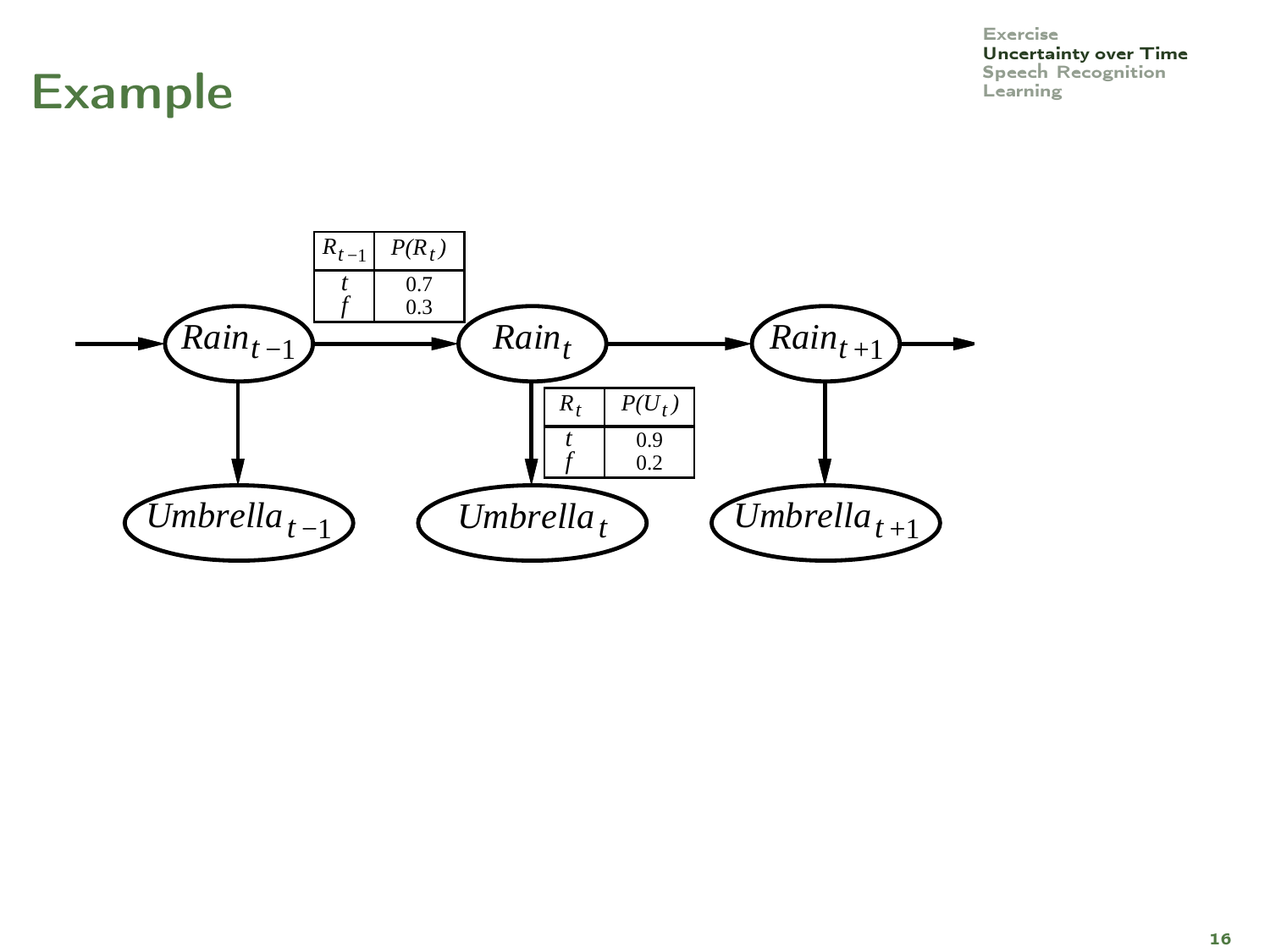[Uncertainty over Time](#page-26-0)

### Example Example



First-order Markov assumption not exactly true in real world! Possible fixes:

- 1. **Increase order** of Markov process
- 2. Augment state, e.g., add Temp<sub>t</sub>, Pressure<sub>t</sub> Example: robot motion.

Augment position and velocity with  $Battery_t$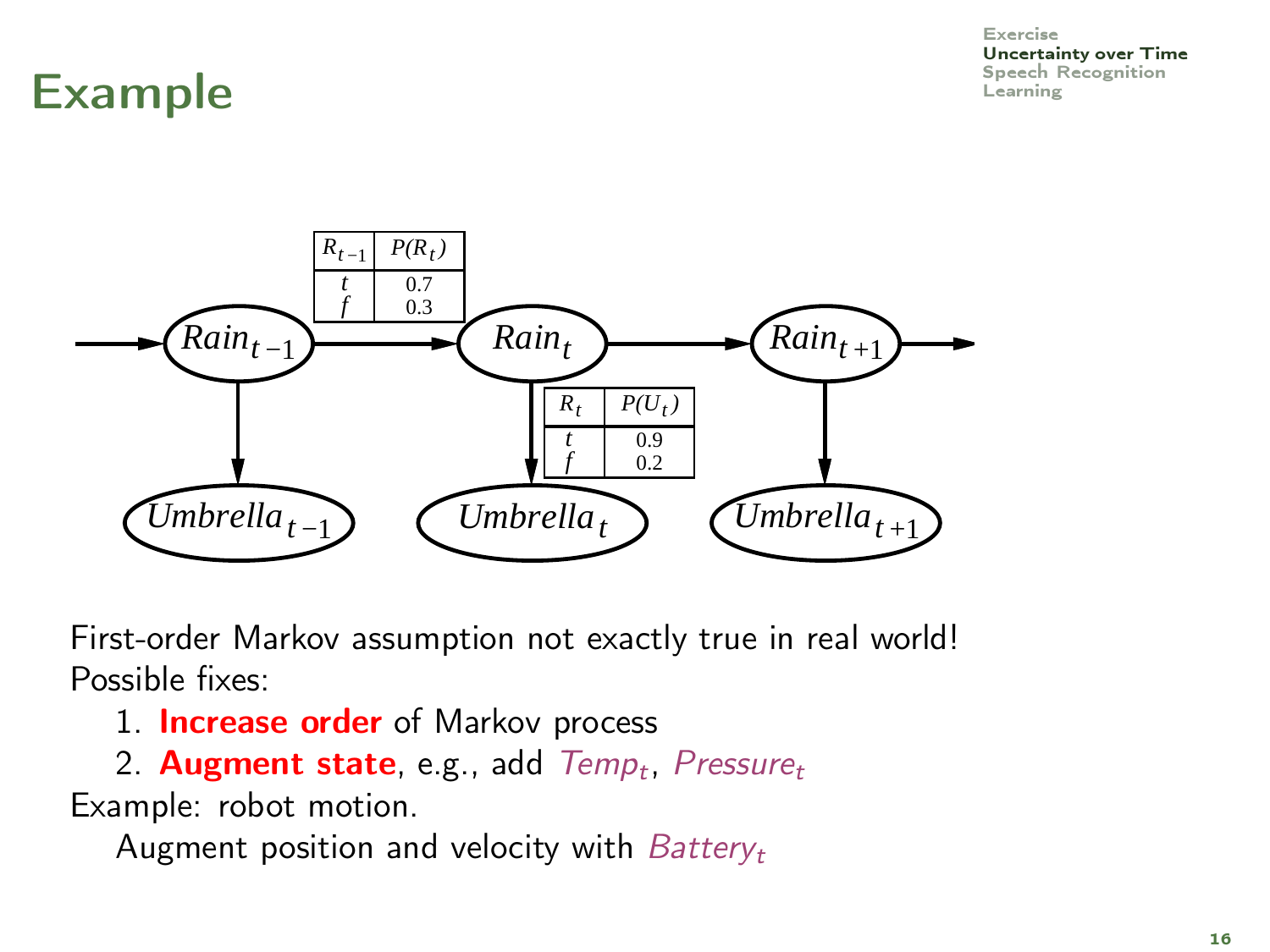[Exercise](#page-9-0) [Uncertainty over Time](#page-26-0) [Speech Recognition](#page-66-0)

## Inference tasks

1. Filtering:  $P(X_t|e_{1:t})$ 

belief state—input to the decision process of a rational agent

2. Prediction:  $P(X_{t+k} | e_{1:t})$  for  $k > 0$ 

evaluation of possible action sequences; like filtering without the evidence

3. Smoothing:  $P(X_k | e_{1:t})$  for  $0 \le k < t$ 

better estimate of past states, essential for learning

4. Most likely explanation:  $\arg\max_{\mathbf{x_{1:t}}} P(\mathbf{x}_{1:t}|\mathbf{e}_{1:t})$ speech recognition, decoding with a noisy channel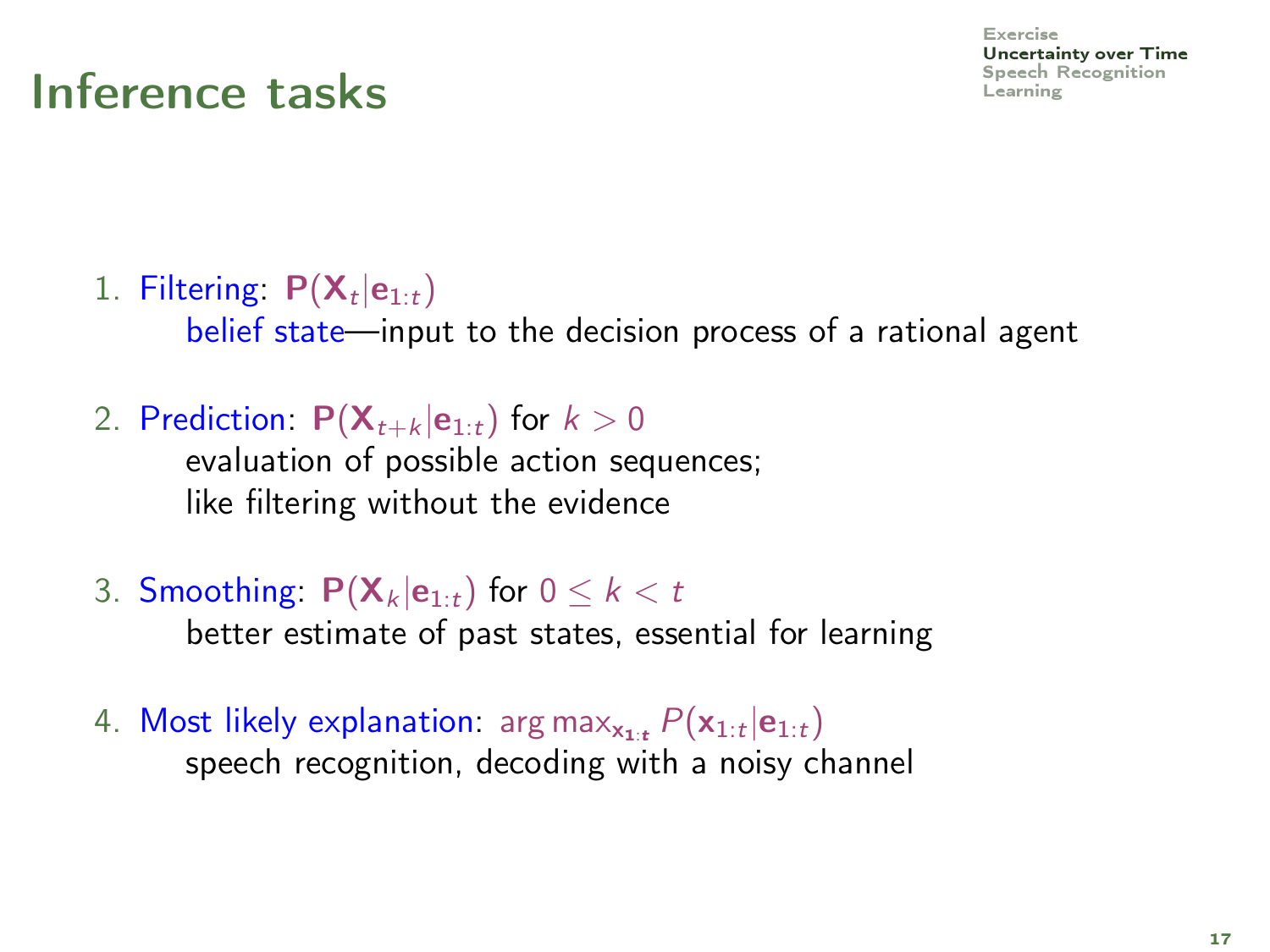## Filtering **Exercise Records**

[Exercise](#page-9-0) [Uncertainty over Time](#page-26-0)

Aim: devise a **recursive** state estimation algorithm:

 $P(\mathsf{X}_{t+1}|\mathsf{e}_{1:t+1}) = f(\mathsf{e}_{t+1}, P(\mathsf{X}_{t}|\mathsf{e}_{1:t}))$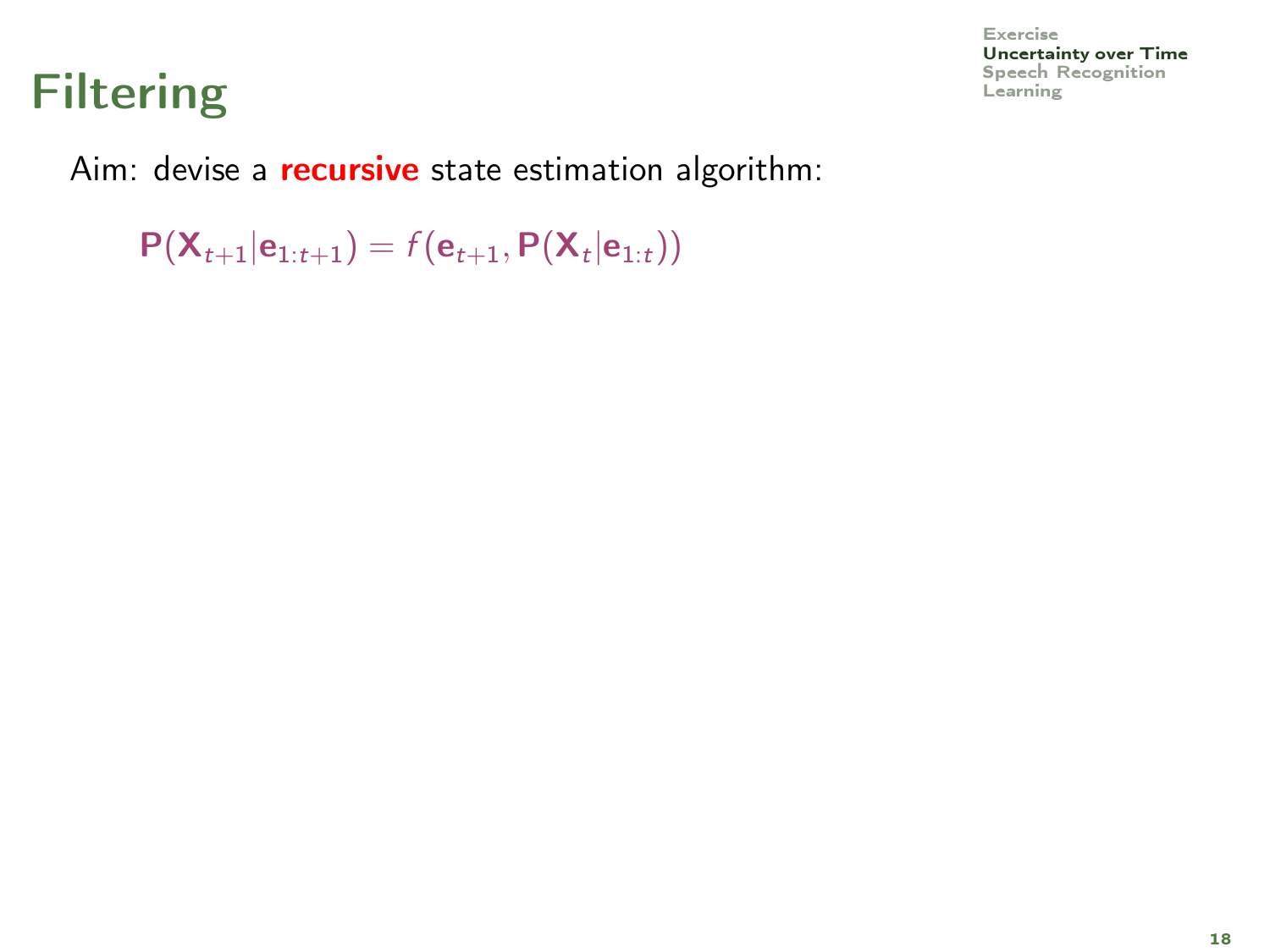## Filtering **Exercise Records**

Aim: devise a **recursive** state estimation algorithm:

 $P(\mathsf{X}_{t+1}|\mathsf{e}_{1:t+1}) = f(\mathsf{e}_{t+1}, P(\mathsf{X}_{t}|\mathsf{e}_{1:t}))$ 

$$
P(\mathbf{X}_{t+1}|\mathbf{e}_{1:t+1}) = P(\mathbf{X}_{t+1}|\mathbf{e}_{1:t}, \mathbf{e}_{t+1})
$$
  
=  $\alpha P(\mathbf{e}_{t+1}|\mathbf{X}_{t+1}, \mathbf{e}_{1:t})P(\mathbf{X}_{t+1}|\mathbf{e}_{1:t})$   
=  $\alpha P(\mathbf{e}_{t+1}|\mathbf{X}_{t+1})P(\mathbf{X}_{t+1}|\mathbf{e}_{1:t})$ 

 $I.e., prediction + estimation.$ 

[Exercise](#page-9-0) [Uncertainty over Time](#page-26-0)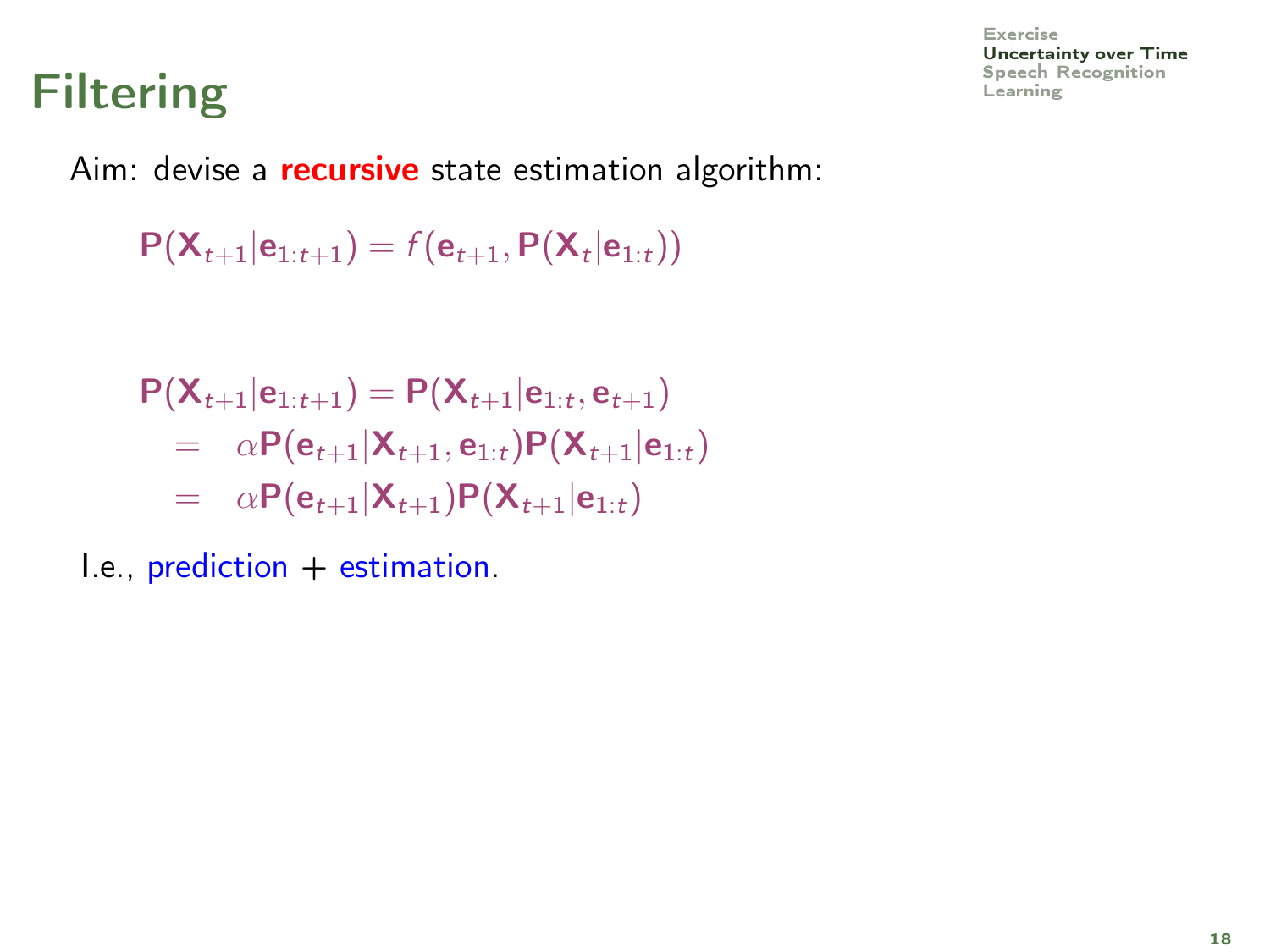## Filtering Expects Filtering [Learning](#page-78-0)

[Exercise](#page-9-0) [Uncertainty over Time](#page-26-0)

Aim: devise a **recursive** state estimation algorithm:

 $P(\mathsf{X}_{t+1}|\mathsf{e}_{1:t+1}) = f(\mathsf{e}_{t+1}, P(\mathsf{X}_{t}|\mathsf{e}_{1:t}))$ 

$$
P(X_{t+1}|e_{1:t+1}) = P(X_{t+1}|e_{1:t}, e_{t+1})
$$
  
=  $\alpha P(e_{t+1}|X_{t+1}, e_{1:t}) P(X_{t+1}|e_{1:t})$   
=  $\alpha P(e_{t+1}|X_{t+1}) P(X_{t+1}|e_{1:t})$ 

I.e., prediction + estimation. Prediction by summing out  $\mathbf{X}_t$ :

$$
P(\mathbf{X}_{t+1}|\mathbf{e}_{1:t+1}) = \alpha P(\mathbf{e}_{t+1}|\mathbf{X}_{t+1}) \sum_{\mathbf{x}_t} P(\mathbf{X}_{t+1}|\mathbf{x}_t, \mathbf{e}_{1:t}) P(\mathbf{x}_t|\mathbf{e}_{1:t})
$$
  
=  $\alpha P(\mathbf{e}_{t+1}|\mathbf{X}_{t+1}) \sum_{\mathbf{x}_t} P(\mathbf{X}_{t+1}|\mathbf{x}_t) P(\mathbf{x}_t|\mathbf{e}_{1:t})$ 

 $\mathsf{f}_{1:t+1} = \mathsf{Forward}(\mathsf{f}_{1:t}, \mathsf{e}_{t+1})$  where  $\mathsf{f}_{1:t} \!=\! \mathsf{P}(\mathsf{X}_t | \mathsf{e}_{1:t})$ Time and space **constant** (independent of  $t$ ) by keeping track of  $f$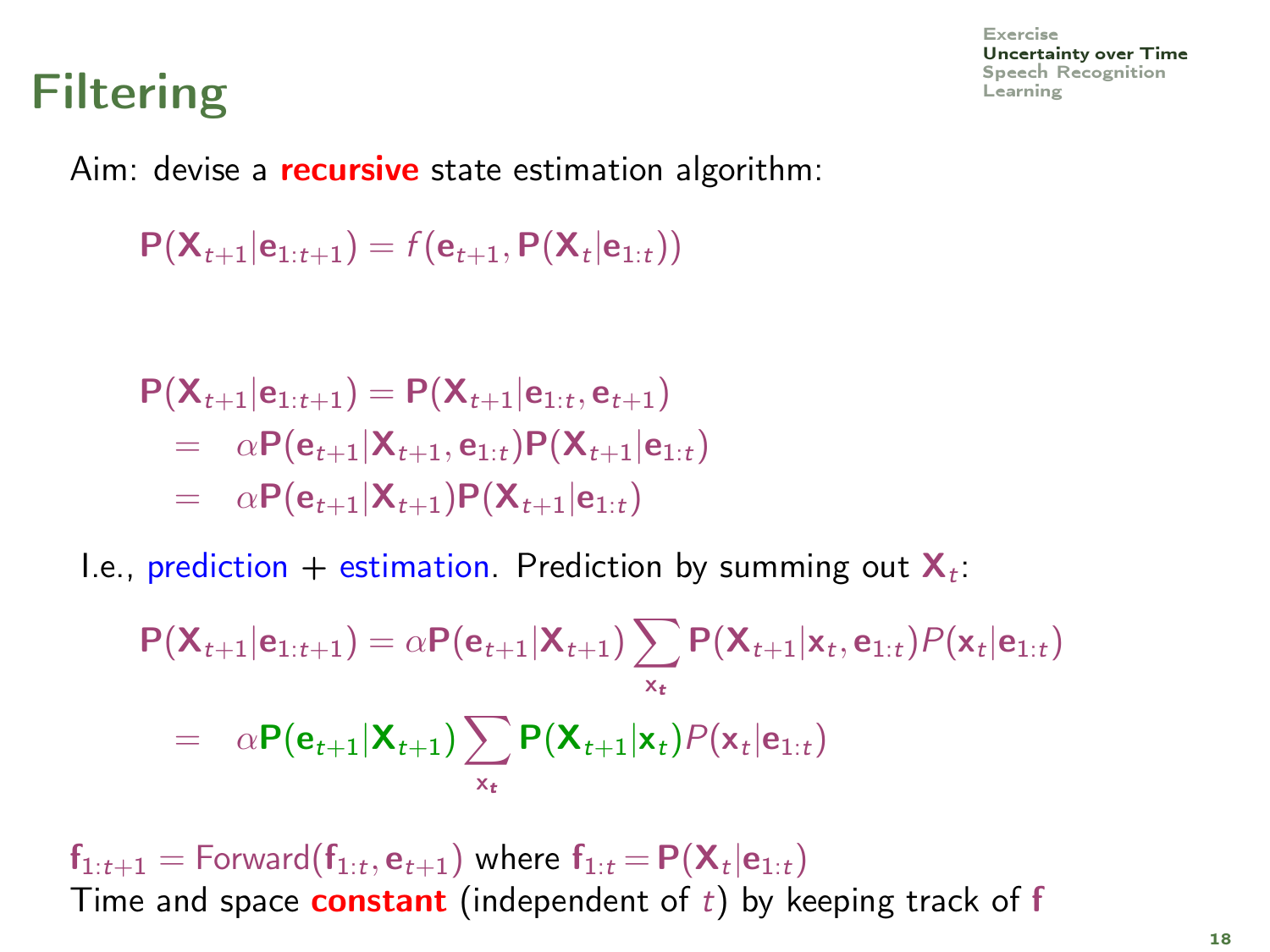**[Uncertainty over Time](#page-26-0)**<br>Speech Recognition

## Filtering example Elements and [Speech Recognition](#page-66-0)

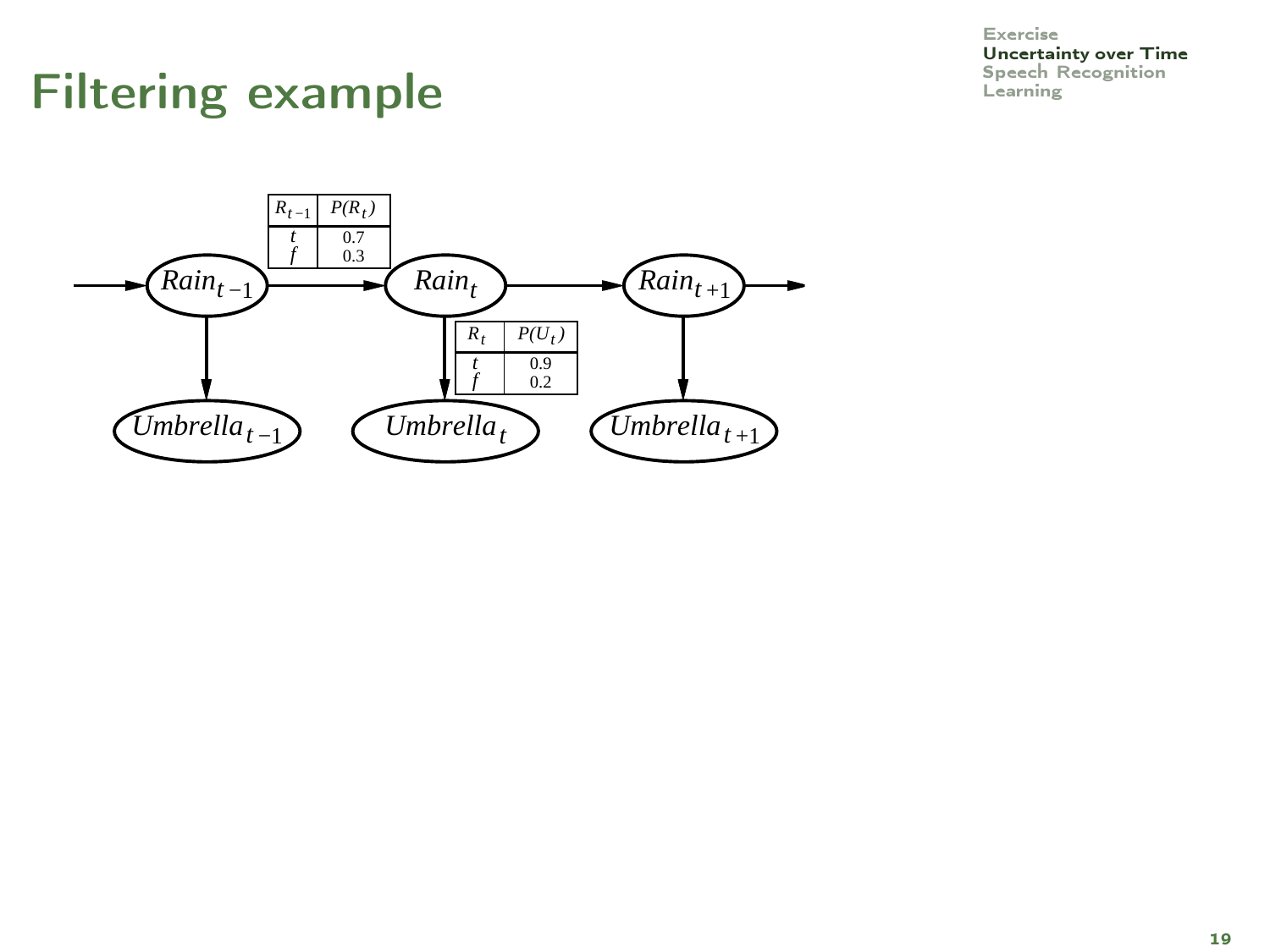[Uncertainty over Time](#page-26-0)

# Filtering example Example

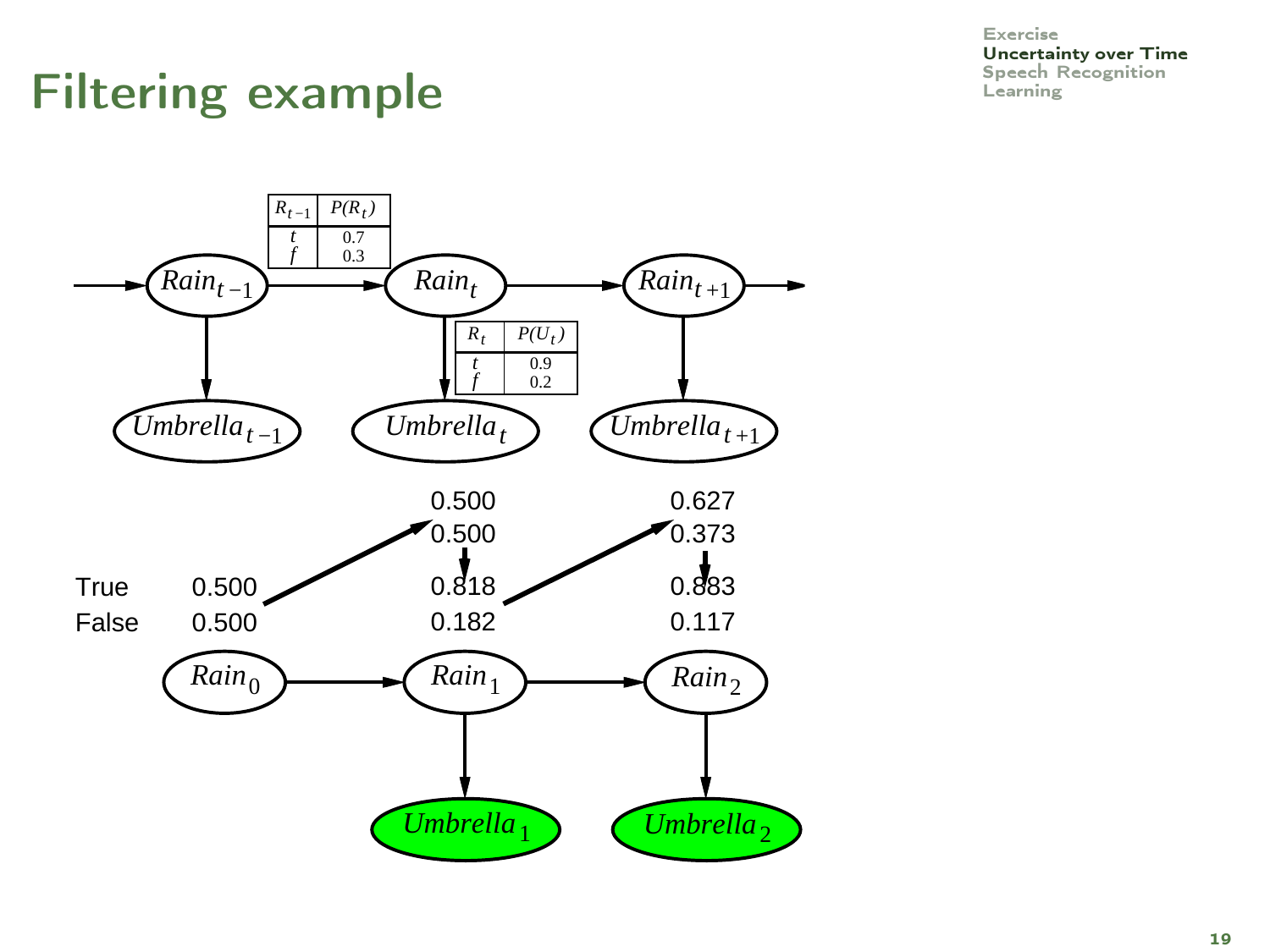[Uncertainty over Time](#page-26-0)<br>Speech Recognition<br>Learning

## Smoothing

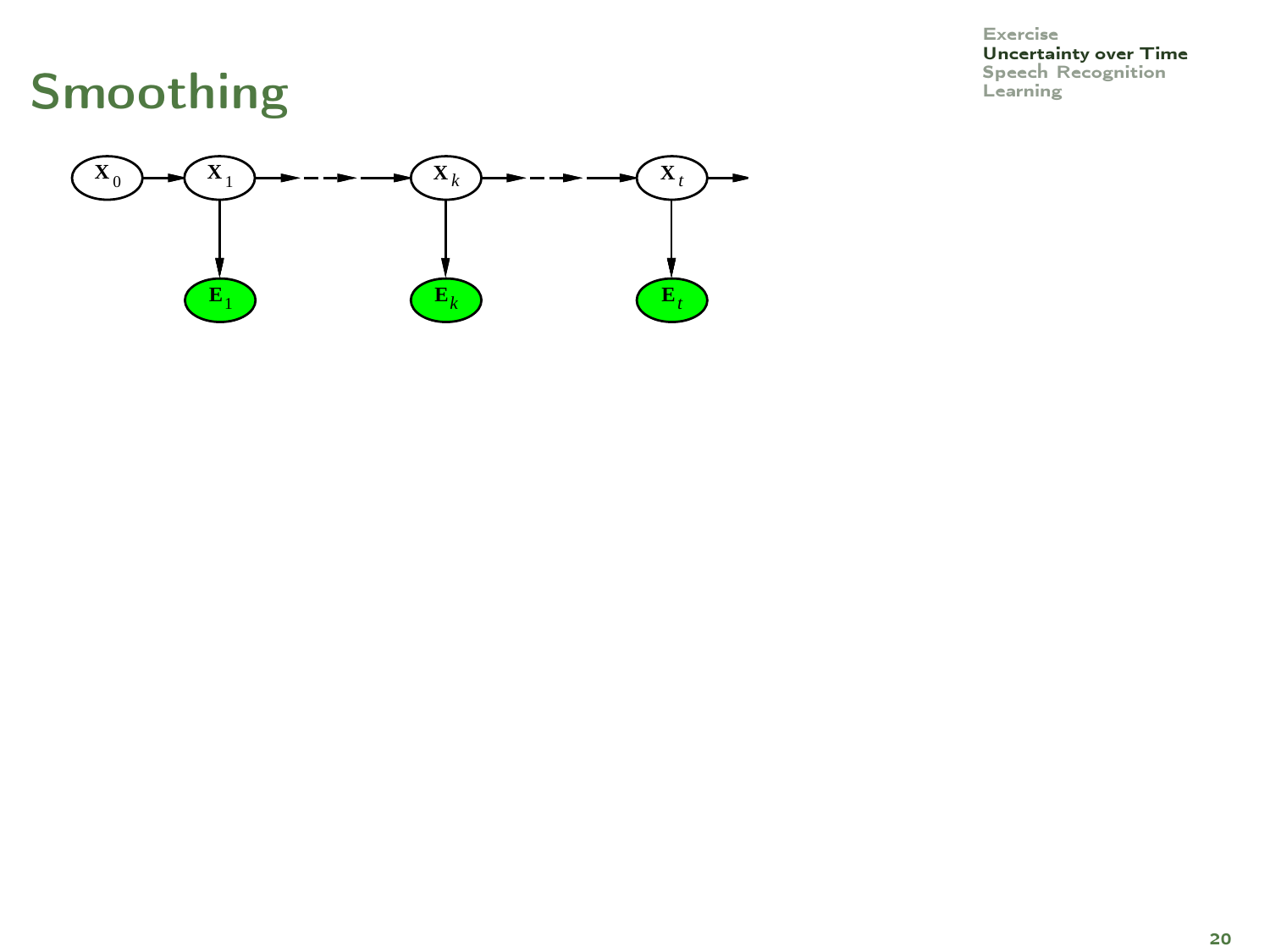[Uncertainty over Time](#page-26-0)

# Smoothing  $\sum_{\text{Learning}}$  $\sum_{\text{Learning}}$  $\sum_{\text{Learning}}$



Divide evidence  $\mathbf{e}_{1:t}$  into  $\mathbf{e}_{1:k}$ ,  $\mathbf{e}_{k+1:t}$ .

- $P(X_k | e_{1:t}) = P(X_k | e_{1:k}, e_{k+1:t})$ 
	- $=\quad \alpha\mathsf{P}(\mathsf{X}_k|\mathsf{e}_{1:k})\mathsf{P}(\mathsf{e}_{k+1:t}|\mathsf{X}_k,\mathsf{e}_{1:k})$
	- $= \alpha \mathsf{P}(\mathsf{X}_k | \mathsf{e}_{1:k}) \mathsf{P}(\mathsf{e}_{k+1:t} | \mathsf{X}_k)$
	- $= \alpha f_{1:k} b_{k+1:t}$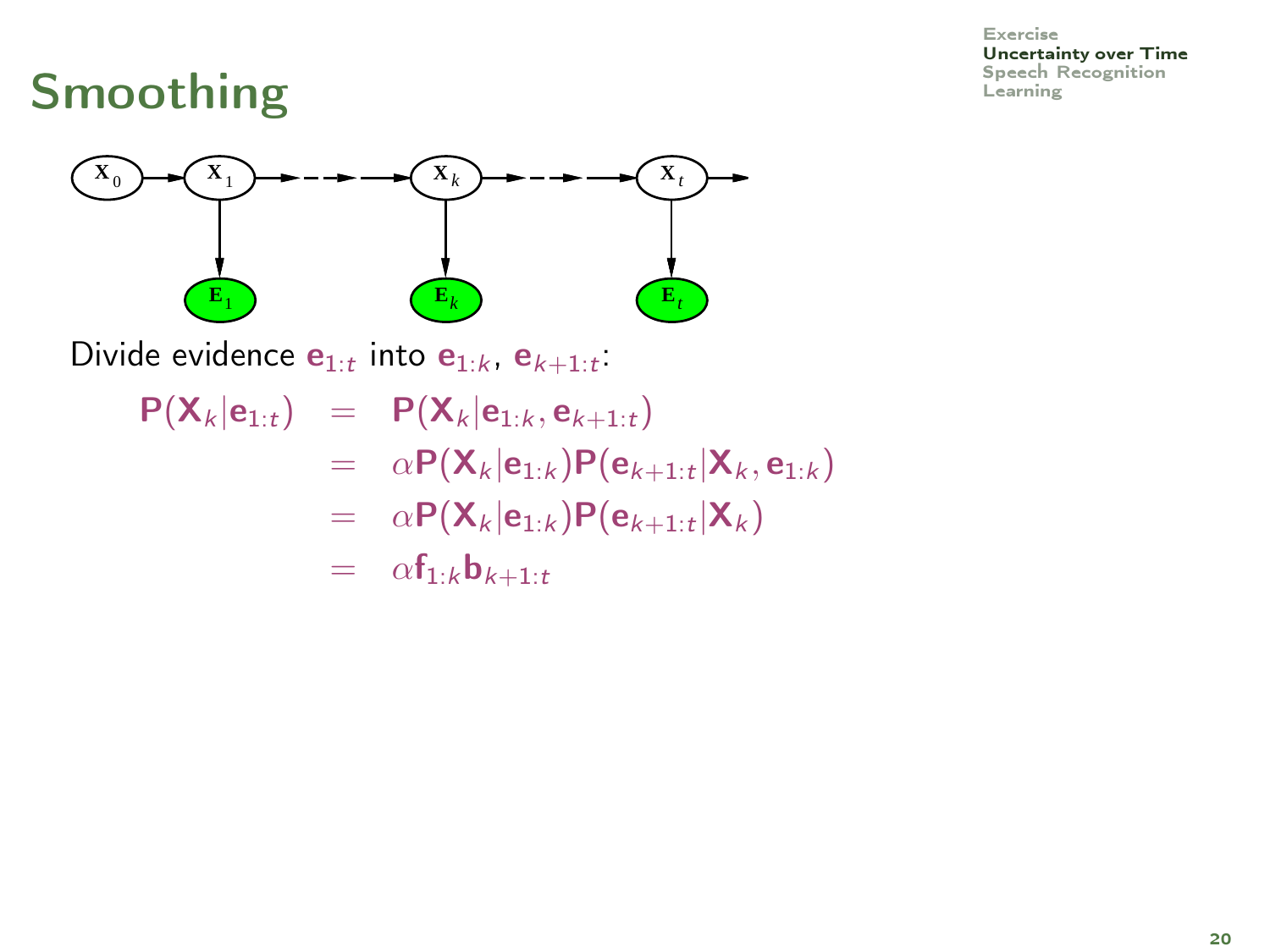[Uncertainty over Time](#page-26-0)

## Smoothing  $\sum_{\text{Learning}}$  $\sum_{\text{Learning}}$  $\sum_{\text{Learning}}$



Divide evidence  $\mathbf{e}_{1:t}$  into  $\mathbf{e}_{1:k}$ ,  $\mathbf{e}_{k+1:t}$ .

$$
P(\mathbf{X}_k|\mathbf{e}_{1:t}) = P(\mathbf{X}_k|\mathbf{e}_{1:k}, \mathbf{e}_{k+1:t})
$$
  
\n
$$
= \alpha P(\mathbf{X}_k|\mathbf{e}_{1:k})P(\mathbf{e}_{k+1:t}|\mathbf{X}_k, \mathbf{e}_{1:k})
$$
  
\n
$$
= \alpha P(\mathbf{X}_k|\mathbf{e}_{1:k})P(\mathbf{e}_{k+1:t}|\mathbf{X}_k)
$$
  
\n
$$
= \alpha f_{1:k}\mathbf{b}_{k+1:t}
$$

Backward message computed by a backwards recursion:

$$
P(e_{k+1:t} | X_k) = \sum_{x_{k+1}} P(e_{k+1:t} | X_k, x_{k+1}) P(x_{k+1} | X_k)
$$
  

$$
= \sum_{x_{k+1}} P(e_{k+1:t} | x_{k+1}) P(x_{k+1} | X_k)
$$
  

$$
= \sum_{x_{k+1}} P(e_{k+1} | x_{k+1}) P(e_{k+2:t} | x_{k+1}) P(x_{k+1} | X_k)
$$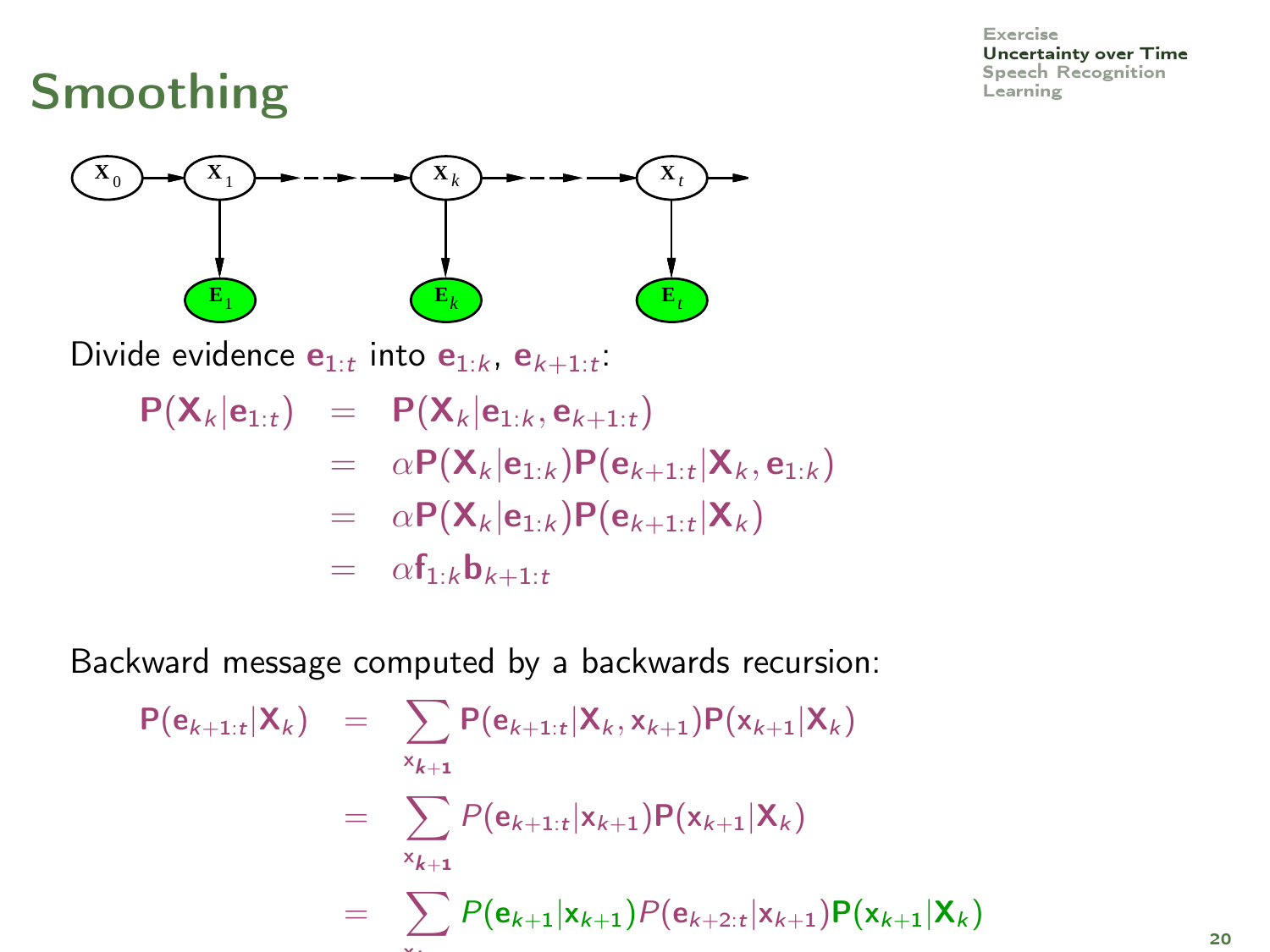[Uncertainty over Time](#page-26-0)

### Smoothing example Smoothing example



If we want to smooth the whole sequence: Forward–backward algorithm: cache forward messages along the way

Time linear in t (polytree inference), space  $O(t|f|)$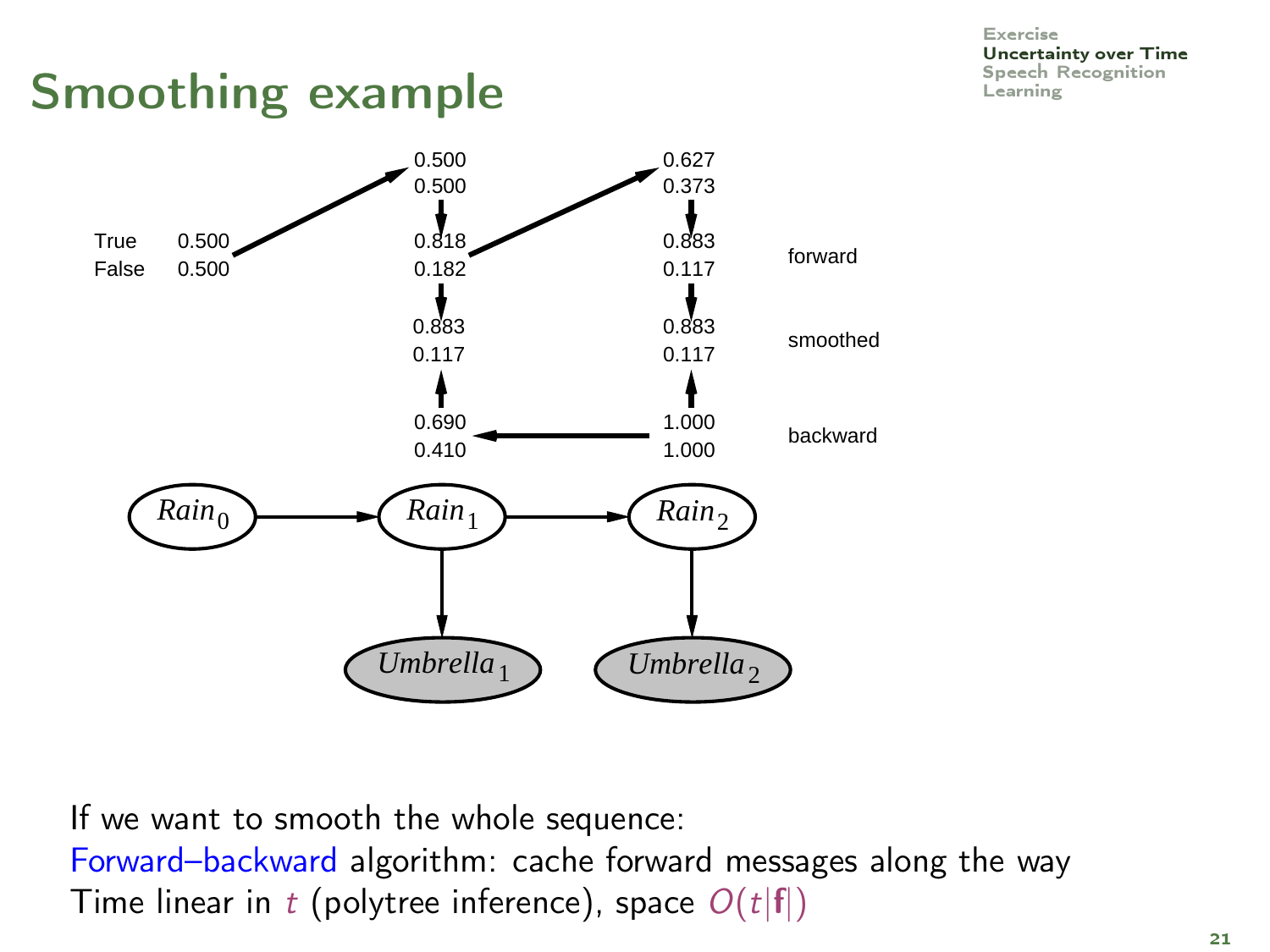### $Most$  likely explanation  $\overline{\phantom{a}}$

Most likely sequence  $\neq$  sequence of most likely states (joint distr.)!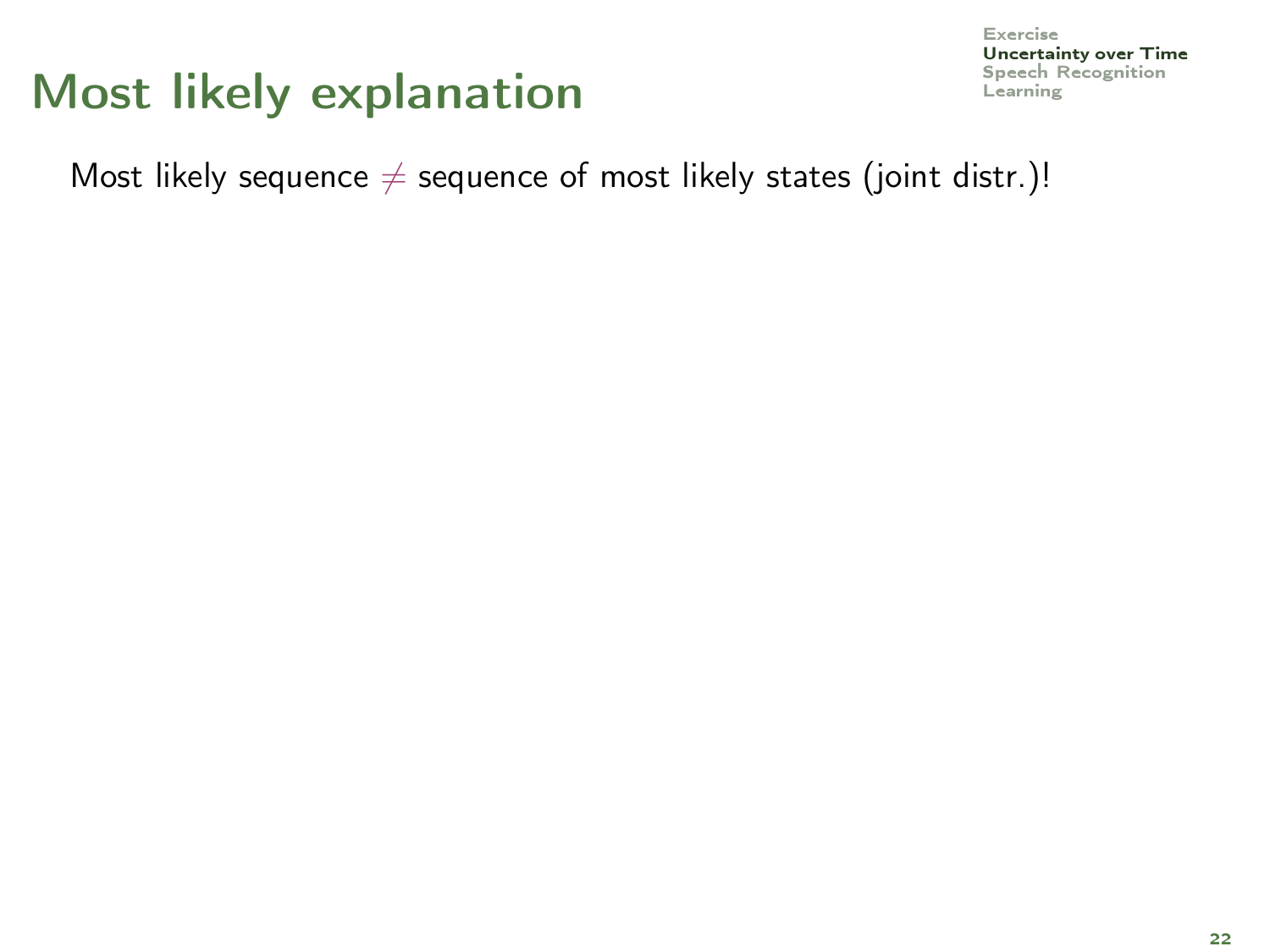### $Most$  likely explanation  $\mathbb{R}$

Most likely sequence  $\neq$  sequence of most likely states (joint distr.)! Most likely path to each  $x_{t+1}$ 

= most likely path to **some**  $x_t$  plus one more step

$$
\max_{\mathbf{x}_1...\mathbf{x}_t} P(\mathbf{x}_1,...,\mathbf{x}_t,\mathbf{X}_{t+1}|\mathbf{e}_{1:t+1})
$$
\n
$$
= P(\mathbf{e}_{t+1}|\mathbf{X}_{t+1}) \max_{\mathbf{x}_t} \left( P(\mathbf{X}_{t+1}|\mathbf{x}_t) \max_{\mathbf{x}_1...\mathbf{x}_{t-1}} P(\mathbf{x}_1,...,\mathbf{x}_{t-1},\mathbf{x}_t|\mathbf{e}_{1:t}) \right)
$$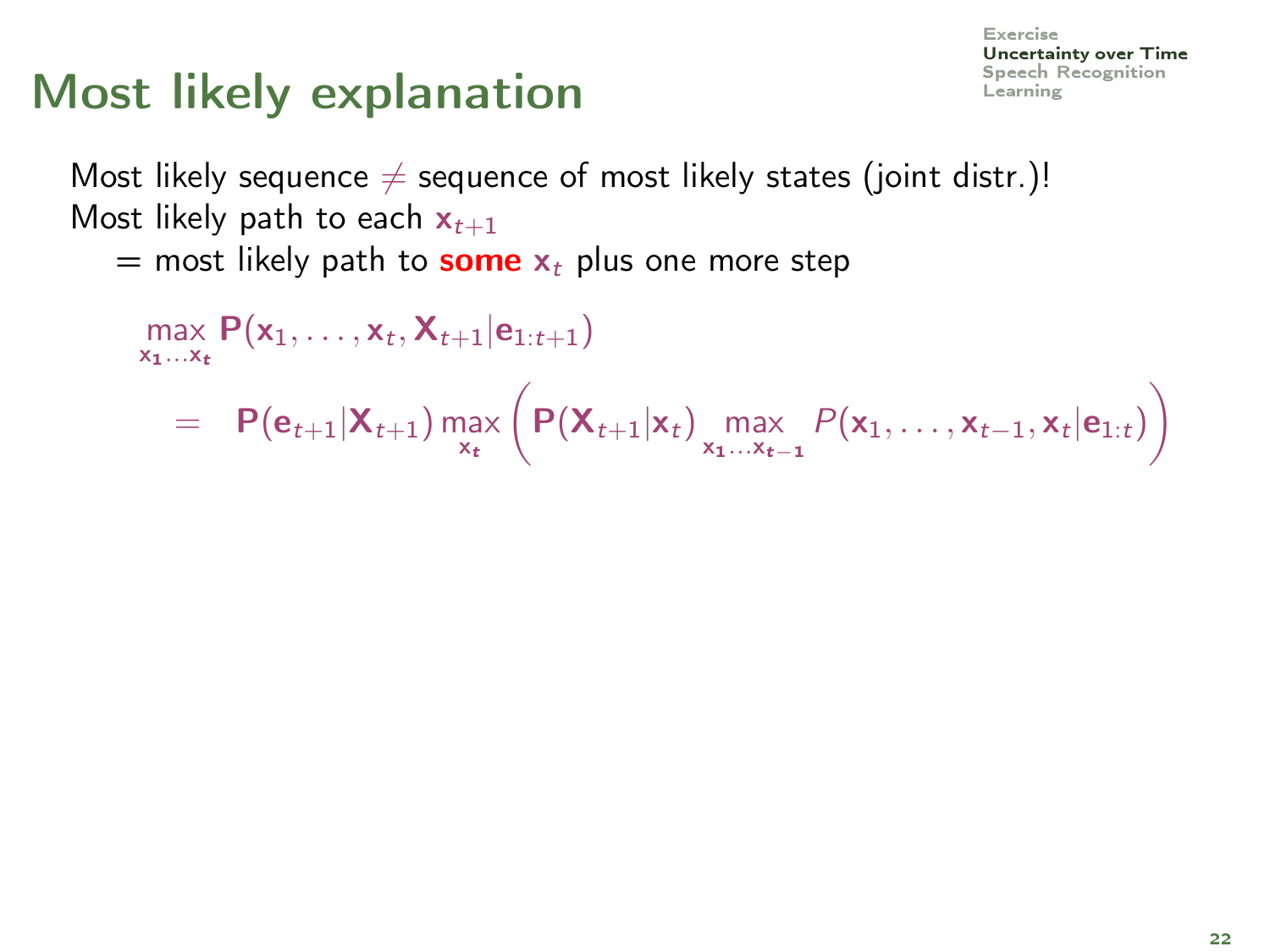### $Most$  likely explanation  $\mathbb{R}$

Most likely sequence  $\neq$  sequence of most likely states (joint distr.)! Most likely path to each  $x_{t+1}$ 

= most likely path to **some**  $x_t$  plus one more step

$$
\max_{x_1...x_t} P(x_1,...,x_t, X_{t+1}|e_{1:t+1})
$$
\n
$$
= P(e_{t+1}|X_{t+1}) \max_{x_t} \left( P(X_{t+1}|x_t) \max_{x_1...x_{t-1}} P(x_1,...,x_{t-1},x_t|e_{1:t}) \right)
$$

Identical to filtering, except  $f_{1:t}$  replaced by

$$
m_{1:t} = \max_{x_1...x_{t-1}} P(x_1,...,x_{t-1},X_t|e_{1:t}),
$$

I.e.,  $\mathbf{m}_{1:t}(i)$  gives the probability of the most likely path to state i.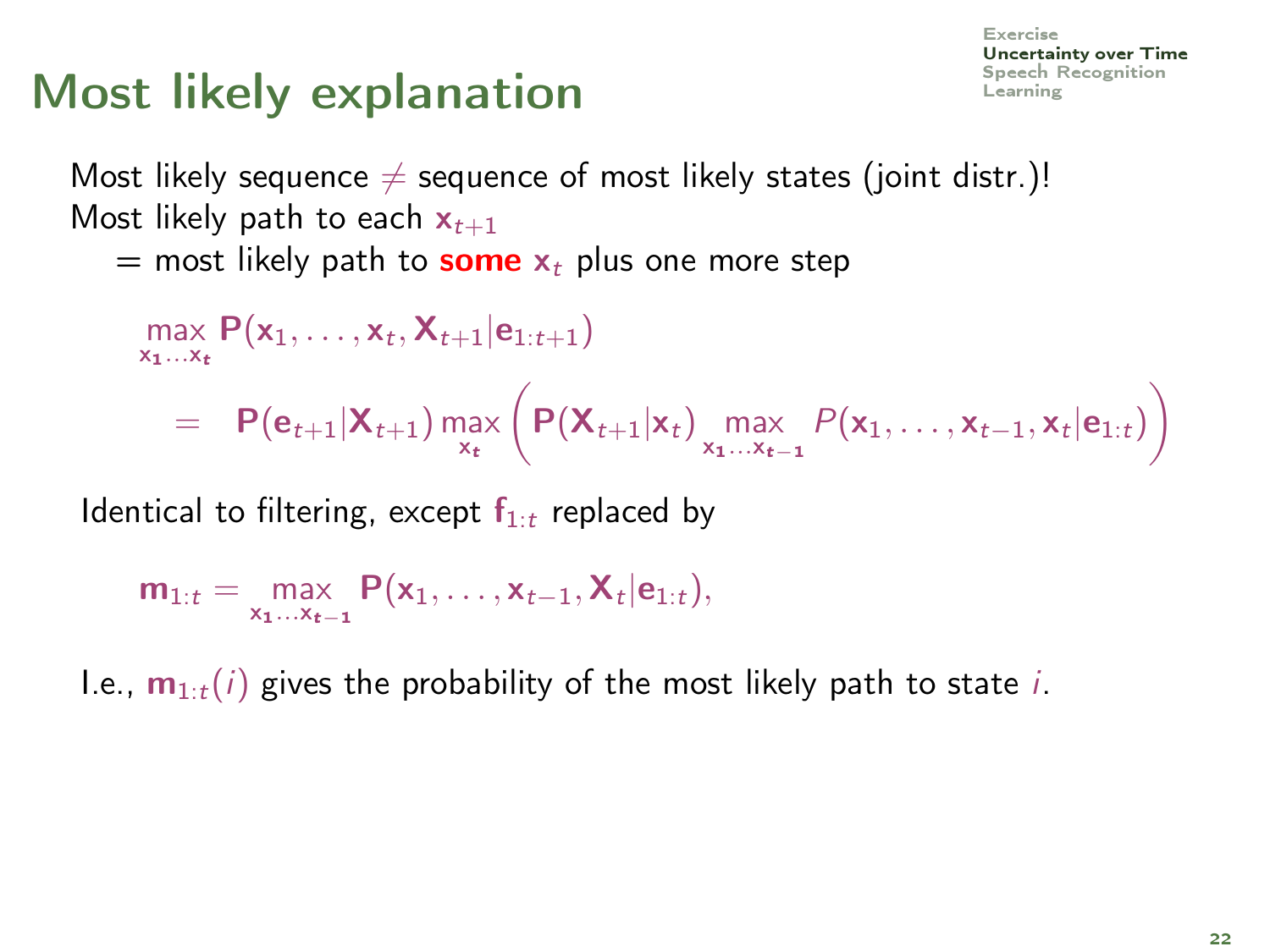### $Most$  likely explanation  $\mathbb{R}$

Most likely sequence  $\neq$  sequence of most likely states (joint distr.)! Most likely path to each  $x_{t+1}$ 

= most likely path to **some**  $x_t$  plus one more step

$$
\max_{x_1...x_t} P(x_1,...,x_t, X_{t+1}|e_{1:t+1})
$$
\n
$$
= P(e_{t+1}|X_{t+1}) \max_{x_t} \left( P(X_{t+1}|x_t) \max_{x_1...x_{t-1}} P(x_1,...,x_{t-1},x_t|e_{1:t}) \right)
$$

Identical to filtering, except  $f_{1:t}$  replaced by

$$
m_{1:t} = \max_{x_1...x_{t-1}} P(x_1,...,x_{t-1},X_t|e_{1:t}),
$$

I.e.,  $\mathbf{m}_{1:t}(i)$  gives the probability of the most likely path to state i. Update has sum replaced by max, giving the Viterbi algorithm:

$$
\mathbf{m}_{1:t+1} = \mathbf{P}(\mathbf{e}_{t+1}|\mathbf{X}_{t+1}) \max_{\mathbf{x}_t} (\mathbf{P}(\mathbf{X}_{t+1}|\mathbf{x}_t)\mathbf{m}_{1:t})
$$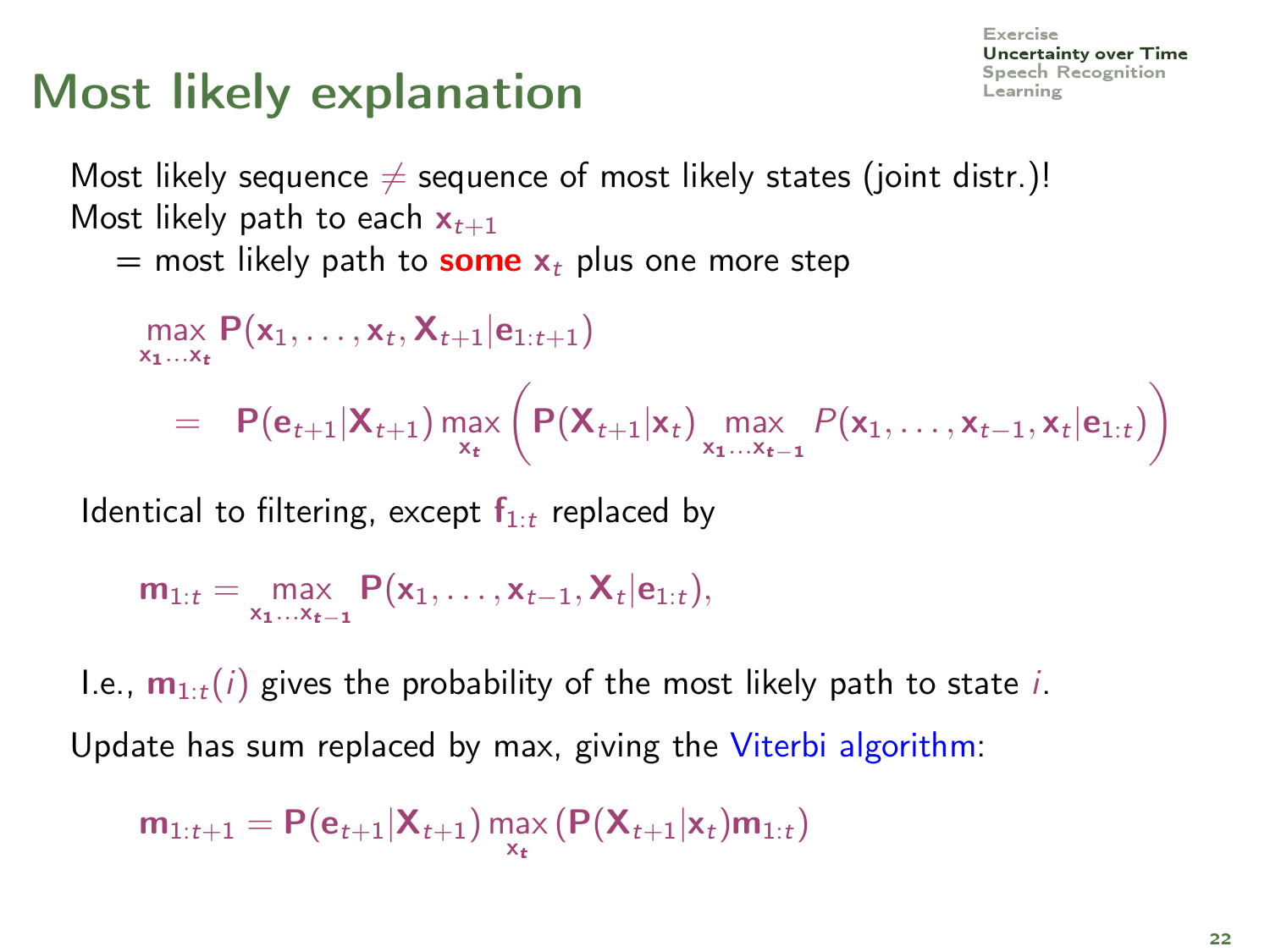[Uncertainty over Time](#page-26-0)

## Viterbi example

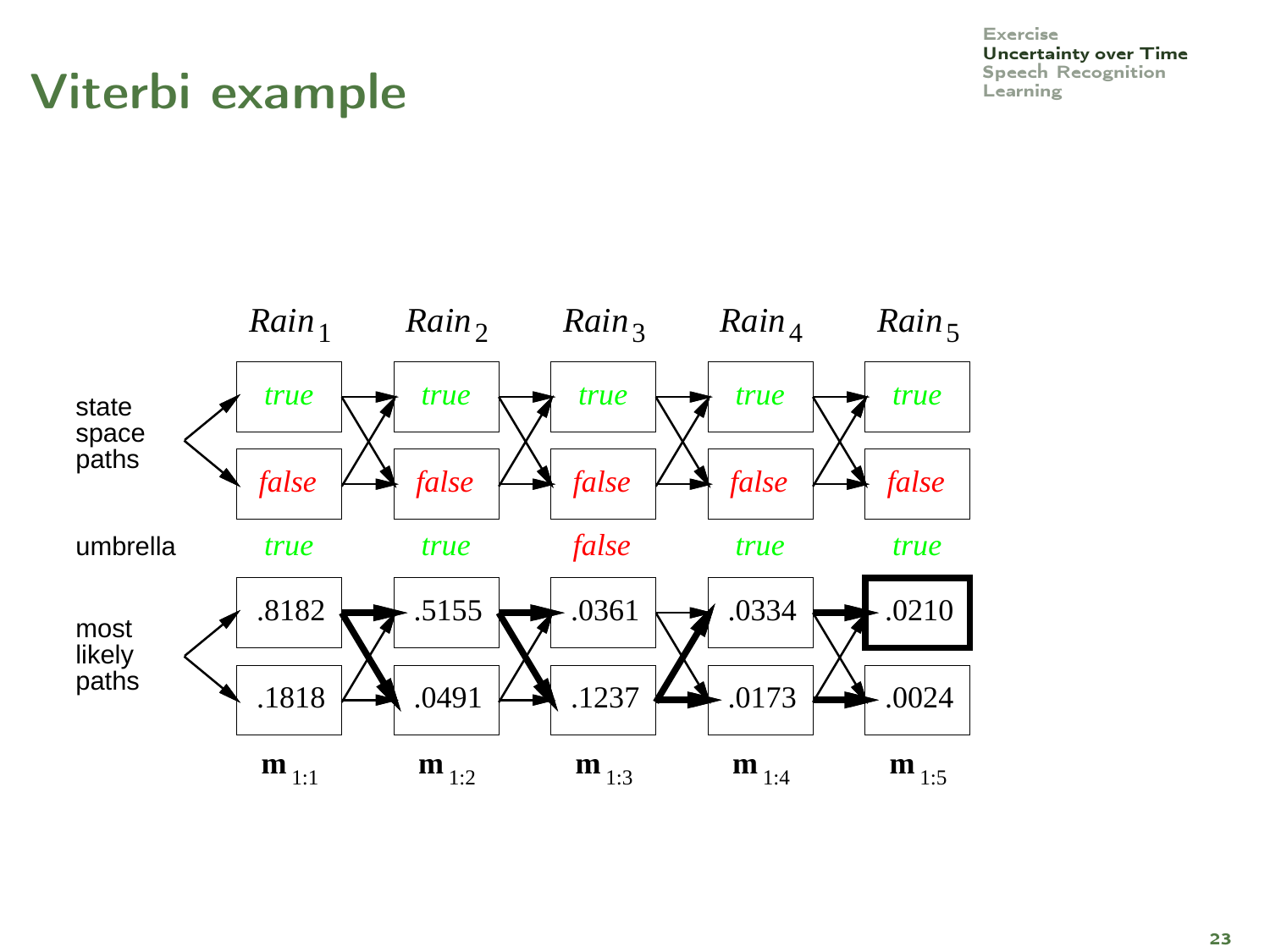## Hidden Markov models

 $\mathbf{X}_t$  is a single, discrete variable (usually  $\mathsf{E}_t$  is too) Domain of  $X_t$  is  $\{1,\ldots,S\}$ Transition matrix  $\mathbf{T}_{ij} = P(X_t = j | X_{t-1} = i)$ , e.g.,  $\begin{pmatrix} 0.7 & 0.3 \\ 0.3 & 0.7 \end{pmatrix}$ 0.3 0.7  $\setminus$ Sensor matrix  $\mathbf{O}_t$  for each time step, diagonal elements  $P(e_t|X_t = i)$ e.g., with  $U_1$   $=$  true,  $\mathbf{O}_1 = \left( \begin{array}{cc} 0.9 & 0 \ 0.9 & 0 \end{array} \right)$ 0 0.2  $\setminus$ Forward and backward messages as column vectors:

 $\begin{array}{rcl} \mathsf{f}_{1:t+1} & = & \alpha \mathsf{O}_{t+1} \mathsf{T}^\top \mathsf{f}_{1:t} \end{array}$  $b_{k+1:t} = TO_{k+1}b_{k+2:t}$ 

Forward-backward algorithm needs time  $O(S^2 t)$  and space  $O(St)$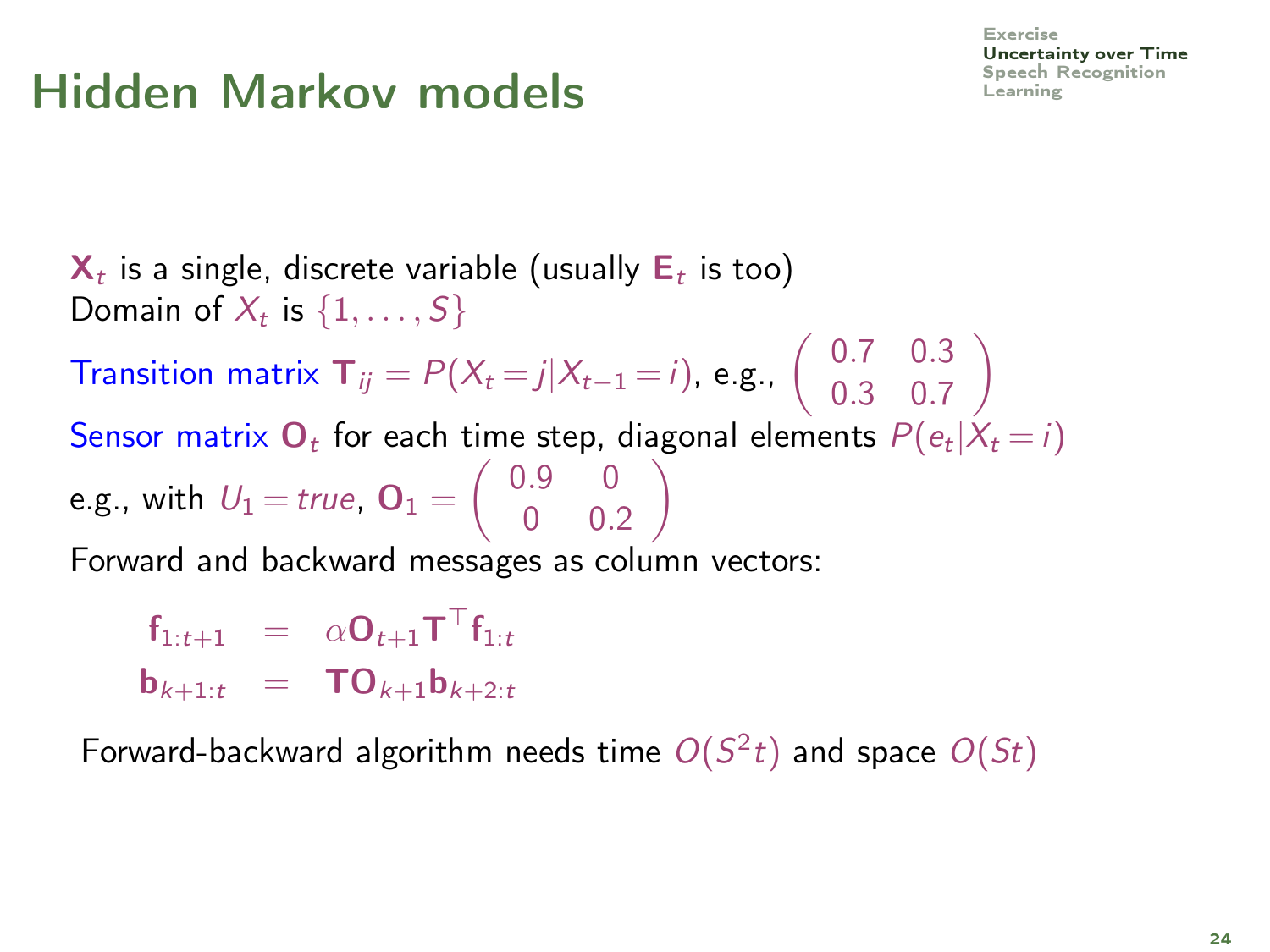### $K$ alman filters  $\sum_{\text{Learning}}$  $\sum_{\text{Learning}}$  $\sum_{\text{Learning}}$

Modelling systems described by a set of continuous variables, e.g., tracking a bird flying— $\mathsf{X}_t\!=\!\mathsf{X},\mathsf{Y},\mathsf{Z},\mathsf{X},\mathsf{Y},\mathsf{Z}.$ Airplanes, robots, ecosystems, economies, chemical plants, planets, ...



Gaussian prior, linear Gaussian transition model and sensor model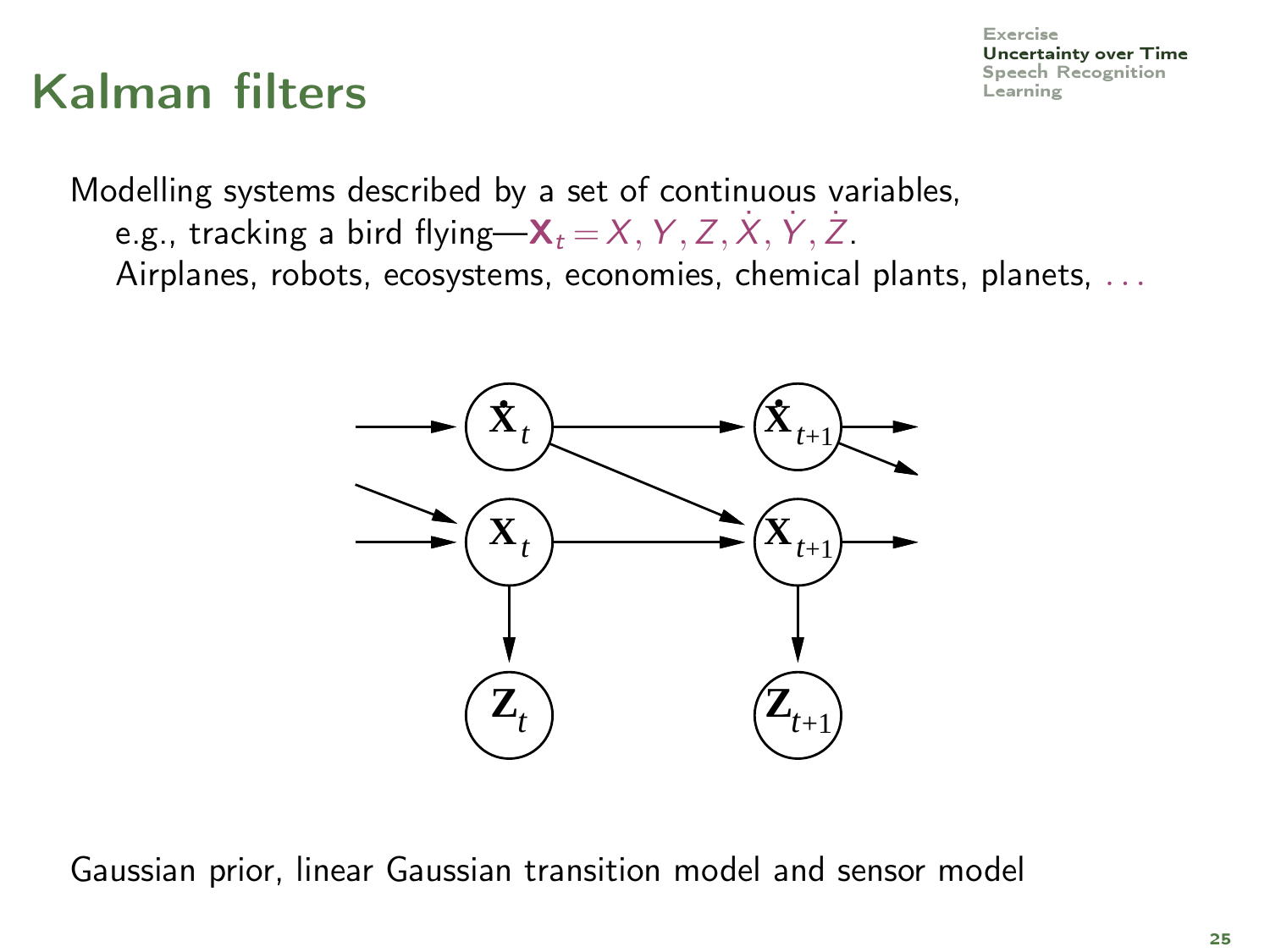# Updating Gaussian distributions

[Exercise](#page-9-0) [Uncertainty over Time](#page-26-0)

Prediction step: if  $\mathsf{P}(\mathsf{X}_t | \mathsf{e}_{1:t})$  is Gaussian, then prediction

$$
\mathsf{P}(\mathsf{X}_{t+1}|\mathbf{e}_{1:t}) = \int_{\mathsf{x}_t} \mathsf{P}(\mathsf{X}_{t+1}|\mathsf{x}_t) \mathsf{P}(\mathsf{x}_t|\mathbf{e}_{1:t}) d\mathsf{x}_t
$$

is Gaussian. If  $P(X_{t+1}|e_{1:t})$  is Gaussian, then the updated distribution

$$
\mathsf{P}(\mathsf{X}_{t+1}|\mathsf{e}_{1:t+1}) = \alpha \mathsf{P}(\mathsf{e}_{t+1}|\mathsf{X}_{t+1}) \mathsf{P}(\mathsf{X}_{t+1}|\mathsf{e}_{1:t})
$$

is Gaussian

Hence  $\mathsf{P}(\mathsf{X}_t|\mathsf{e}_{1:t})$  is multivariate Gaussian  $\mathsf{N}(\boldsymbol{\mu}_t,\boldsymbol{\Sigma}_t)$  for all  $t$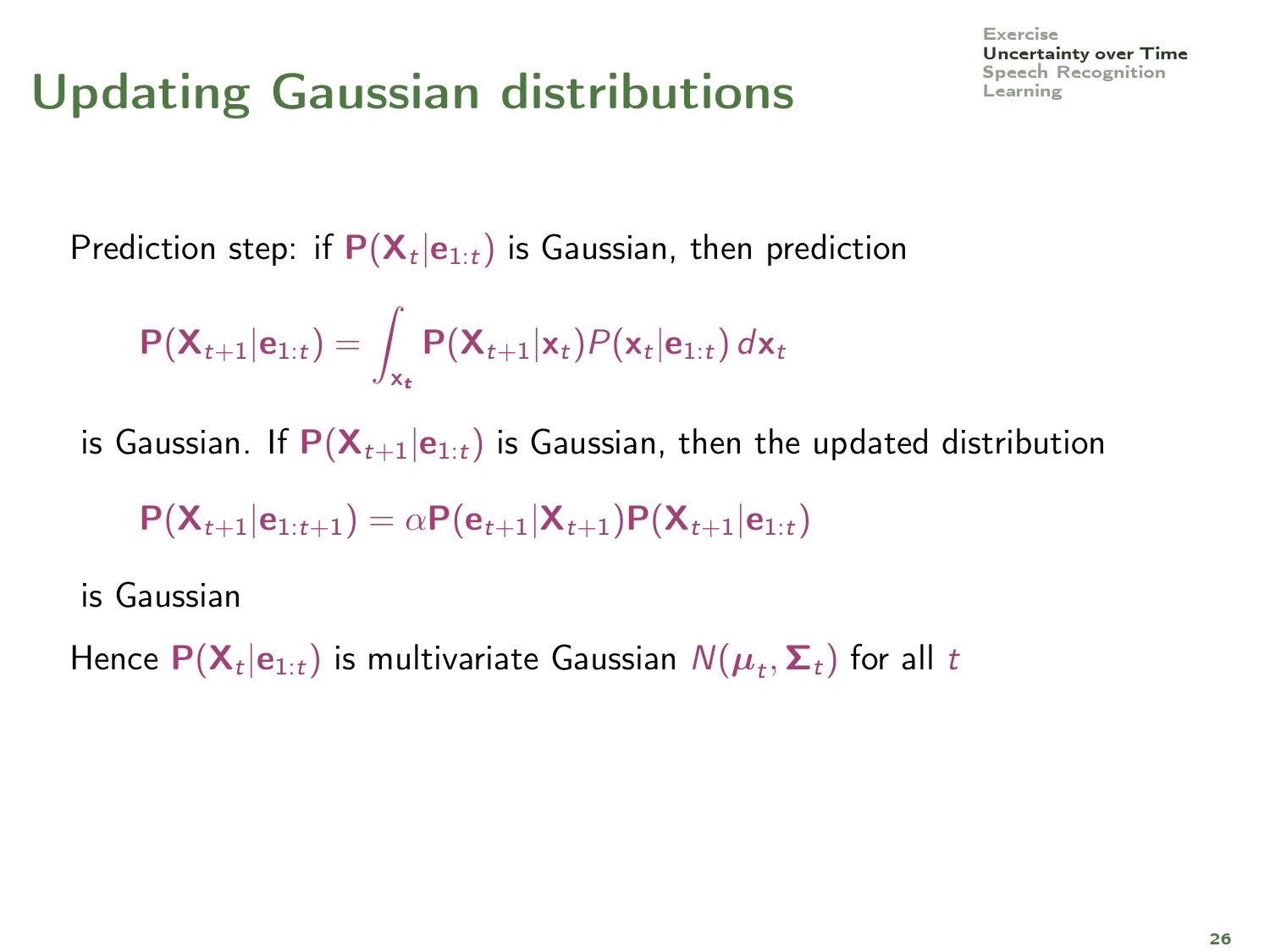# Updating Gaussian distributions  $\mathbf{S}_{\text{beam}}$

[Exercise](#page-9-0) [Uncertainty over Time](#page-26-0)

Prediction step: if  $\mathsf{P}(\mathsf{X}_t | \mathsf{e}_{1:t})$  is Gaussian, then prediction

$$
\mathsf{P}(\mathsf{X}_{t+1}|\mathbf{e}_{1:t}) = \int_{\mathsf{x}_t} \mathsf{P}(\mathsf{X}_{t+1}|\mathsf{x}_t) \mathsf{P}(\mathsf{x}_t|\mathbf{e}_{1:t}) d\mathsf{x}_t
$$

is Gaussian. If  $P(X_{t+1}|e_{1:t})$  is Gaussian, then the updated distribution

$$
\mathsf{P}(\mathsf{X}_{t+1}|\mathsf{e}_{1:t+1}) = \alpha \mathsf{P}(\mathsf{e}_{t+1}|\mathsf{X}_{t+1}) \mathsf{P}(\mathsf{X}_{t+1}|\mathsf{e}_{1:t})
$$

is Gaussian

Hence  $\mathsf{P}(\mathsf{X}_t|\mathsf{e}_{1:t})$  is multivariate Gaussian  $\mathsf{N}(\boldsymbol{\mu}_t,\boldsymbol{\Sigma}_t)$  for all  $t$ 

General (nonlinear, non-Gaussian) process: description of posterior grows unboundedly as  $t \to \infty$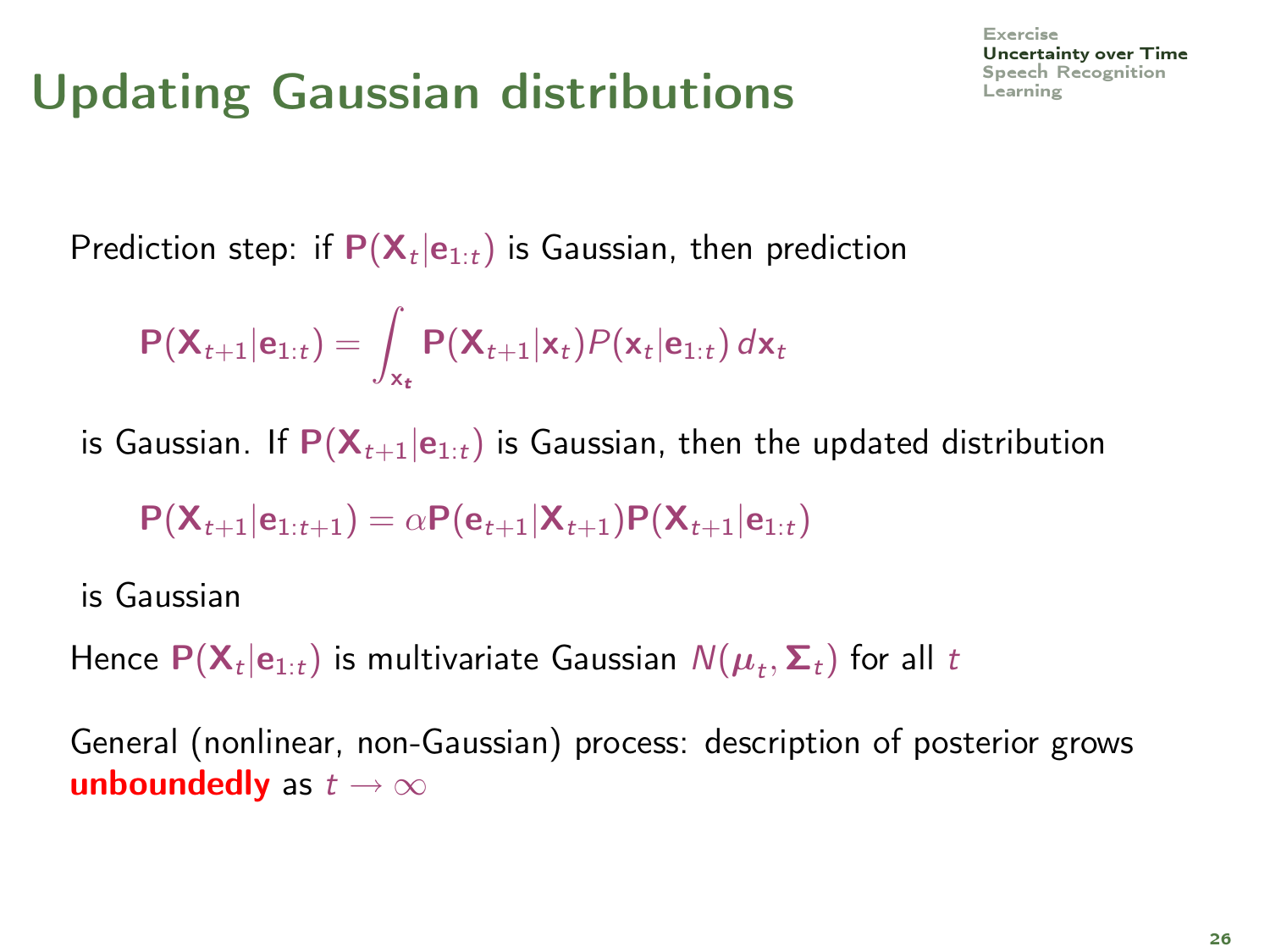# 2-D tracking example: filtering  $\sum_{\text{Spectral}}$

[Exercise](#page-9-0) **[Uncertainty over Time](#page-26-0)**<br>Speech Recognition

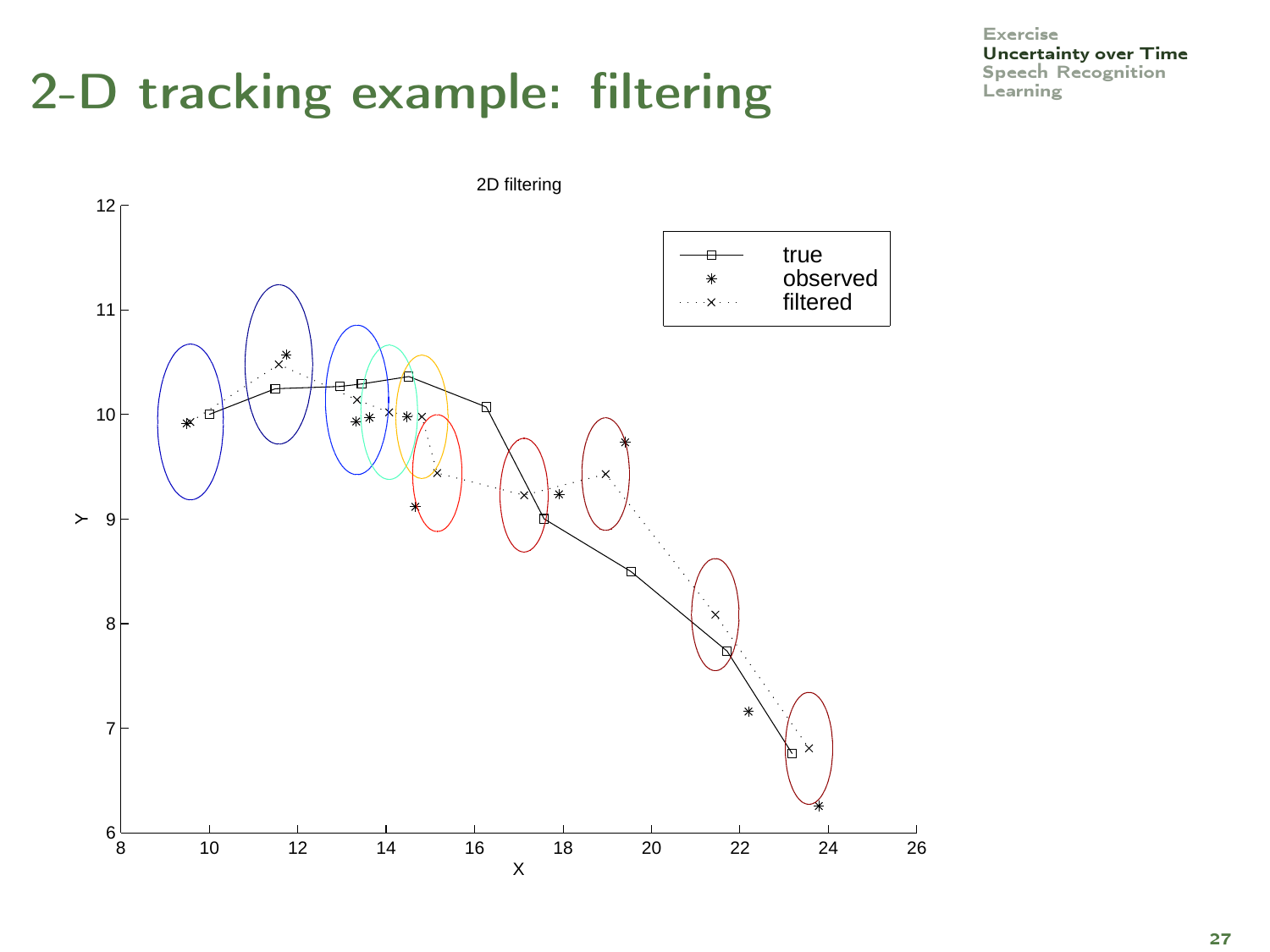# 2-D tracking example: smoothing  $\sum_{\text{Spectral}}$

[Exercise](#page-9-0) [Uncertainty over Time](#page-26-0)

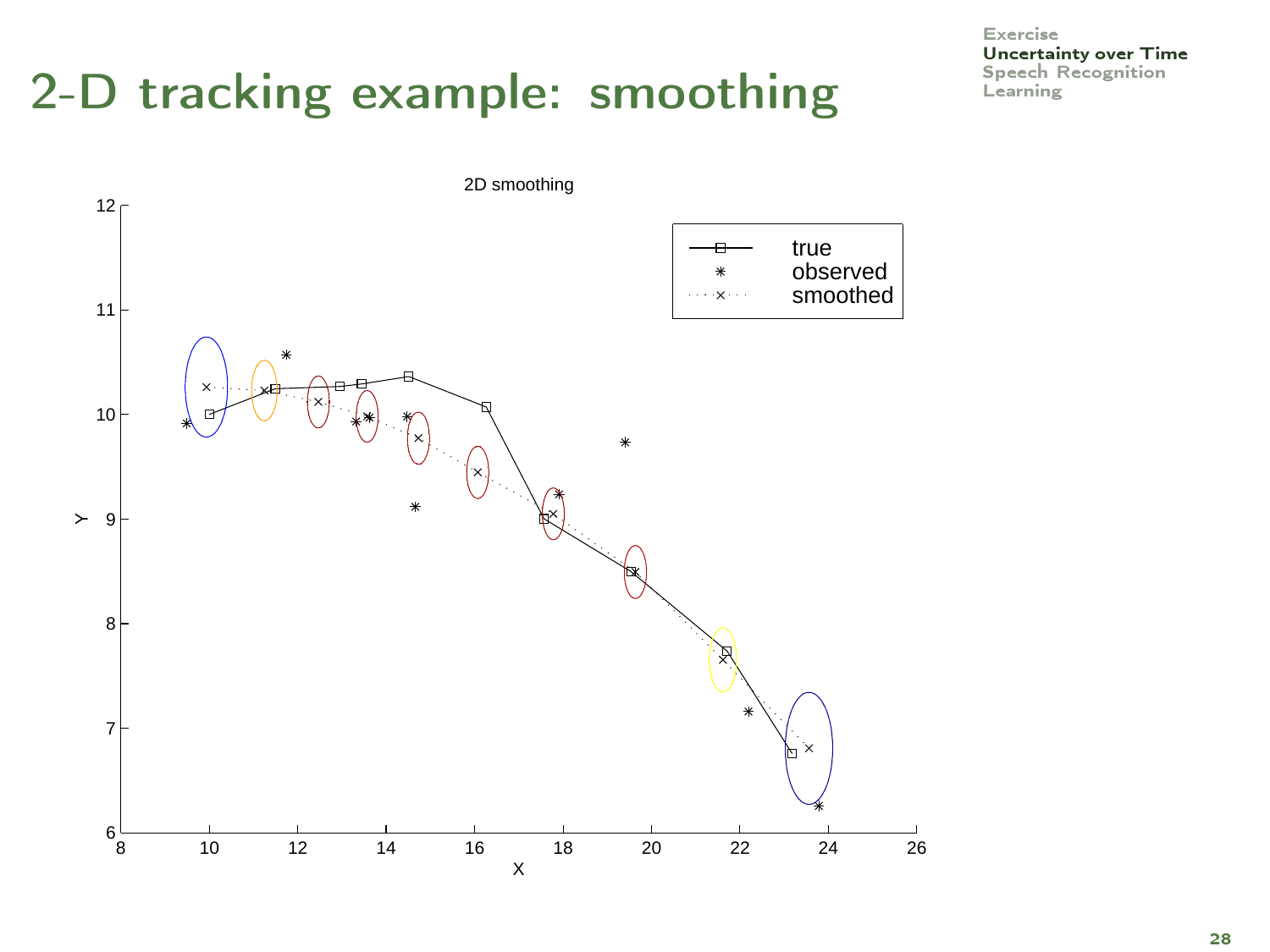## Where it breaks  $\sum_{\text{Spectral F}}$

Cannot be applied if the transition model is nonlinear Extended Kalman Filter models transition as locally linear around  $x_t = \mu_t$ Fails if systems is locally unsmooth

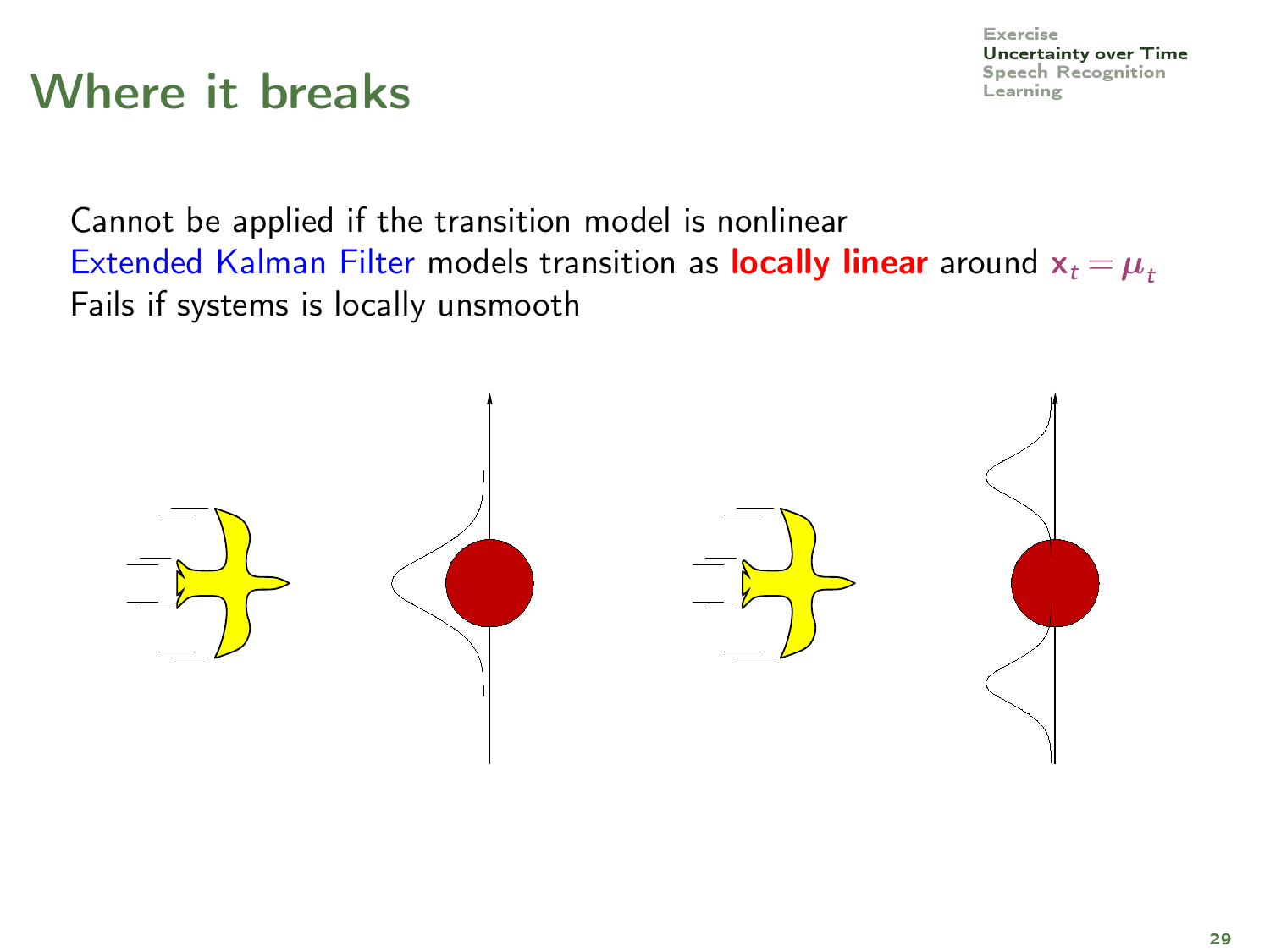### Dynamic Bayesian networks

#### [Exercise](#page-9-0) [Uncertainty over Time](#page-26-0)

 $\mathsf{X}_t$ ,  $\mathsf{E}_t$  contain arbitrarily many variables in a replicated Bayes net

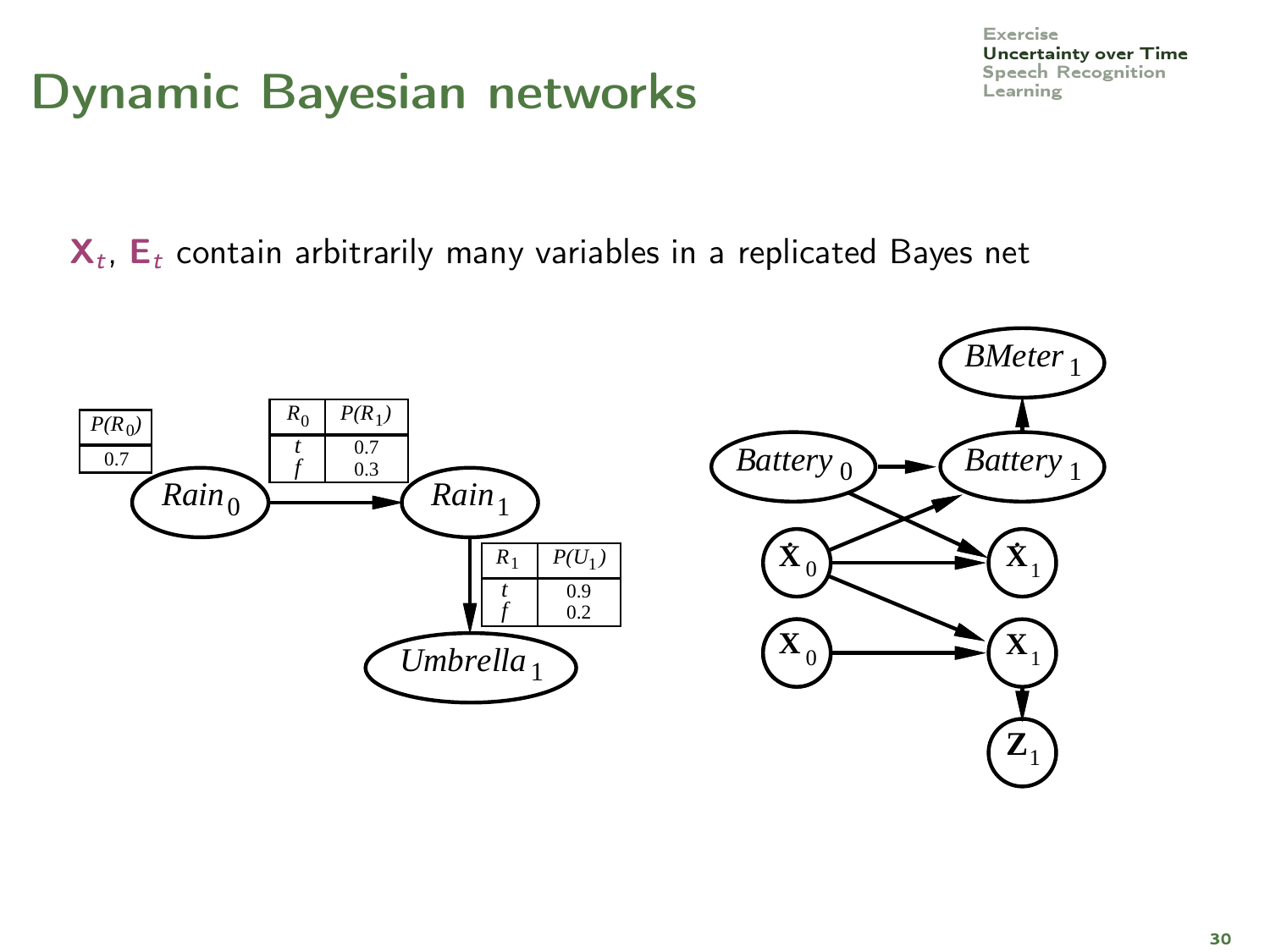#### $DBNs$  vs.  $HMMs$  examing  $L_{\text{learning}}$

[Exercise](#page-9-0) [Uncertainty over Time](#page-26-0)

Every HMM is a single-variable DBN; every discrete DBN is an HMM





Sparse dependencies  $\Rightarrow$  exponentially fewer parameters; e.g., 20 state variables, three parents each DBN has  $20 \times 2^3 = 160$  parameters, HMM has  $2^{20} \times 2^{20} \approx 10^{12}$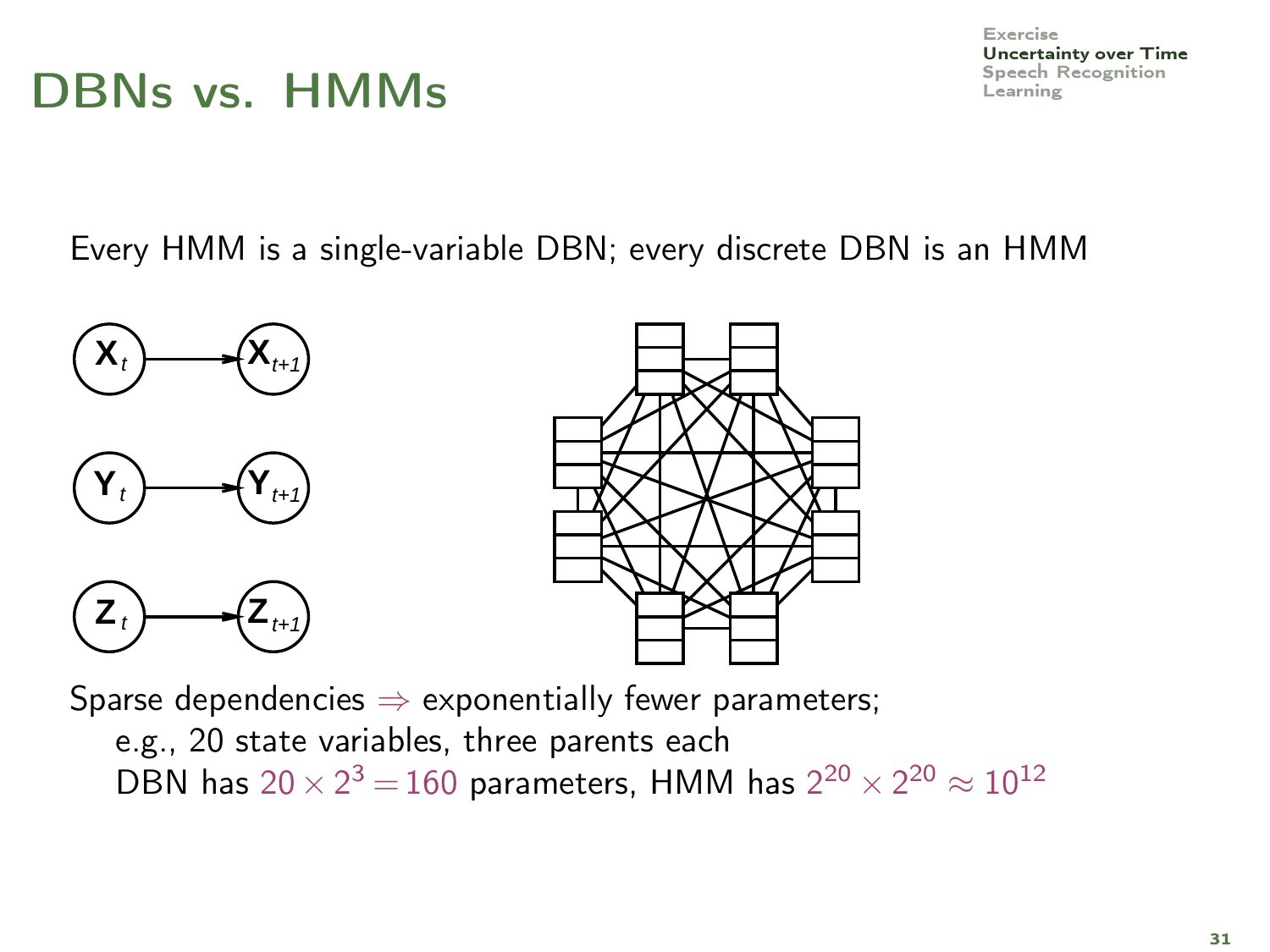#### $DBNs$  vs Kalman filters  $\sum_{\text{Learning}}$  $\sum_{\text{Learning}}$  $\sum_{\text{Learning}}$

[Exercise](#page-9-0)

[Uncertainty over Time](#page-26-0)

Every Kalman filter model is a DBN, but few DBNs are KFs; real world requires non-Gaussian posteriors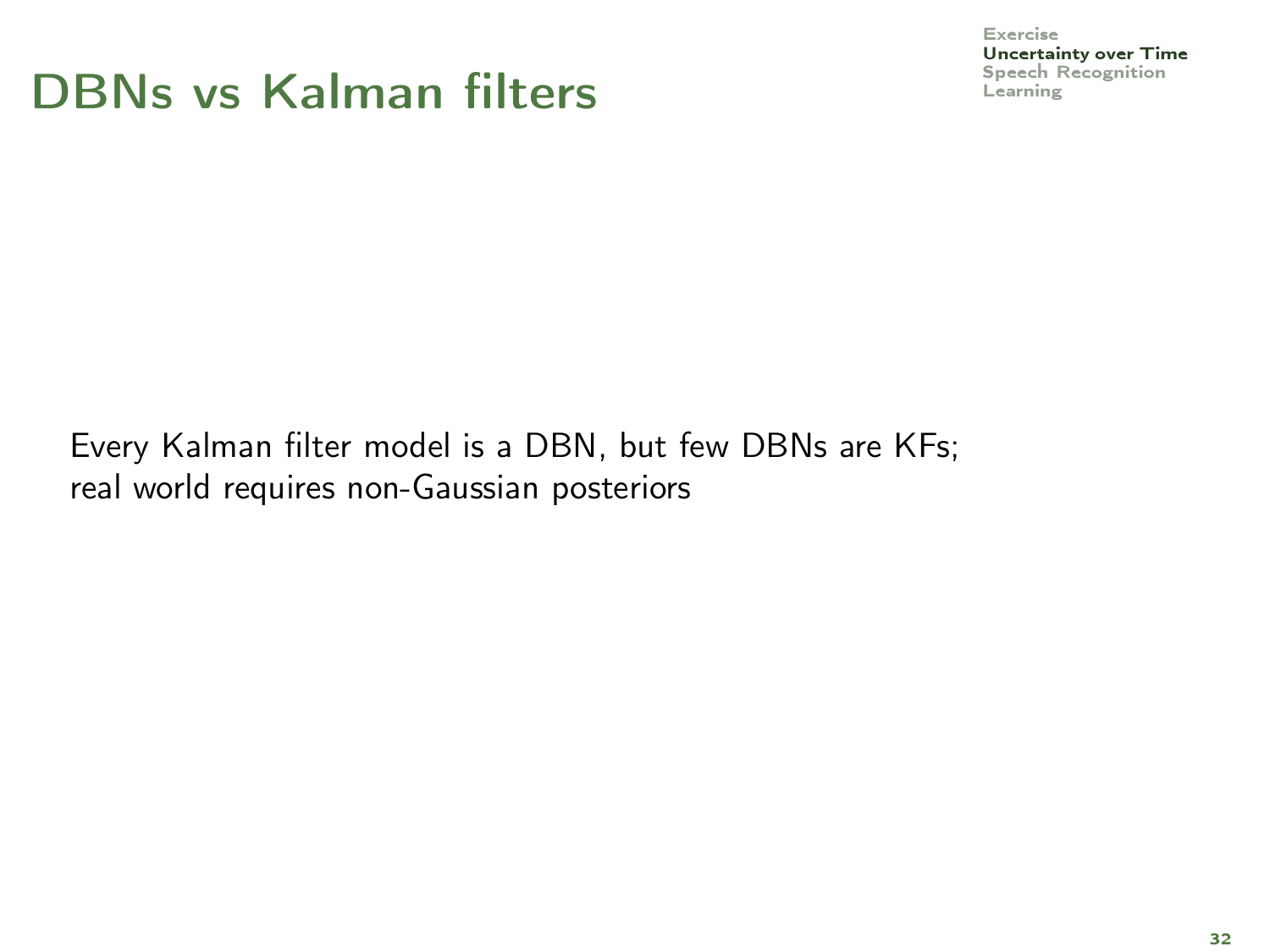

- Temporal models use state and sensor variables replicated over time
- Markov assumptions and stationarity assumption, so we need  $-$  transition model  ${\sf P}({\sf X}_t|{\sf X}_{t-1})$ 
	- sensor model  $\mathsf{P}(\mathsf{E}_t | \mathsf{X}_t)$
- Tasks are filtering, prediction, smoothing, most likely sequence; all done recursively with constant cost per time step
- Hidden Markov models have a single discrete state variable; used for speech recognition
- Kalman filters allow n state variables, linear Gaussian,  $O(n^3)$  update
- Dynamic Bayes nets subsume HMMs, Kalman filters; exact update intractable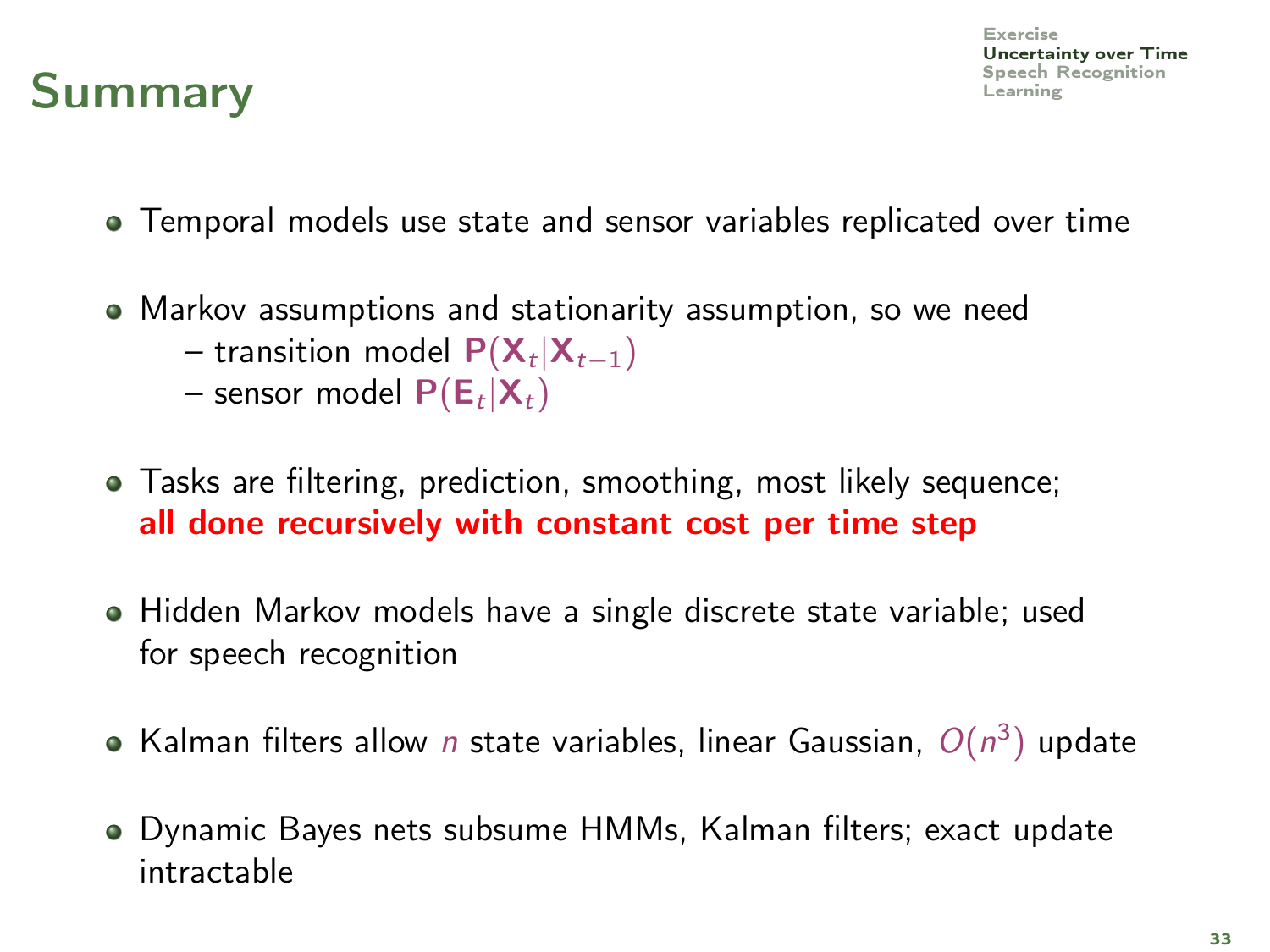Outline Speech Recording

<span id="page-66-0"></span>[Exercise](#page-9-0) [Uncertainty over Time](#page-26-0)<br>Speech Recognition

1. [Exercise](#page-9-0)

2. [Uncertainty over Time](#page-26-0)

3. [Speech Recognition](#page-66-0)

4. [Learning](#page-78-0)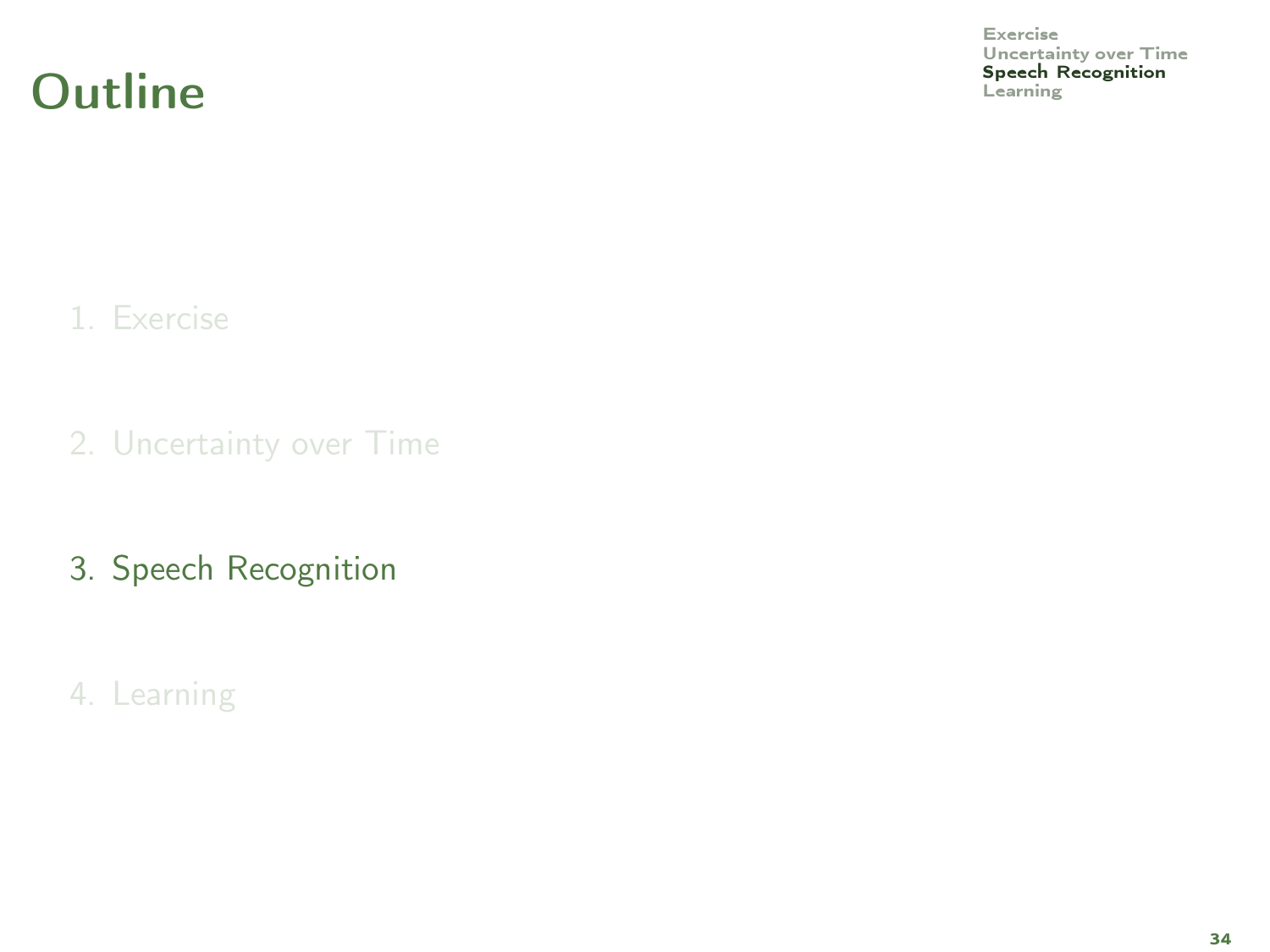#### Outline Speech Recording

[Exercise](#page-9-0) [Uncertainty over Time](#page-26-0)<br>Speech Recognition

- $\diamondsuit$  Speech as probabilistic inference
- $\diamondsuit$  Speech sounds
- $\Diamond$  Word pronunciation
- $\diamondsuit$  Word sequences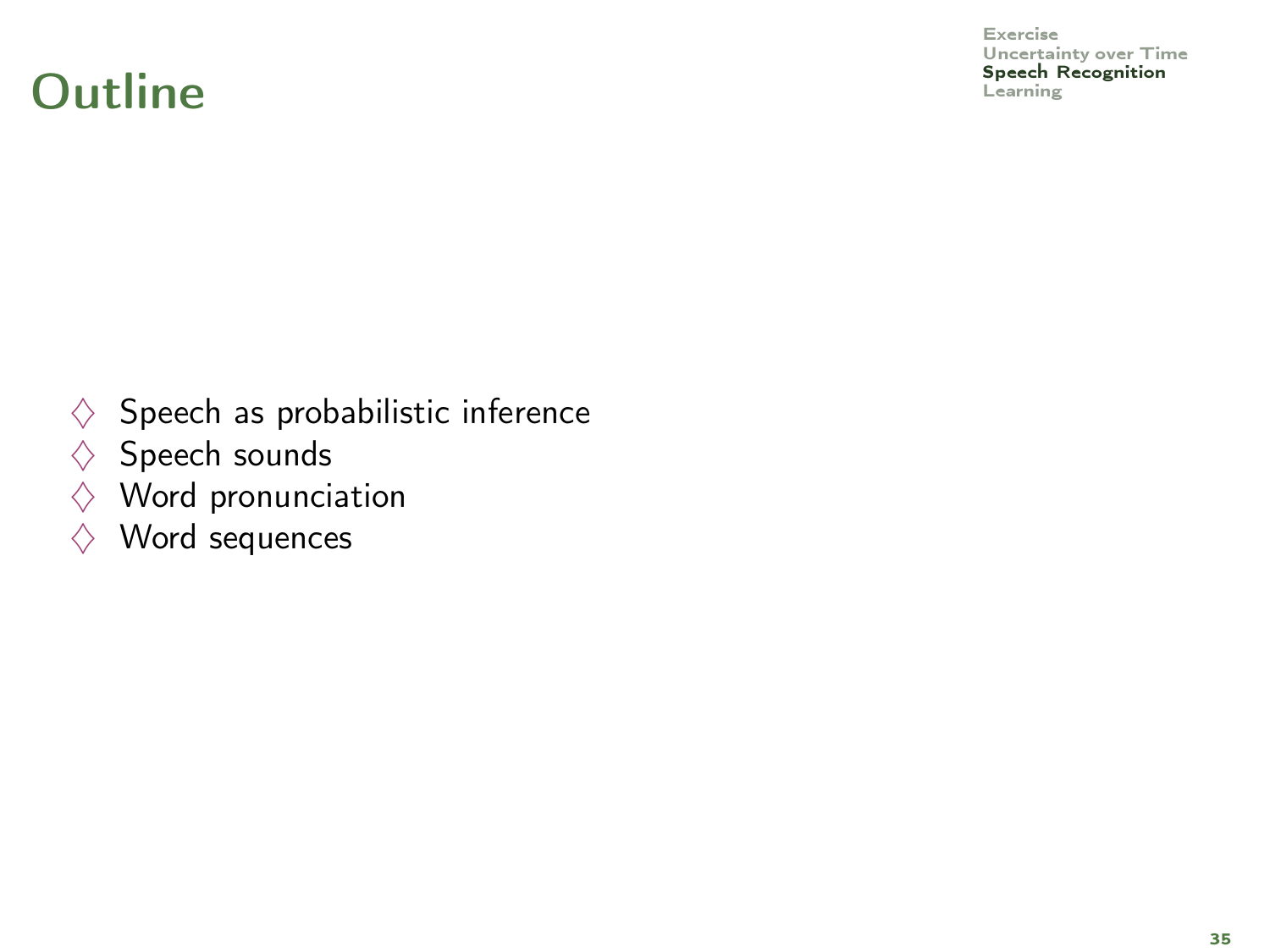## Speech as probabilistic inference Speech F [Learning](#page-78-0)

[Exercise](#page-9-0) [Uncertainty over Time](#page-26-0)<br>Speech Recognition

Speech signals are noisy, variable, ambiguous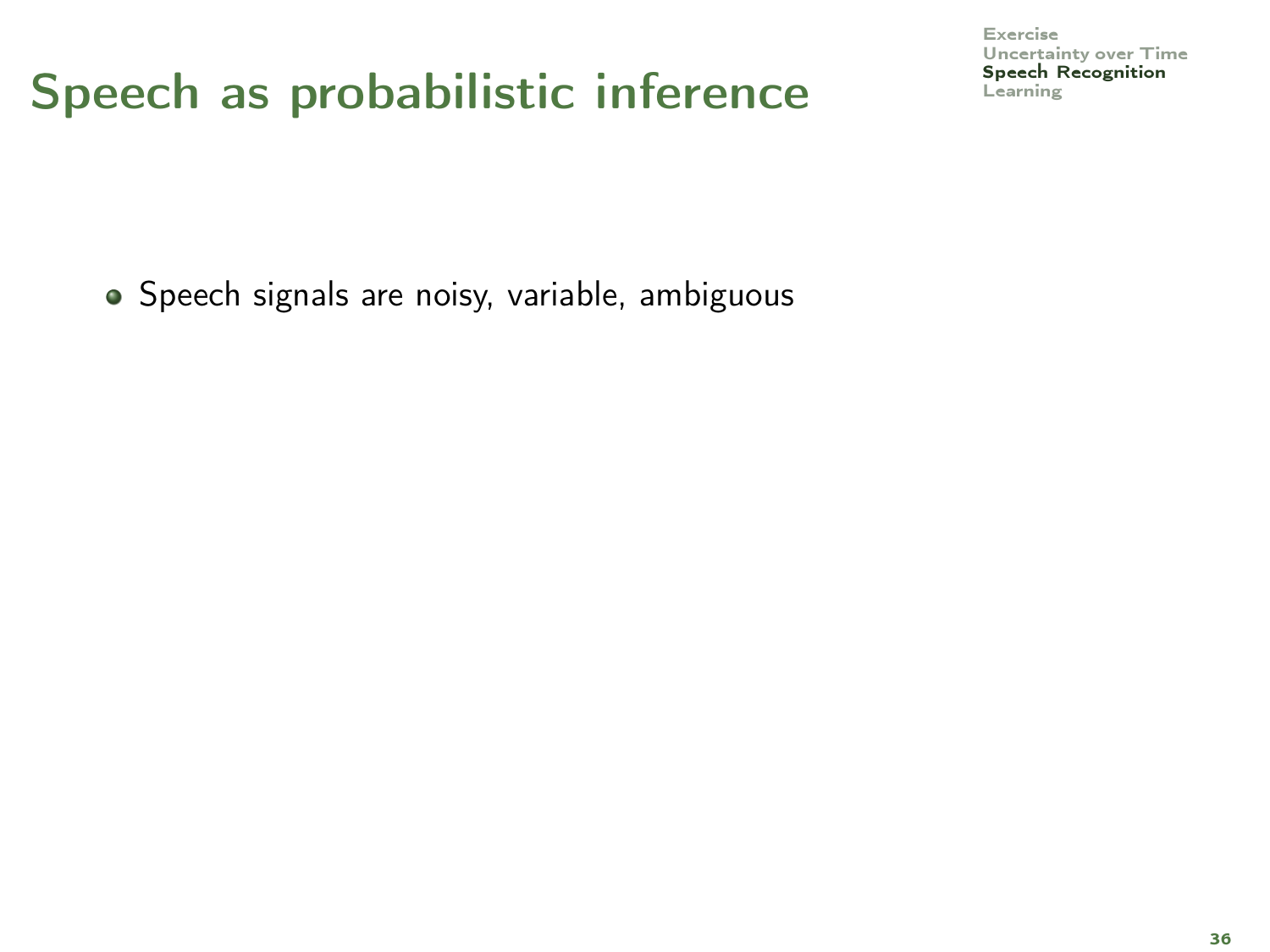## Speech as probabilistic inference  $\sum_{\text{learning}}$

[Exercise](#page-9-0) [Uncertainty over Time](#page-26-0)<br>Speech Recognition

- Speech signals are noisy, variable, ambiguous
- What is the **most likely** word sequence, given the speech signal? I.e., choose Words to maximize  $P(Words|signal)$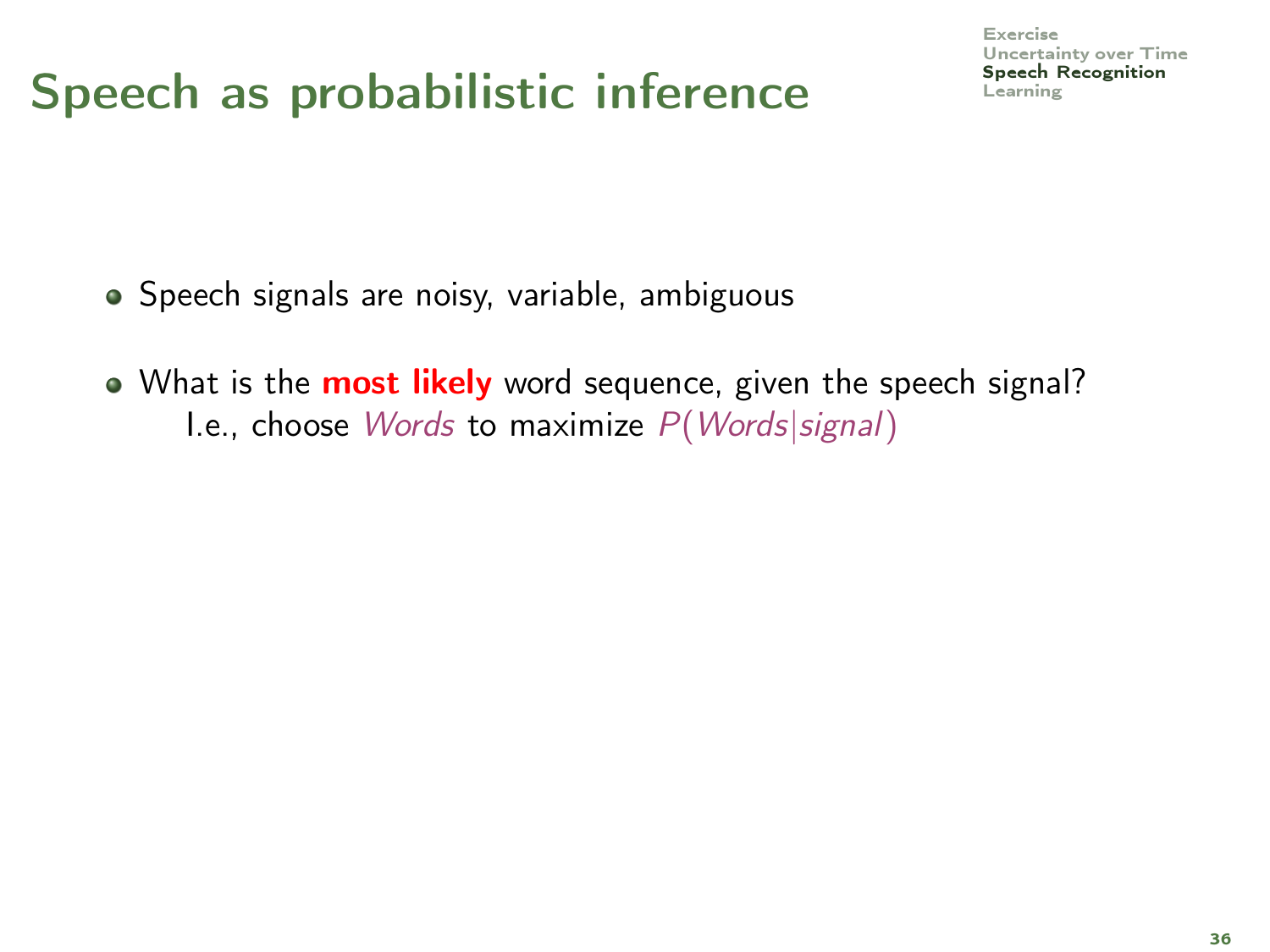## Speech as probabilistic inference  $\sum_{\text{Learning}}$  $\sum_{\text{Learning}}$  $\sum_{\text{Learning}}$

[Exercise](#page-9-0) [Uncertainty over Time](#page-26-0)<br>**Speech Recognition** 

- Speech signals are noisy, variable, ambiguous
- What is the **most likely** word sequence, given the speech signal? I.e., choose Words to maximize P(Words|signal)
- Use Bayes' rule:

 $P(Words|signal) = \alpha P(signal|Words)P(Words)$ 

 $I.e., decomposes into acoustic model + language model$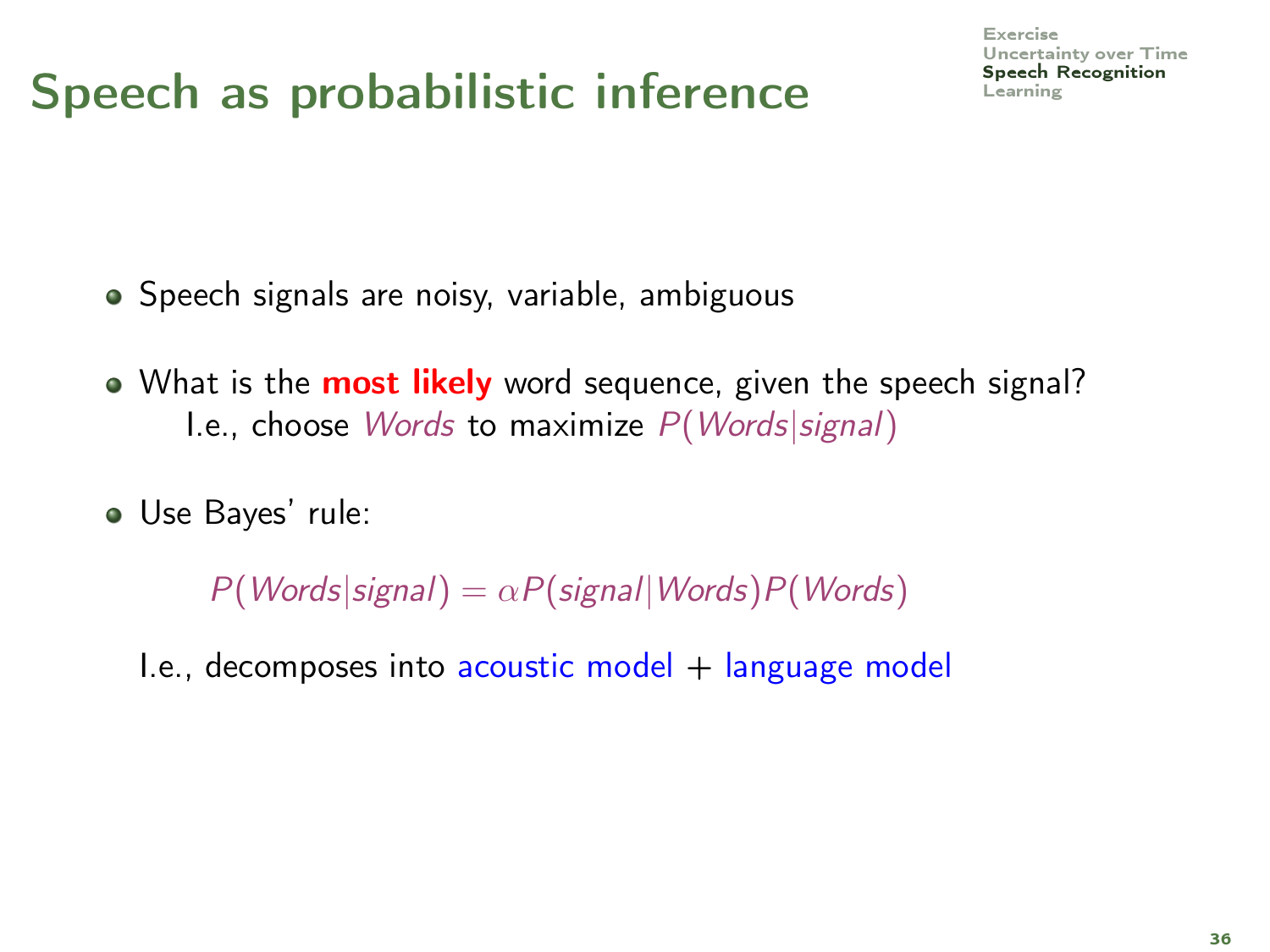## Speech as probabilistic inference  $\sum_{\text{learning}}$

[Exercise](#page-9-0) [Uncertainty over Time](#page-26-0)<br>**Speech Recognition** 

- Speech signals are noisy, variable, ambiguous
- What is the **most likely** word sequence, given the speech signal? I.e., choose Words to maximize P(Words|signal)
- Use Bayes' rule:

 $P(Words|signal) = \alpha P(signal|Words)P(Words)$ 

- $I.e.,$  decomposes into acoustic model  $+$  language model
- $\bullet$  *Words* are the hidden state sequence, *signal* is the observation sequence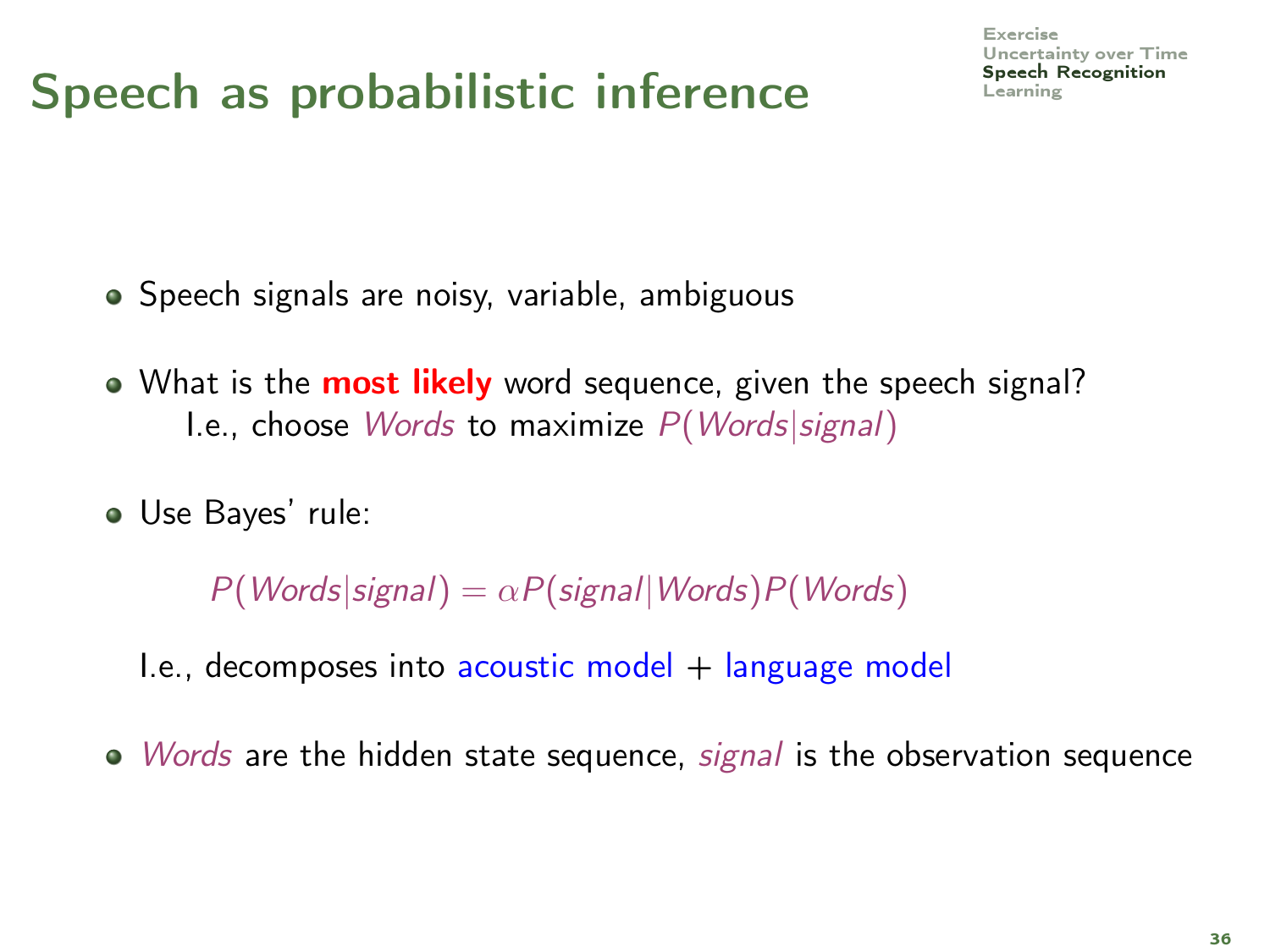#### $\mathsf{Phones}$  speech Recognition

[Exercise](#page-9-0) [Uncertainty over Time](#page-26-0)<br>**Speech Recognition** 

All human speech is composed from 40-50 phones, determined by the configuration of articulators (lips, teeth, tongue, vocal cords, air flow) Form an intermediate level of hidden states between words and signal

 $\Rightarrow$  acoustic model = pronunciation model + phone model ARPAbet designed for American English

| [iy]                      | b <u>ea</u> t                       | [b]                | $bet$       | [p]            | pet    |
|---------------------------|-------------------------------------|--------------------|-------------|----------------|--------|
| [ih]                      | bit                                 | [ch]               | <b>Chet</b> | ۱r             | rat    |
| [ey]                      | bet                                 | $\mathsf{d}$       | debt        | $[\mathsf{s}]$ | set    |
| aol                       | bought                              | [hh]               | <u>hat</u>  | [th]           | thick  |
| ow                        | b <u>oa</u> t                       | [hv]               | high        | [dh]           | that   |
| lerl                      | <b>Bert</b>                         |                    | <u>l</u> et | lwl            | $wet$  |
| [ix]                      | roses                               | [ng]               | sing        | en             | button |
|                           |                                     |                    |             |                |        |
| $\cdots$<br>$\sim$ $\sim$ | . .<br>$\cdot$ $\cdot$ $\cdot$<br>. | .<br>. .<br>$\sim$ | .<br>$\sim$ |                |        |

E.g., "ceiling" is [s iy l ih ng] / [s iy l ix ng] / [s iy l en]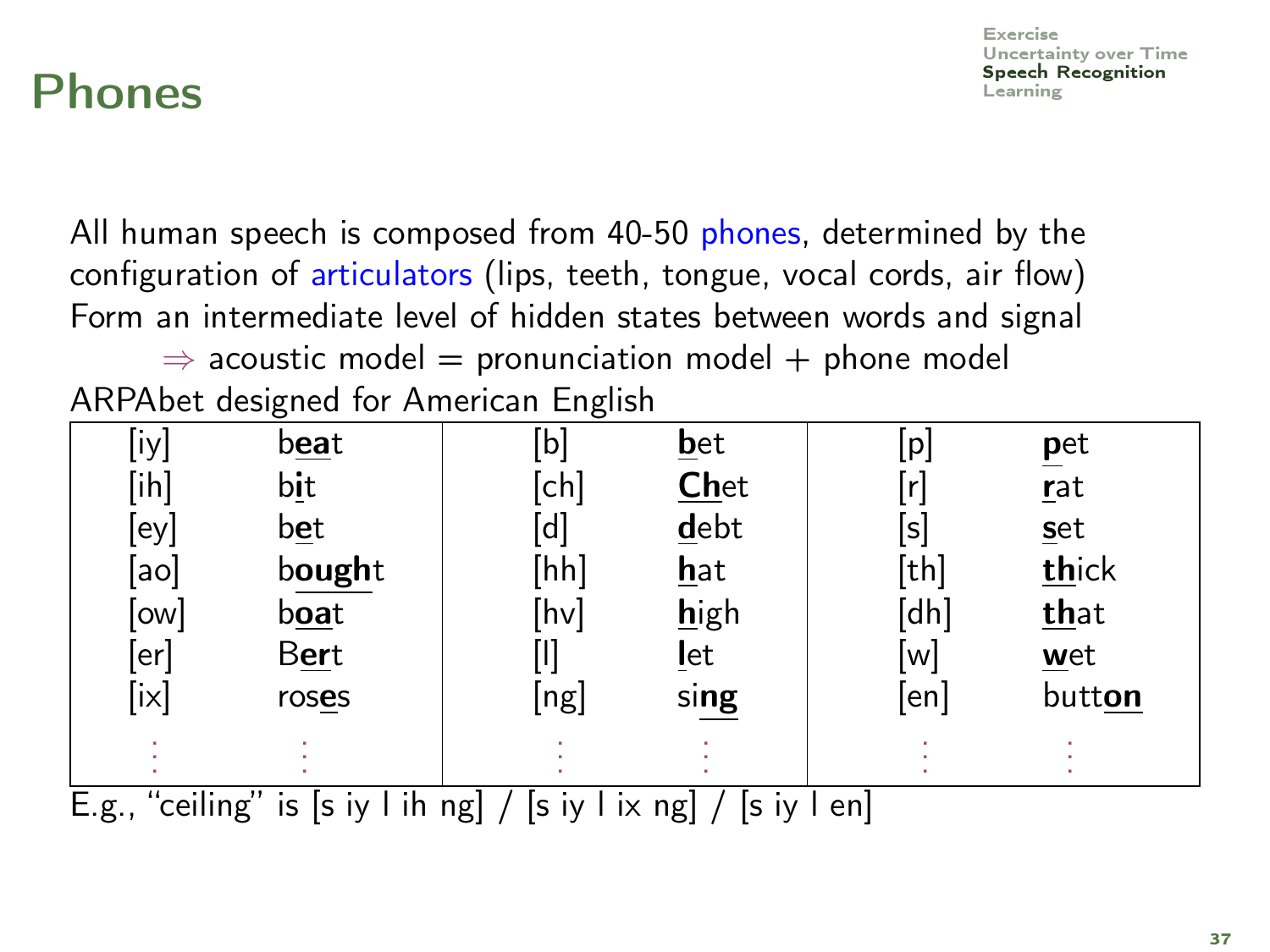## Word pronunciation models  $\mathsf{S}_{\text{S}_\text{learning}}$

[Exercise](#page-9-0) [Uncertainty over Time](#page-26-0)<br>**Speech Recognition** 

Each word is described as a distribution over phone sequences Distribution represented as an HMM transition model



 $P([towneytow]$ "tomato") =  $P([townaatow]$ "tomato") = 0.1  $P([tahmeytow]$ "tomato") =  $P([tahmaatow]$ "tomato") = 0.4

Structure is created manually, transition probabilities learned from data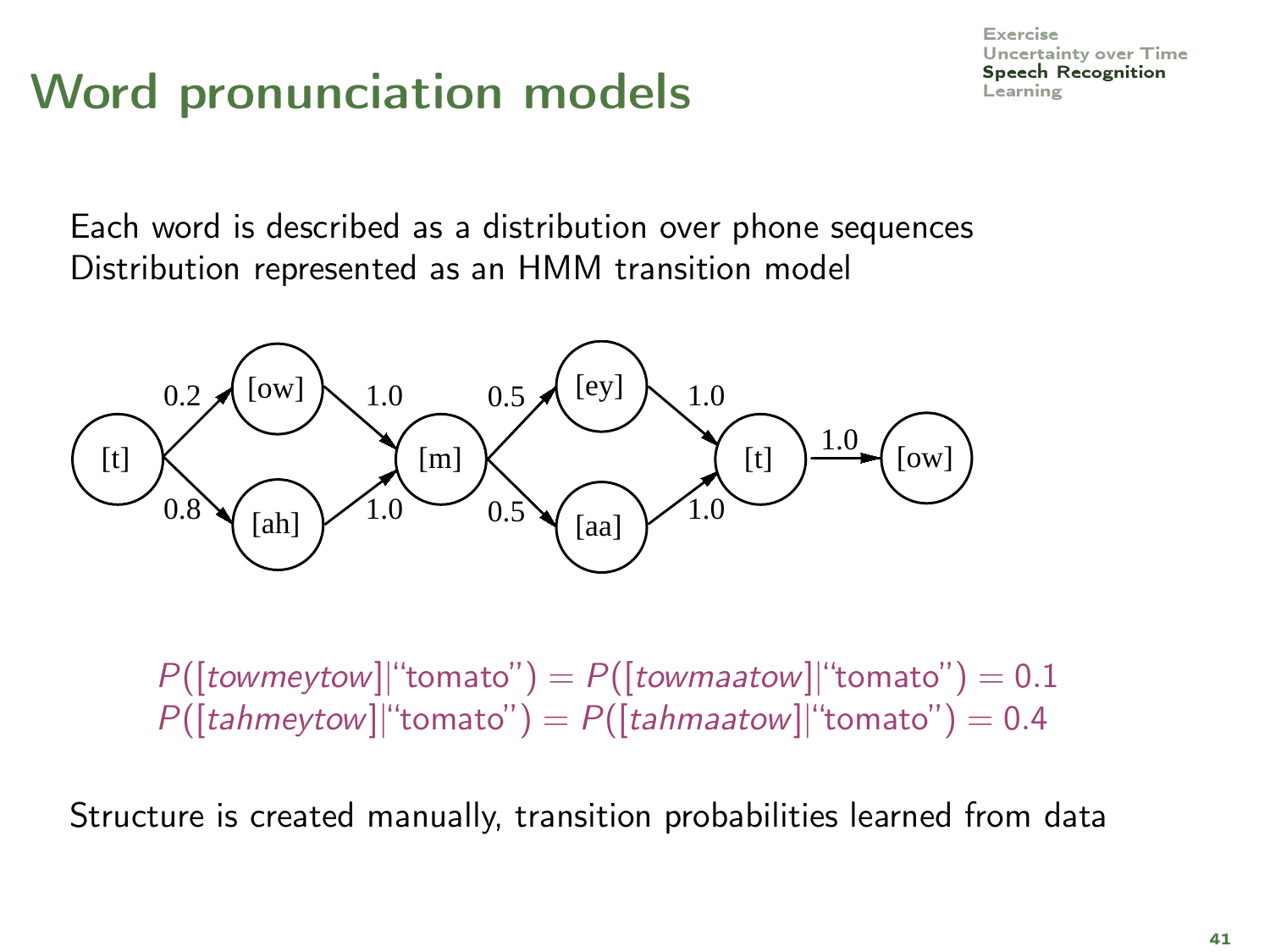#### [Learning](#page-78-0) Isolated words

Phone models  $+$  word models fix likelihood  $P(e_{1:t} | word)$  for isolated word

 $P(\text{word}|e_{1:t}) = \alpha P(e_{1:t}| \text{word}) P(\text{word})$ 

• Prior probability  $P(word)$  obtained simply by counting word frequencies  $P(e_{1:t} | word)$  can be computed recursively: define

 $\ell_{1:t}$  = P( $\mathsf{X}_t$ ,  $\mathsf{e}_{1:t}$ )

and use the recursive update

 $\ell_{1:t+1} = \mathsf{Forward}(\ell_{1:t}, \mathbf{e}_{t+1})$ 

and then  $P(e_{1:t} | word) = \sum_{\mathbf{x_t}} \ell_{1:t}(\mathbf{x}_t)$ 

 $\bullet$  Isolated-word dictation systems with training reach 95–99% accuracy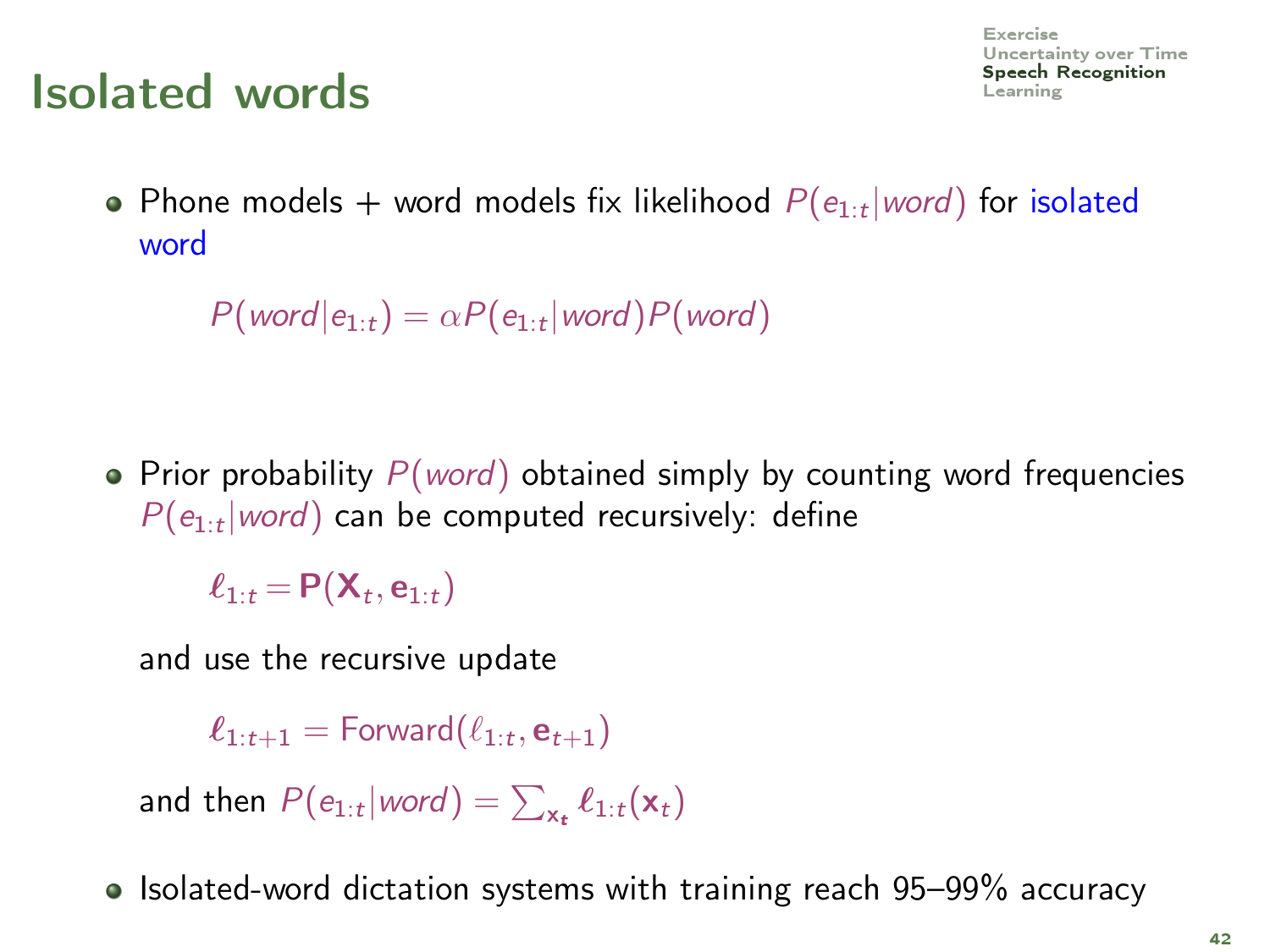## Continuous speech Records and the speech recognition of the speech recognition of the speech r

[Exercise](#page-9-0) [Uncertainty over Time](#page-26-0)<br>**Speech Recognition** 

Not just a sequence of isolated-word recognition problems!

- Adjacent words highly correlated
- Sequence of most likely words  $\neq$  most likely sequence of words
- Segmentation: there are few gaps in speech
- Cross-word coarticulation—e.g., "next thing"

Continuous speech systems manage 60–80% accuracy on a good day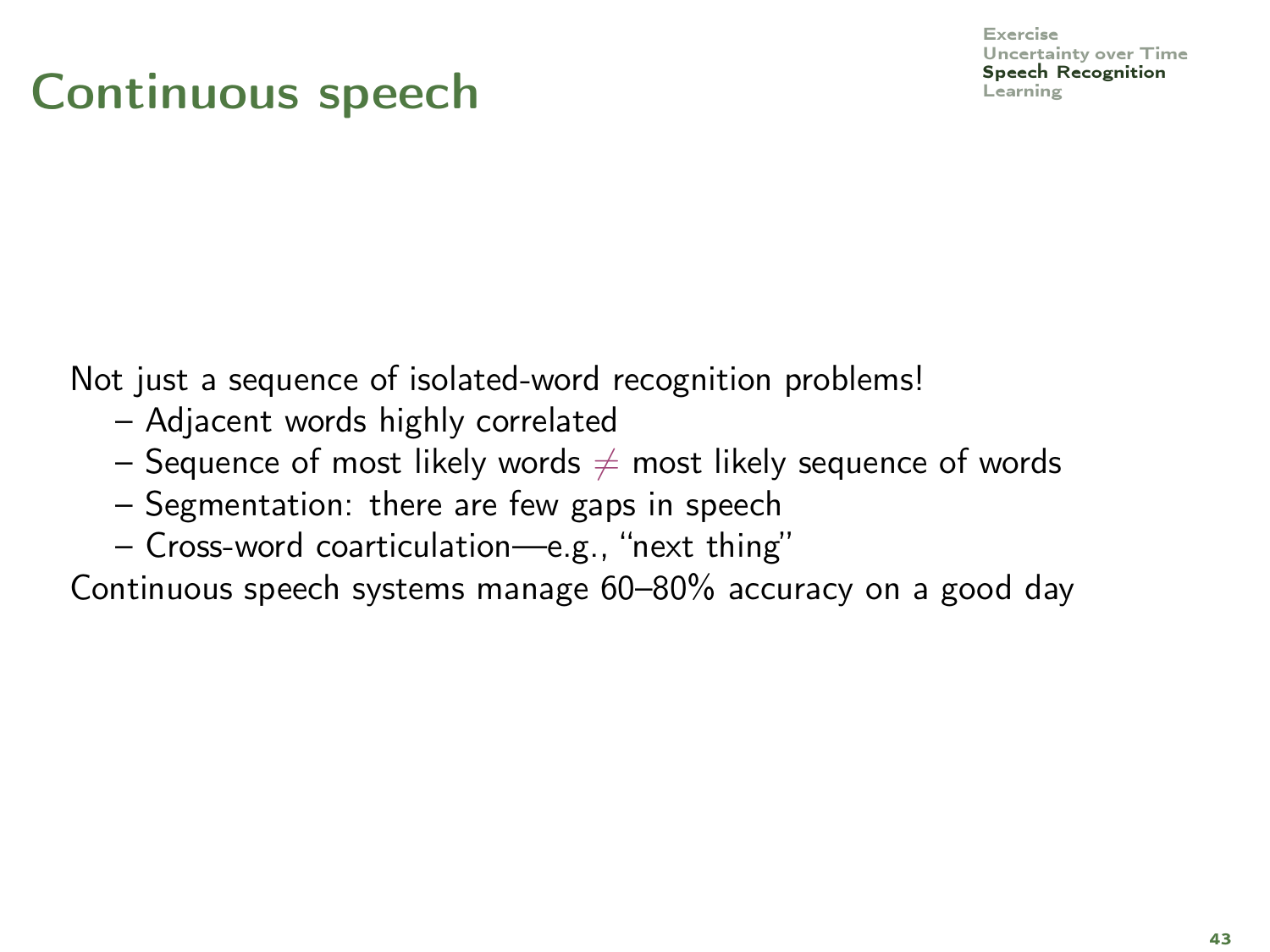#### Language model **Language model**

[Exercise](#page-9-0) [Uncertainty over Time](#page-26-0)<br>Speech Recognition

Prior probability of a word sequence is given by chain rule:

$$
P(w_1\cdots w_n)=\prod_{i=1}^n P(w_i|w_1\cdots w_{i-1})
$$

Bigram model:

$$
P(w_i|w_1\cdots w_{i-1})\approx P(w_i|w_{i-1})
$$

Train by counting all word pairs in a large text corpus More sophisticated models (trigrams, grammars, etc.) help a little bit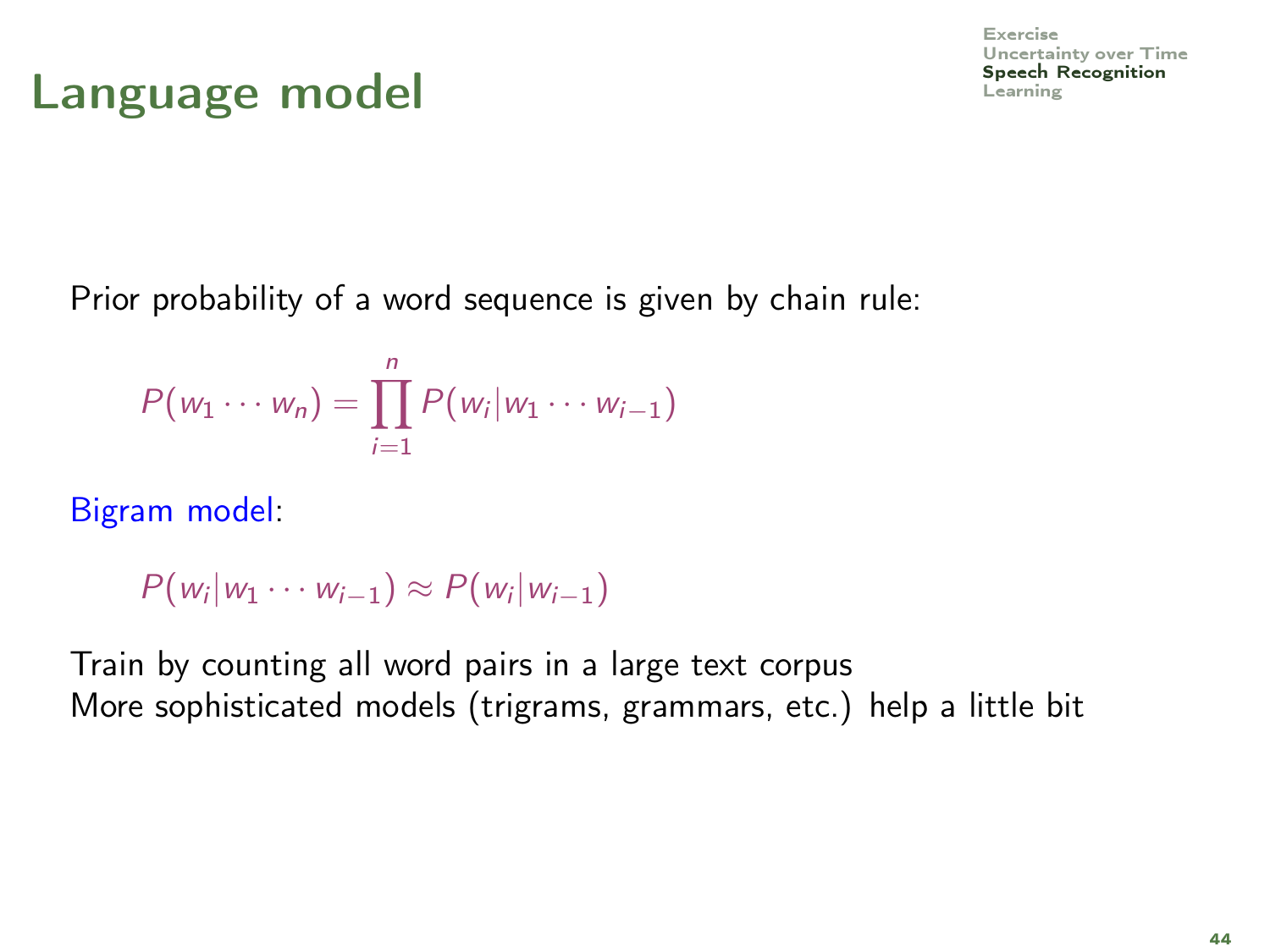## $Combined HMM$  speech  $S_{\text{peech if}}$

- States of the combined language+word+phone model are labelled by the word we're in  $+$  the phone in that word  $+$  the phone state in that phone
- Viterbi algorithm finds the most likely **phone state** sequence
- Does segmentation by considering all possible word sequences and boundaries
- Doesn't always give the most likely word sequence because each word sequence is the sum over many state sequences
- Jelinek invented A<sup>∗</sup> in 1969 a way to find most likely word sequence where "step cost" is  $-\log P(w_i|w_{i-1})$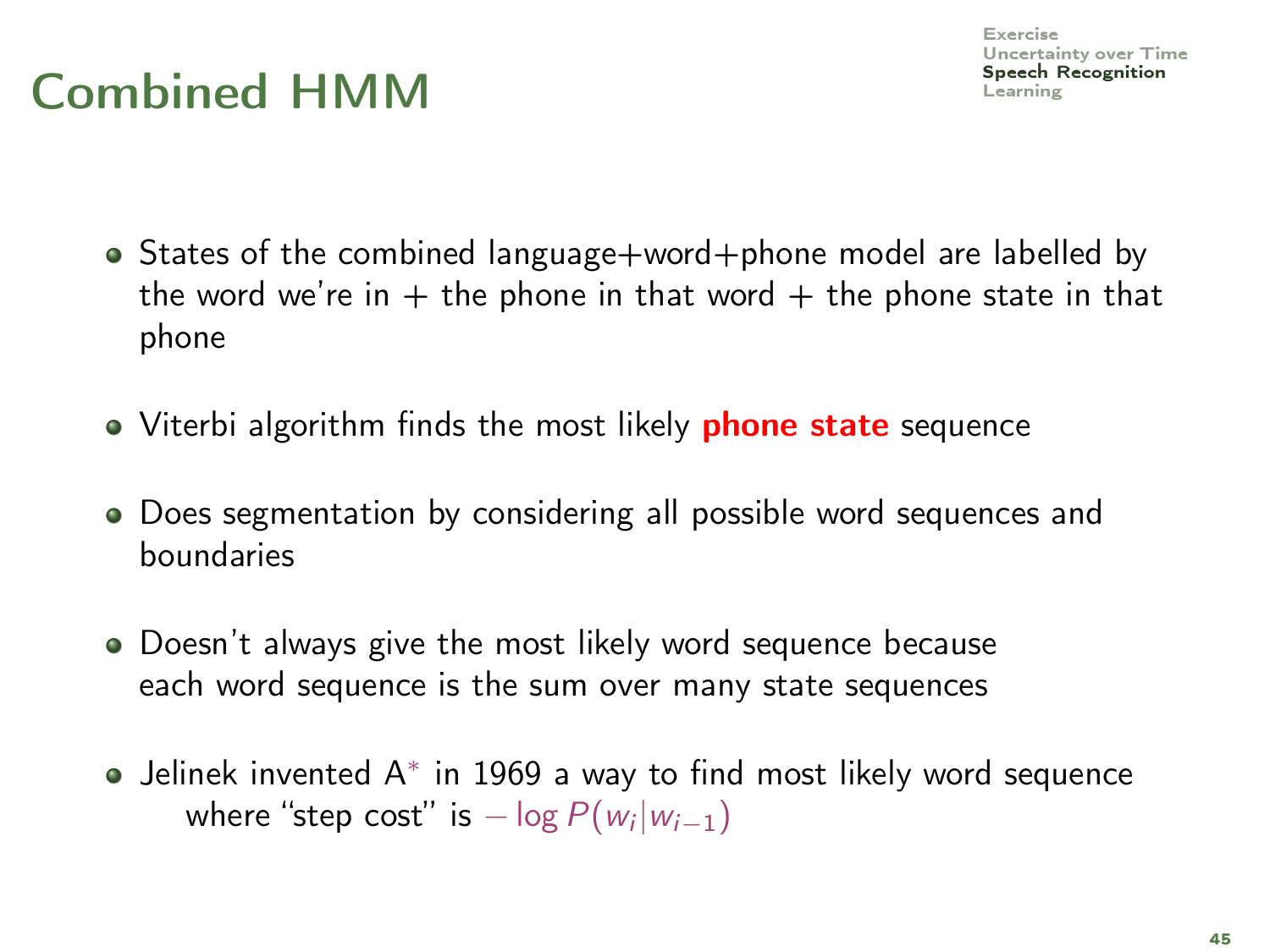Outline **Contract Recognition** Contract Present Recognition Contract Present Recognition Contract Present Recognition

<span id="page-78-0"></span>[Exercise](#page-9-0) [Uncertainty over Time](#page-26-0)<br>Speech Recognition

1. [Exercise](#page-9-0)

2. [Uncertainty over Time](#page-26-0)

3. [Speech Recognition](#page-66-0)

4. [Learning](#page-78-0)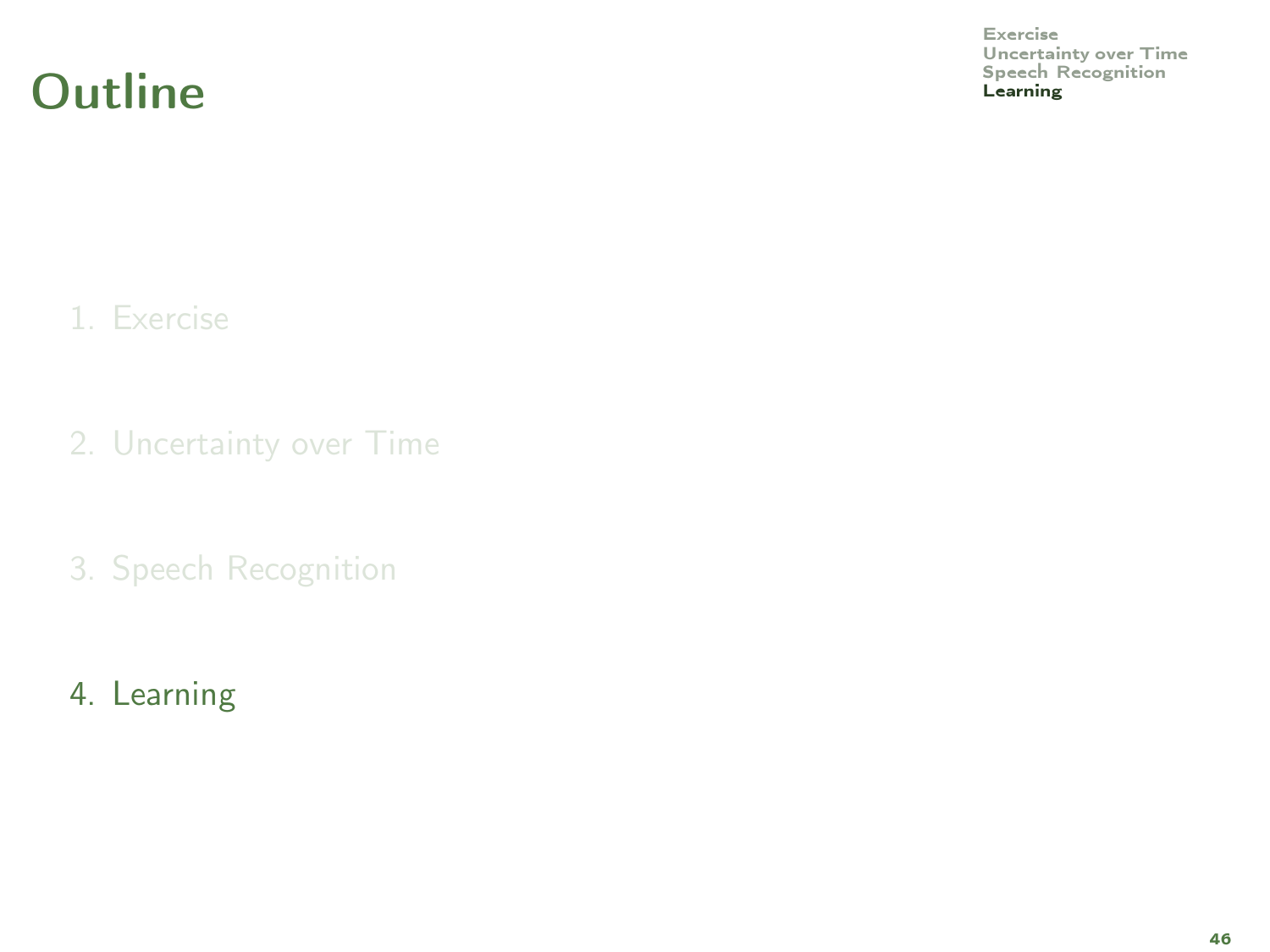#### Outline **Contract Recognition** Contract Present Recognition Contract Present Recognition Contract Present Recognition

[Exercise](#page-9-0) [Uncertainty over Time](#page-26-0)

- $\Diamond$  Learning agents
- $\diamond$  Inductive learning
- $\diamondsuit$  Decision tree learning
- $\diamond$  Measuring learning performance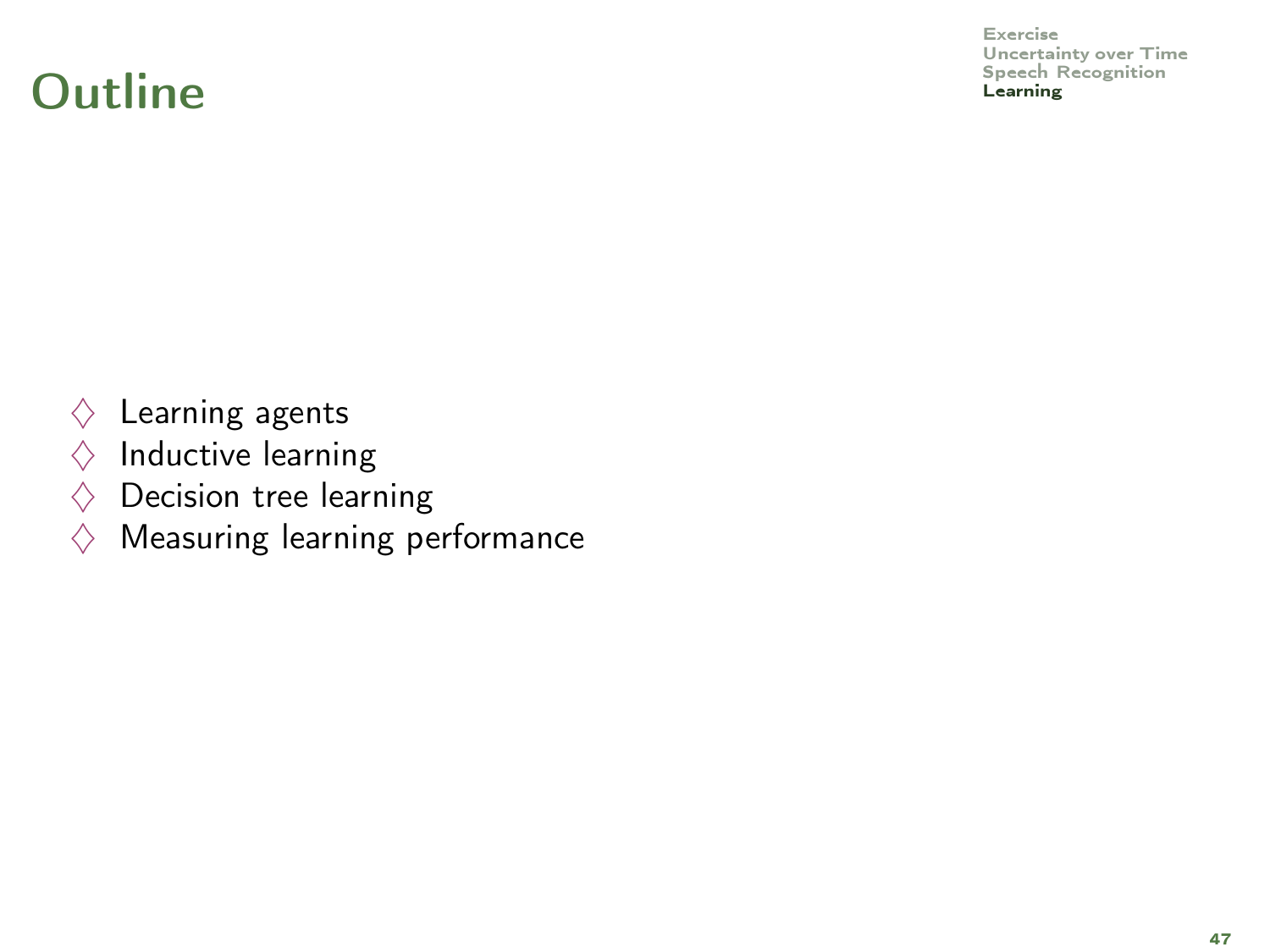## [Learning](#page-78-0) **Learning** the contract of the contract of the contract of the contract of the contract of the contract of the contract of the contract of the contract of the contract of the contract of the contract of the contra

Back to Turing's article:

- child mind program
- education

Reward & Punishment

- Learning is essential for unknown environments, i.e., when designer lacks omniscience
- Learning is useful as a system construction method, i.e., expose the agent to reality rather than trying to write it down
- Learning modifies the agent's decision mechanisms to improve performance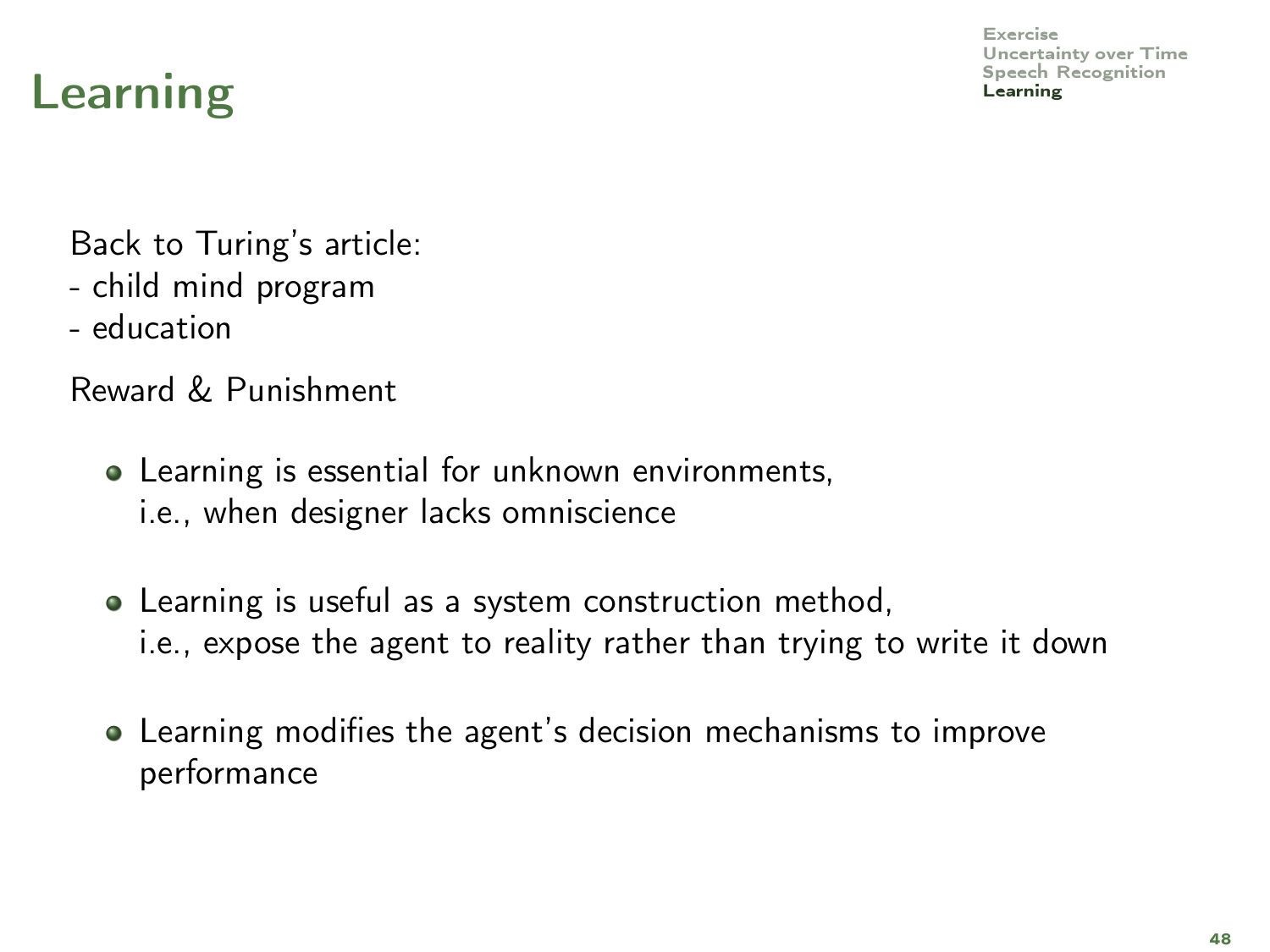## [Learning](#page-78-0) agents Learning Learning

#### Performance standard

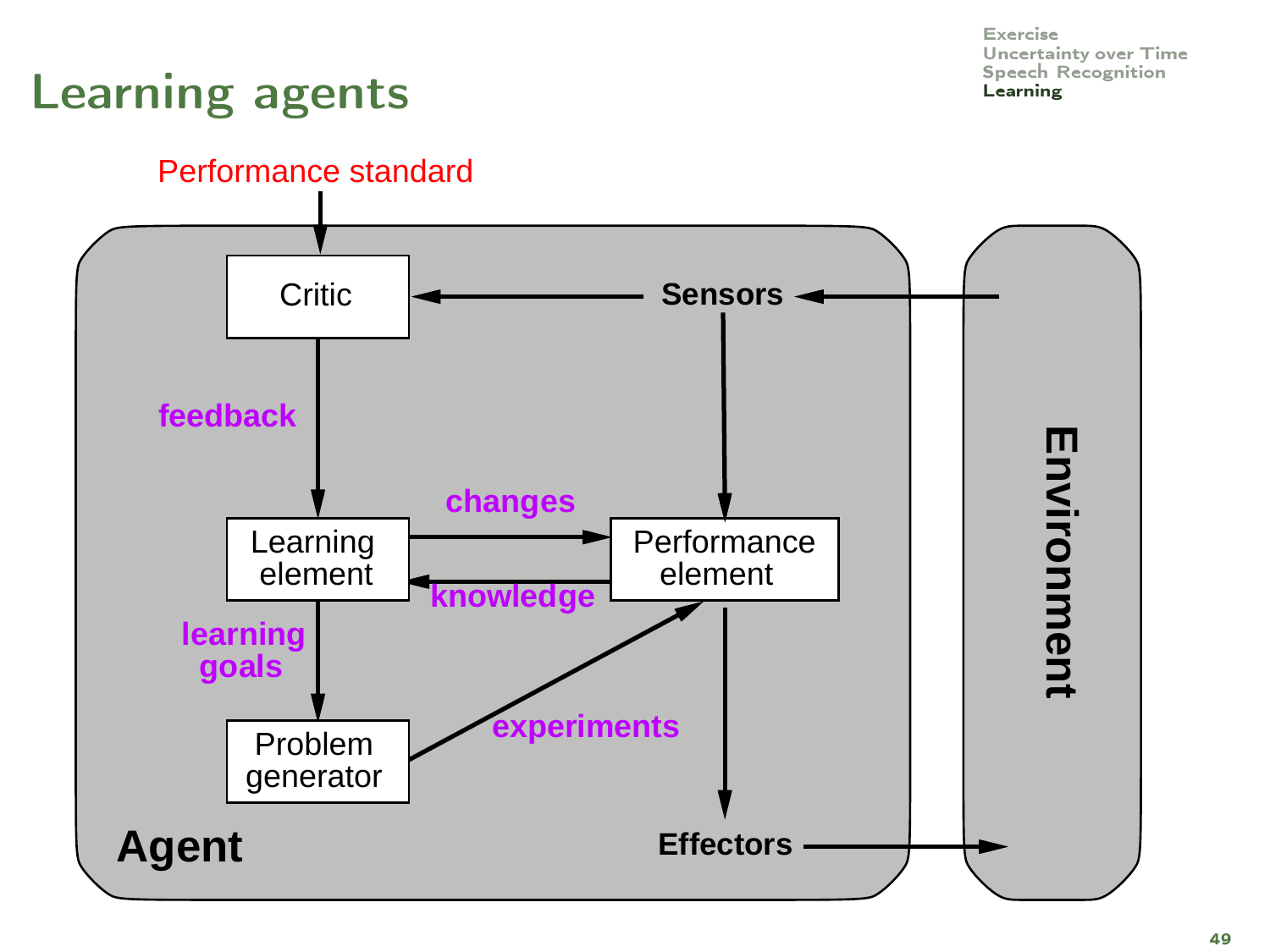#### [Learning](#page-78-0) element **Learning**

[Exercise](#page-9-0) [Uncertainty over Time](#page-26-0)

Design of learning element is dictated by

- $\diamondsuit$  what type of performance element is used
- $\diamondsuit$  which functional component is to be learned
- $\diamondsuit$  how that functional compoent is represented
- $\Diamond$  what kind of feedback is available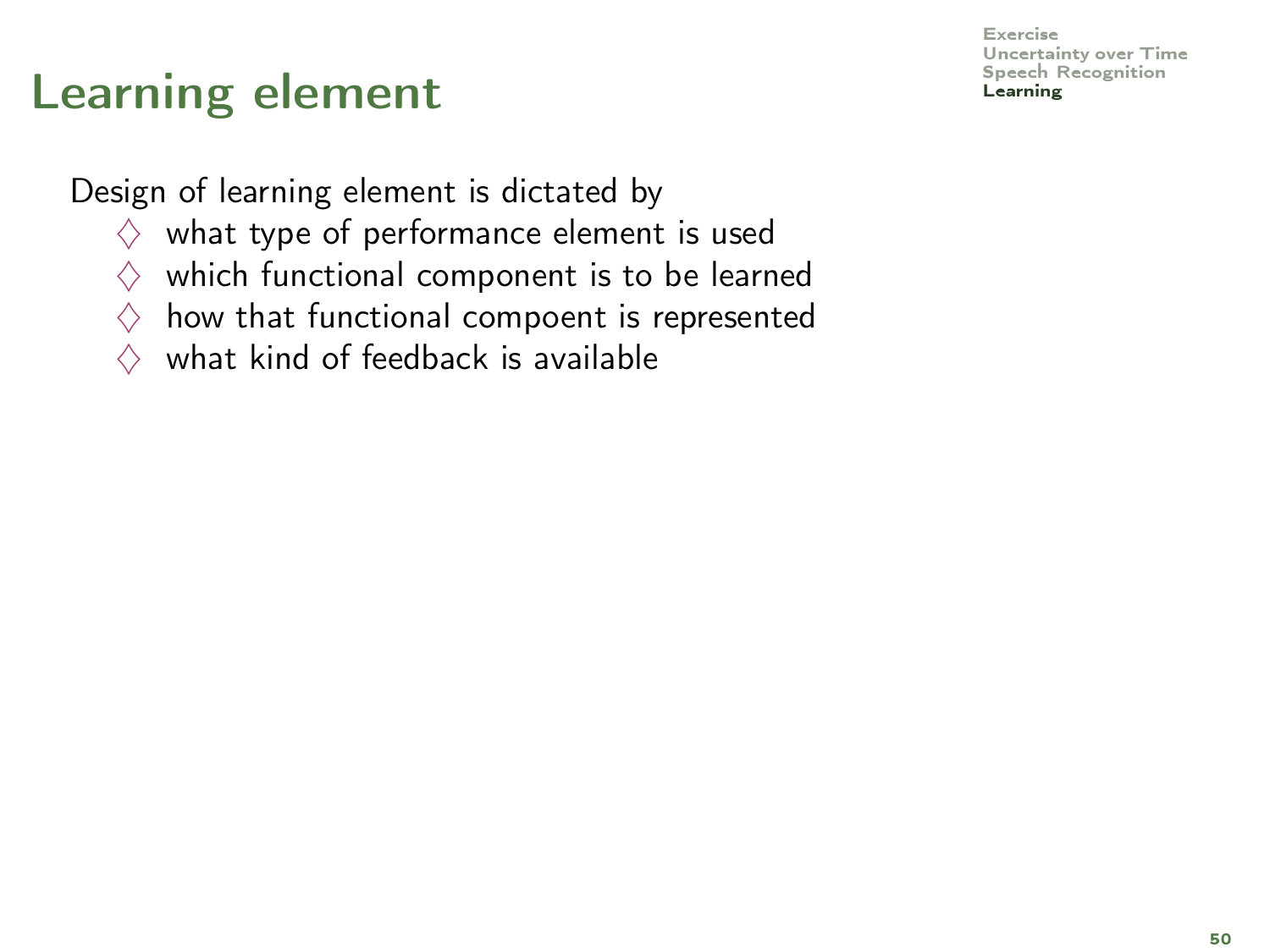# [Learning](#page-78-0) element **Learning**

Design of learning element is dictated by

- $\diamondsuit$  what type of performance element is used
- $\diamondsuit$  which functional component is to be learned
- $\diamondsuit$  how that functional compoent is represented
- $\diamond$  what kind of feedback is available

Example scenarios:

| Performance element | Component               | Representation                  | Feedback              |
|---------------------|-------------------------|---------------------------------|-----------------------|
| Alpha-beta search   | Eval. fn.               | <b>Weighted linear function</b> | Win/loss              |
| Logical agent       | <b>Transition model</b> | Successor-state axioms          | <b>Outcome</b>        |
| Utility-based agent | <b>Transition model</b> | <b>Dynamic Bayes net</b>        | Outcome               |
| Simple reflex agent | Percept-action fn       | <b>Neural net</b>               | <b>Correct action</b> |